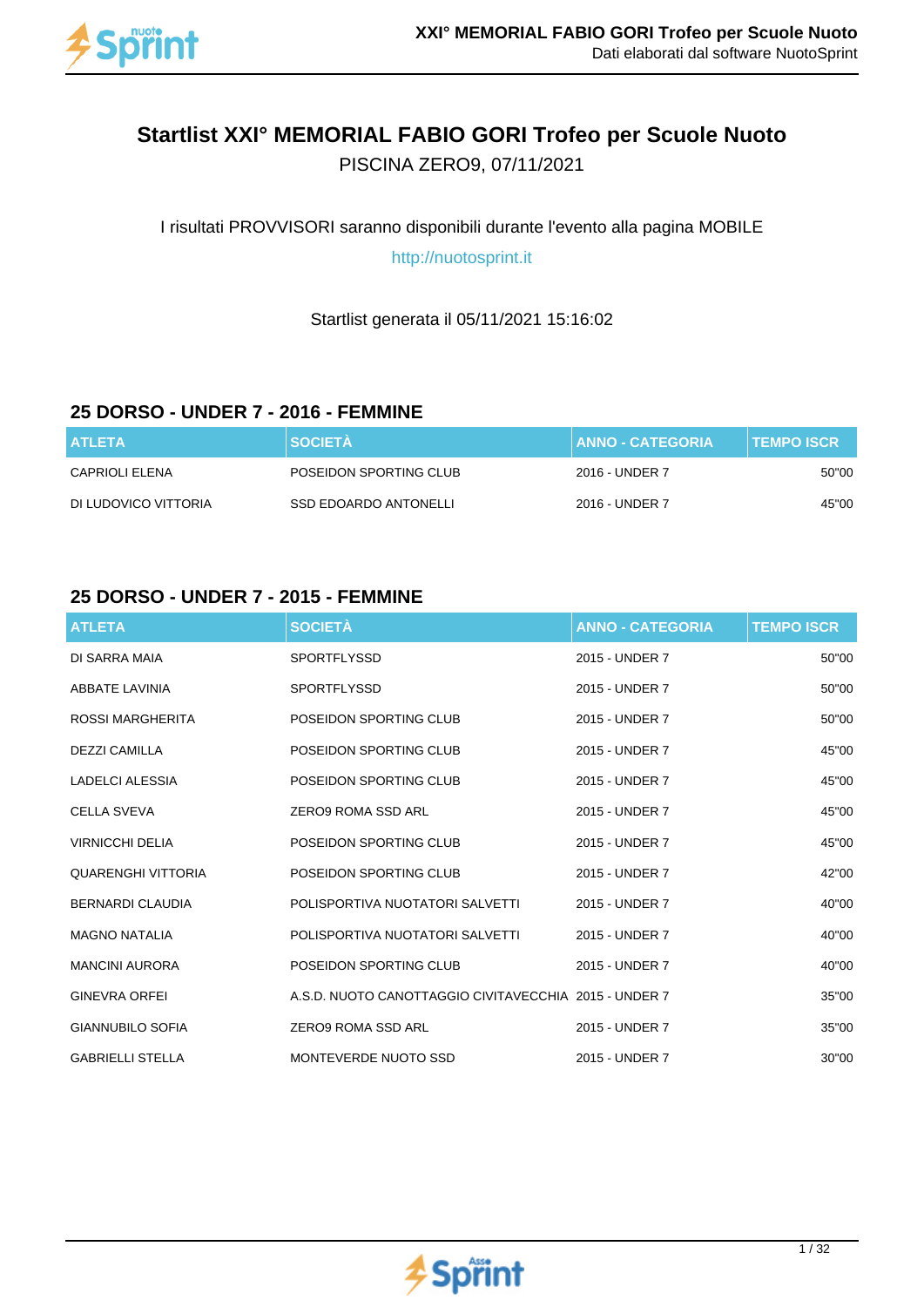

#### **25 DORSO - UNDER 7 - 2016 - MASCHI**

| <b>ATLETA</b>           | <b>SOCIETÀ</b>         | <b>ANNO - CATEGORIA</b> | <b>TEMPO ISCR</b> |
|-------------------------|------------------------|-------------------------|-------------------|
| <b>TRAVAINI AUGUSTO</b> | <b>SPORTFLYSSD</b>     | 2016 - UNDER 7          | 50"00             |
| CORRADETTI MARCO        | ZERO9 ROMA SSD ARL     | 2016 - UNDER 7          | 45"00             |
| LANGONE GENNARO         | ZERO9 ROMA SSD ARL     | 2016 - UNDER 7          | 45"00             |
| <b>TRENTIN ADRIANO</b>  | POSEIDON SPORTING CLUB | 2016 - UNDER 7          | 40"00             |

#### **25 DORSO - UNDER 7 - 2015 - MASCHI**

| <b>ATLETA</b>            | <b>SOCIETÀ</b>                                        | <b>ANNO - CATEGORIA</b> | <b>TEMPO ISCR</b> |
|--------------------------|-------------------------------------------------------|-------------------------|-------------------|
| CAPOBIANCO DAVIDE        | <b>SPORTFLYSSD</b>                                    | 2015 - UNDER 7          | 50"00             |
| <b>BARBERI NICCOLO'</b>  | POSEIDON SPORTING CLUB                                | 2015 - UNDER 7          | 45"00             |
| <b>FEBBRARO SIMONE</b>   | <b>SSD EDOARDO ANTONELLI</b>                          | 2015 - UNDER 7          | 45"00             |
| <b>GRAZIANI LORENZO</b>  | <b>SSD EDOARDO ANTONELLI</b>                          | 2015 - UNDER 7          | 45"00             |
| CAMELIA FEDERICO         | POSEIDON SPORTING CLUB                                | 2015 - UNDER 7          | 40"00             |
| PALIOTTA NICOLO'         | POLISPORTIVA NUOTATORI SALVETTI                       | 2015 - UNDER 7          | 40"00             |
| <b>BERARDUCCI DAVIDE</b> | POLISPORTIVA NUOTATORI SALVETTI                       | 2015 - UNDER 7          | 40"00             |
| SIMONI LORENZO           | POLISPORTIVA NUOTATORI SALVETTI                       | 2015 - UNDER 7          | 40"00             |
| <b>FELIZIANI SIMONE</b>  | POLISPORTIVA NUOTATORI SALVETTI                       | 2015 - UNDER 7          | 40"00             |
| <b>RILLO FRANCESCO</b>   | POLISPORTIVA NUOTATORI SALVETTI                       | 2015 - UNDER 7          | 40"00             |
| ALESSANDRO DEL GAUDIO    | A.S.D. NUOTO CANOTTAGGIO CIVITAVECCHIA 2015 - UNDER 7 |                         | 37"00             |
| <b>NERI DANIELE</b>      | ZERO9 ROMA SSD ARL                                    | 2015 - UNDER 7          | 35"00             |
| <b>MARZULLI LEONARDO</b> | MONTEVERDE NUOTO SSD                                  | 2015 - UNDER 7          | 30"00             |

## **25 STILE LIBERO - UNDER 7 - 2015 - FEMMINE**

| <b>ATLETA</b>              | <b>SOCIETÀ</b>               | <b>ANNO - CATEGORIA</b> | <b>TEMPO ISCR</b> |
|----------------------------|------------------------------|-------------------------|-------------------|
| DI SARRA MAIA              | <b>SPORTFLYSSD</b>           | 2015 - UNDER 7          | 50"00             |
| ABBATE LAVINIA             | <b>SPORTFLYSSD</b>           | 2015 - UNDER 7          | 50"00             |
| <b>BELMARE CHRISTOPHER</b> | ZERO9 ROMA SSD ARL           | 2015 - UNDER 7          | 35"00             |
| LUISINI LEA                | MONTEVERDE NUOTO SSD         | 2015 - UNDER 7          | 30"00             |
| BRONZINI MARIAN            | <b>SSD EDOARDO ANTONELLI</b> | 2015 - UNDER 7          | 25"30             |

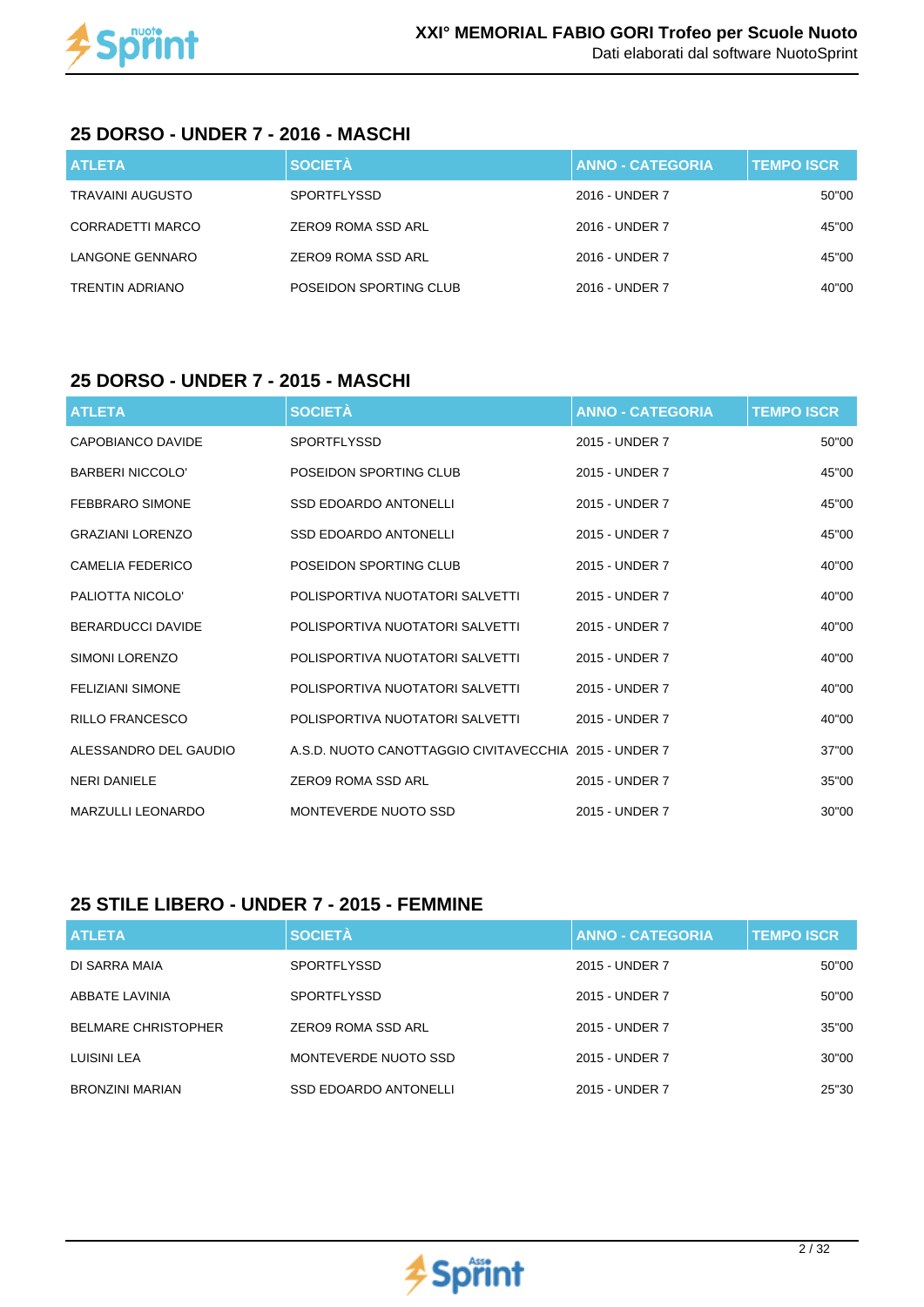

### **25 STILE LIBERO - UNDER 7 - 2016 - MASCHI**

| <b>ATLETA</b>   | <b>SOCIETA</b>     | <b>I ANNO - CATEGORIA</b> ' | <b>TEMPO ISCR</b> |
|-----------------|--------------------|-----------------------------|-------------------|
| IACOROSSI ETHAN | ZERO9 ROMA SSD ARL | 2016 - UNDER 7              | 45"00             |

### **25 STILE LIBERO - UNDER 7 - 2015 - MASCHI**

| <b>ATLETA</b>         | <b>SOCIETÀ</b>         | <b>ANNO - CATEGORIA</b> | <b>TEMPO ISCR</b> |
|-----------------------|------------------------|-------------------------|-------------------|
| CAPOBIANCO DAVIDE     | <b>SPORTFLYSSD</b>     | 2015 - UNDER 7          | 50"00             |
| SABRIE' LEONARDO      | POSEIDON SPORTING CLUB | 2015 - UNDER 7          | 45"00             |
| <b>BIANCHI MATTIA</b> | ZERO9 ROMA SSD ARL     | 2015 - UNDER 7          | 35"00             |
| FINA DAVIDE           | MONTEVERDE NUOTO SSD   | 2015 - UNDER 7          | 30"00             |
| MANGIAVACCHI MASSIMO  | ZERO9 ROMA SSD ARL     | 2015 - UNDER 7          | 30"00             |

#### **25 GAMBE DORSO - UNDER 7 - 2015 - FEMMINE**

| <b>ATLETA</b>            | <b>NSOCIETA</b>      | <b>∣ ANNO - CATEGORIA <sup>1</sup></b> | <b>TEMPO ISCR</b> |
|--------------------------|----------------------|----------------------------------------|-------------------|
| PETROSINO GIORGIA FLAVIA | MONTEVERDE NUOTO SSD | 2015 - UNDER 7                         | 30"00             |

#### **25 GAMBE DORSO - UNDER 7 - 2016 - MASCHI**

| <b>ATLETA</b>    | <b>SOCIETA</b> | <b>ANNO - CATEGORIA</b> | <b>II TEMPO ISCR '</b> |
|------------------|----------------|-------------------------|------------------------|
| TRAVAINI AUGUSTO | SPORTFLYSSD    | 2016 - UNDER 7          | 59"00                  |

## **25 DORSO - UNDER 8 - 2014 - FEMMINE**

| <b>ATLETA</b>             | <b>SOCIETÀ</b>                                        | <b>ANNO - CATEGORIA</b> | <b>TEMPO ISCR</b> |
|---------------------------|-------------------------------------------------------|-------------------------|-------------------|
| <b>CALDARONI ANNASOLE</b> | <b>SPORTFLYSSD</b>                                    | 2014 - UNDER 8          | 50"68             |
| <b>VENDITI VIRGINIA</b>   | <b>SPORTFLYSSD</b>                                    | 2014 - UNDER 8          | 50"00             |
| <b>FERRI REBECCA</b>      | <b>SPORTFLYSSD</b>                                    | 2014 - UNDER 8          | 45"00             |
| POLLASTSTRI LIVIA         | POSEIDON SPORTING CLUB                                | 2014 - UNDER 8          | 40"00             |
| <b>BLASI GIADA</b>        | U.S. ARVALIA NUOTO A.S. DIL.                          | 2014 - UNDER 8          | 40"00             |
| DI BENEDETTO ELENA        | POSEIDON SPORTING CLUB                                | 2014 - UNDER 8          | 40"00             |
| <b>GIGLI SOFIA</b>        | ZERO9 ROMA SSD ARL                                    | 2014 - UNDER 8          | 40"00             |
| RUMOLO MATILDA            | A.S.D. NUOTO CANOTTAGGIO CIVITAVECCHIA 2014 - UNDER 8 |                         | 38"00             |
| <b>FANARI NATHALIE</b>    | <b>SSD EDOARDO ANTONELLI</b>                          | 2014 - UNDER 8          | 35"70             |

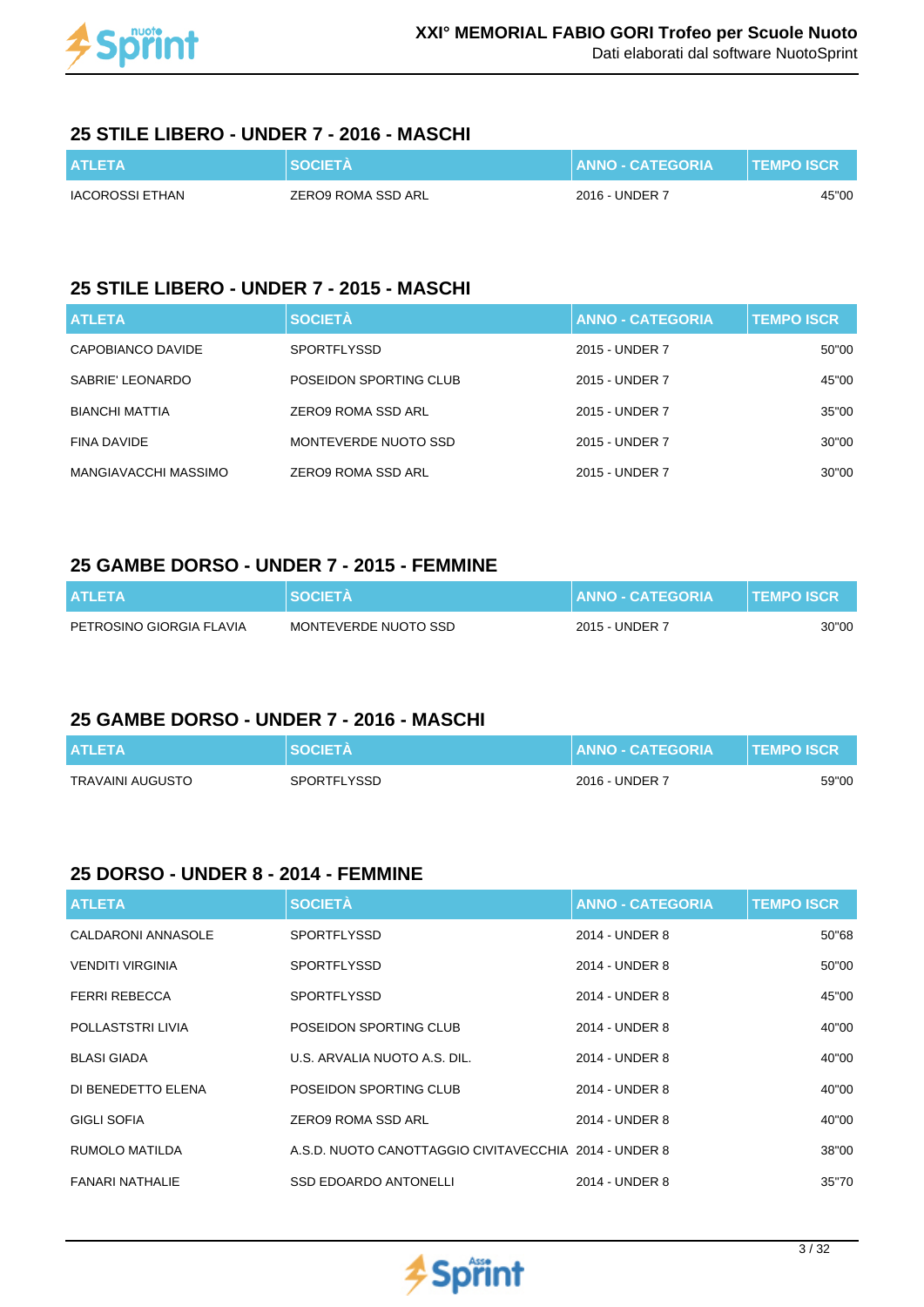

| <b>LAURENTI MARTA</b>        | <b>SSD ORIZZONTE BLU</b>                              | 2014 - UNDER 8 | 35"00 |
|------------------------------|-------------------------------------------------------|----------------|-------|
| SPANO' ALICE                 | POSEIDON SPORTING CLUB                                | 2014 - UNDER 8 | 34"80 |
| <b>VECCHI GIULIA</b>         | POSEIDON SPORTING CLUB                                | 2014 - UNDER 8 | 34"00 |
| ANGIÒ LAVINIA                | POSEIDON SPORTING CLUB                                | 2014 - UNDER 8 | 33"70 |
| <b>ANTOLINI ELENA</b>        | MONTEVERDE NUOTO SSD                                  | 2014 - UNDER 8 | 33"00 |
| <b>BOSA SARA</b>             | <b>SSD EDOARDO ANTONELLI</b>                          | 2014 - UNDER 8 | 32"10 |
| <b>VETTOREL VIOLA MARIA</b>  | MONTEVERDE NUOTO SSD                                  | 2014 - UNDER 8 | 32"00 |
| <b>CORVASCE MARIA GIULIA</b> | ZERO9 ROMA SSD ARL                                    | 2014 - UNDER 8 | 32"00 |
| <b>CECCHINI GIADA</b>        | SOC.SPORTIVA CASSIA NUOTO SRL                         | 2014 - UNDER 8 | 29"30 |
| DI GUIDA ANNACLARA           | A.S.D. NUOTO CANOTTAGGIO CIVITAVECCHIA 2014 - UNDER 8 |                | 29"20 |
| <b>BRUSCO GIULIA</b>         | ZERO9 ROMA SSD ARL                                    | 2014 - UNDER 8 | 28"00 |
| D'ORAZIO GIULIA              | <b>ZERO9 ROMA SSD ARL</b>                             | 2014 - UNDER 8 | 28"00 |
| <b>CECCARELLI CHIARA</b>     | <b>SSD EDOARDO ANTONELLI</b>                          | 2014 - UNDER 8 | 27"50 |
| <b>ZANOBI AGNESE</b>         | MONTEVERDE NUOTO SSD                                  | 2014 - UNDER 8 | 27"00 |
| <b>PESCI ANNA</b>            | MONTEVERDE NUOTO SSD                                  | 2014 - UNDER 8 | 26"00 |
| <b>LORENZONI SOFI</b>        | A.S.D. NUOTO CANOTTAGGIO CIVITAVECCHIA 2014 - UNDER 8 |                | 25"00 |
| <b>ONORATI BEATRICE</b>      | U.S. ARVALIA NUOTO A.S. DIL.                          | 2014 - UNDER 8 | 22"90 |

## **25 DORSO - UNDER 8 - 2014 - MASCHI**

| <b>ATLETA</b>           | <b>SOCIETÀ</b>                                        | <b>ANNO - CATEGORIA</b> | <b>TEMPO ISCR</b> |
|-------------------------|-------------------------------------------------------|-------------------------|-------------------|
| LANIA MESCHINI FILIPPO  | POSEIDON SPORTING CLUB                                | 2014 - UNDER 8          | 45"00             |
| <b>BELLAFANTE LUCA</b>  | POSEIDON SPORTING CLUB                                | 2014 - UNDER 8          | 45"00             |
| LOMBARDI ARTURO         | POSEIDON SPORTING CLUB                                | 2014 - UNDER 8          | 45"00             |
| RUZZA FRANCESCO         | <b>SPORTFLYSSD</b>                                    | 2014 - UNDER 8          | 40"00             |
| GIOFFRE' ROCCO          | ZERO9 ROMA SSD ARL                                    | 2014 - UNDER 8          | 40"00             |
| DI VITA FLAVIO          | <b>ZERO9 ROMA SSD ARL</b>                             | 2014 - UNDER 8          | 40"00             |
| CECCHINI JACOPO         | <b>SSD EDOARDO ANTONELLI</b>                          | 2014 - UNDER 8          | 35"50             |
| <b>VASSALLO MATTEO</b>  | <b>SPORTFLYSSD</b>                                    | 2014 - UNDER 8          | 35"00             |
| LICCIARDI EMANUELE      | <b>SSD ORIZZONTE BLU</b>                              | 2014 - UNDER 8          | 35"00             |
| <b>BARILE GABRIELE</b>  | A.S.D. NUOTO CANOTTAGGIO CIVITAVECCHIA 2014 - UNDER 8 |                         | 35"00             |
| ANDREA DEL GAUDIO       | A.S.D. NUOTO CANOTTAGGIO CIVITAVECCHIA 2014 - UNDER 8 |                         | 35"00             |
| D'APOLLO LORENZO        | <b>ZERO9 ROMA SSD ARL</b>                             | 2014 - UNDER 8          | 35"00             |
| <b>MINONE FRANCESCO</b> | ZERO9 ROMA SSD ARL                                    | 2014 - UNDER 8          | 35"00             |
| D'AMATO FEDERICO        | ZERO9 ROMA SSD ARL                                    | 2014 - UNDER 8          | 33"00             |

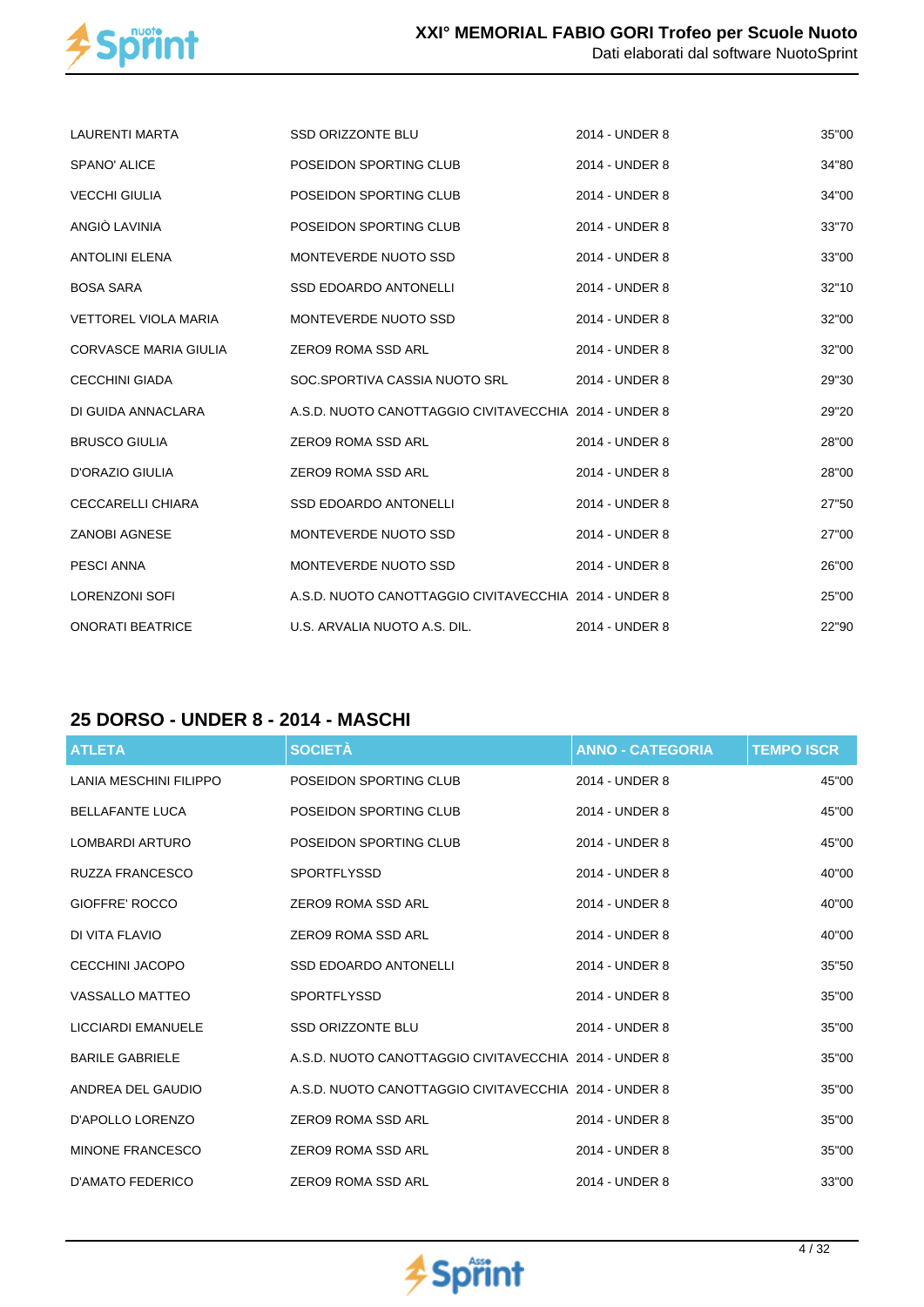

| <b>ZARDI MATTEO</b>          | <b>ZERO9 ROMA SSD ARL</b>                             | 2014 - UNDER 8 | 33"00 |
|------------------------------|-------------------------------------------------------|----------------|-------|
| <b>MALCANGI GIULIO</b>       | ZERO9 ROMA SSD ARL                                    | 2014 - UNDER 8 | 33"00 |
| <b>DAVIDDI BRUNO</b>         | NEPI SWIMMING CLUB SSD ARL                            | 2014 - UNDER 8 | 32"00 |
| CATTAI LEONARDO              | A.S.D. NUOTO CANOTTAGGIO CIVITAVECCHIA 2014 - UNDER 8 |                | 30"00 |
| LOMBARDI GIOVANNI            | <b>SSD EDOARDO ANTONELLI</b>                          | 2014 - UNDER 8 | 30"00 |
| ABBATECOLA ALESSANDRO        | MONTEVERDE NUOTO SSD                                  | 2014 - UNDER 8 | 30"00 |
| FIDANZA PATRIZIO             | ZERO9 ROMA SSD ARL                                    | 2014 - UNDER 8 | 30"00 |
| <b>GIOVARRUSCIO TIZIANO</b>  | U.S. ARVALIA NUOTO A.S. DIL.                          | 2014 - UNDER 8 | 28"30 |
| <b>TANCIONI VALERIO</b>      | MONTEVERDE NUOTO SSD                                  | 2014 - UNDER 8 | 28"00 |
| <b>CASINELLI NICOLAS</b>     | <b>SPORTFLYSSD</b>                                    | 2014 - UNDER 8 | 28"00 |
| <b>MARSDEN WALKER ARATAI</b> | MONTEVERDE NUOTO SSD                                  | 2014 - UNDER 8 | 26"00 |
| <b>MARIANI MANFREDI</b>      | NEPI SWIMMING CLUB SSD ARL                            | 2014 - UNDER 8 | 26"00 |
| <b>ABBATE MAURO</b>          | <b>SPORTFLYSSD</b>                                    | 2014 - UNDER 8 | 26"00 |
| PAGLIARINI LORENZO           | NEPI SWIMMING CLUB SSD ARL                            | 2014 - UNDER 8 | 26"00 |
| PERPETUA ALESSIO             | U.S. ARVALIA NUOTO A.S. DIL.                          | 2014 - UNDER 8 | 25"20 |
| <b>CELLI EMANUELE</b>        | NEPI SWIMMING CLUB SSD ARL                            | 2014 - UNDER 8 | 22"00 |
| <b>FALUSCHI EDOARDO</b>      | NEPI SWIMMING CLUB SSD ARL                            | 2014 - UNDER 8 | 21"05 |

## **25 STILE LIBERO - UNDER 8 - 2014 - FEMMINE**

| <b>ATLETA</b>               | <b>SOCIETÀ</b>                                        | <b>ANNO - CATEGORIA</b> | <b>TEMPO ISCR</b> |
|-----------------------------|-------------------------------------------------------|-------------------------|-------------------|
| <b>FERRI REBECCA</b>        | <b>SPORTFLYSSD</b>                                    | 2014 - UNDER 8          | 55"00             |
| <b>CALDARONI ANNASOLE</b>   | <b>SPORTFLYSSD</b>                                    | 2014 - UNDER 8          | 50"00             |
| <b>VENDITI VIRGINIA</b>     | <b>SPORTFLYSSD</b>                                    | 2014 - UNDER 8          | 50"00             |
| DI BENEDETTO ELENA          | POSEIDON SPORTING CLUB                                | 2014 - UNDER 8          | 45"00             |
| POLLASTSTRI LIVIA           | POSEIDON SPORTING CLUB                                | 2014 - UNDER 8          | 42"00             |
| <b>BLASI GIADA</b>          | U.S. ARVALIA NUOTO A.S. DIL.                          | 2014 - UNDER 8          | 40"00             |
| ANGIÒ LAVINIA               | POSEIDON SPORTING CLUB                                | 2014 - UNDER 8          | 39"40             |
| <b>BOSA SARA</b>            | <b>SSD EDOARDO ANTONELLI</b>                          | 2014 - UNDER 8          | 35"10             |
| <b>CECCHINI GIADA</b>       | SOC.SPORTIVA CASSIA NUOTO SRL                         | 2014 - UNDER 8          | 32"20             |
| <b>ANTOLINI ELENA</b>       | MONTEVERDE NUOTO SSD                                  | 2014 - UNDER 8          | 32"00             |
| SPANO' ALICE                | POSEIDON SPORTING CLUB                                | 2014 - UNDER 8          | 31"80             |
| <b>VETTOREL VIOLA MARIA</b> | MONTEVERDE NUOTO SSD                                  | 2014 - UNDER 8          | 30"00             |
| <b>FANARI NATHALIE</b>      | <b>SSD EDOARDO ANTONELLI</b>                          | 2014 - UNDER 8          | 27"90             |
| DI GUIDA ANNACLARA          | A.S.D. NUOTO CANOTTAGGIO CIVITAVECCHIA 2014 - UNDER 8 |                         | 27"00             |

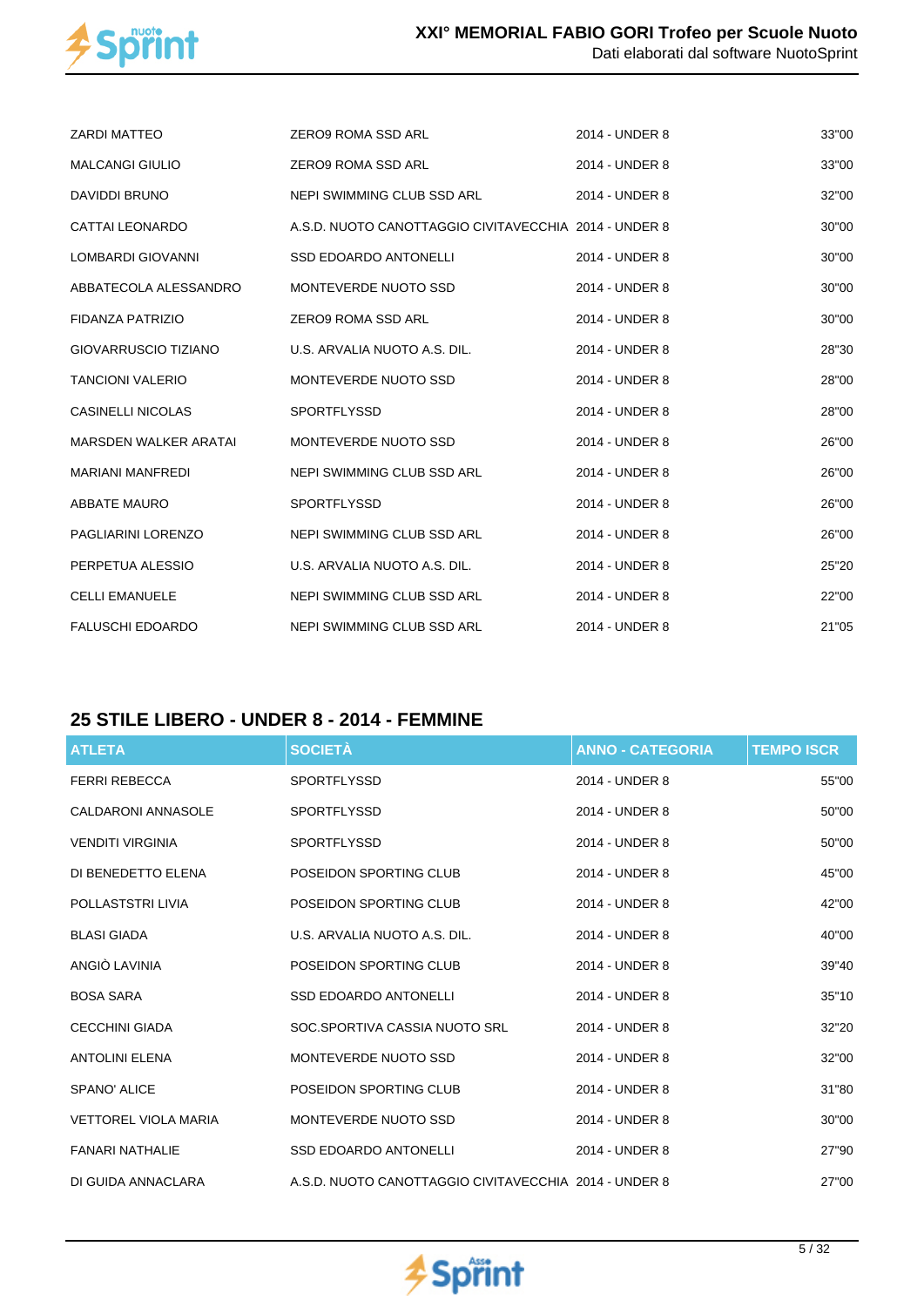

| ZANOBI AGNESE           | MONTEVERDE NUOTO SSD                                  | 2014 - UNDER 8 | 26"00 |
|-------------------------|-------------------------------------------------------|----------------|-------|
| CECCARELLI CHIARA       | <b>SSD EDOARDO ANTONELLI</b>                          | 2014 - UNDER 8 | 25"10 |
| PESCI ANNA              | MONTEVERDE NUOTO SSD                                  | 2014 - UNDER 8 | 25"00 |
| <b>BRUSCO GIULIA</b>    | ZERO9 ROMA SSD ARL                                    | 2014 - UNDER 8 | 24"20 |
| D'ORAZIO GIULIA         | ZERO9 ROMA SSD ARL                                    | 2014 - UNDER 8 | 24"00 |
| <b>ONORATI BEATRICE</b> | U.S. ARVALIA NUOTO A.S. DIL.                          | 2014 - UNDER 8 | 23"40 |
| LORENZONI SOFI          | A.S.D. NUOTO CANOTTAGGIO CIVITAVECCHIA 2014 - UNDER 8 |                | 22"00 |

### **25 STILE LIBERO - UNDER 8 - 2014 - MASCHI**

| <b>ATLETA</b>               | <b>SOCIETÀ</b>                                        | <b>ANNO - CATEGORIA</b> | <b>TEMPO ISCR</b> |
|-----------------------------|-------------------------------------------------------|-------------------------|-------------------|
| RUZZA FRANCESCO             | SPORTFLYSSD                                           | 2014 - UNDER 8          | 45"00             |
| <b>CATTAI LEONARDO</b>      | A.S.D. NUOTO CANOTTAGGIO CIVITAVECCHIA 2014 - UNDER 8 |                         | 39"10             |
| <b>VASSALLO MATTEO</b>      | SPORTFLYSSD                                           | 2014 - UNDER 8          | 37"00             |
| ANDREA DEL GAUDIO           | A.S.D. NUOTO CANOTTAGGIO CIVITAVECCHIA 2014 - UNDER 8 |                         | 33"00             |
| CECCHINI JACOPO             | <b>SSD EDOARDO ANTONELLI</b>                          | 2014 - UNDER 8          | 30"90             |
| DAVIDDI BRUNO               | NEPI SWIMMING CLUB SSD ARL                            | 2014 - UNDER 8          | 30"00             |
| ABBATECOLA ALESSANDRO       | MONTEVERDE NUOTO SSD                                  | 2014 - UNDER 8          | 29"00             |
| <b>CASINELLI NICOLAS</b>    | <b>SPORTFLYSSD</b>                                    | 2014 - UNDER 8          | 28"00             |
| FIDANZA PATRIZIO            | ZERO9 ROMA SSD ARL                                    | 2014 - UNDER 8          | 28"00             |
| D'AMATO FEDERICO            | ZERO9 ROMA SSD ARL                                    | 2014 - UNDER 8          | 28"00             |
| <b>GIOVARRUSCIO TIZIANO</b> | U.S. ARVALIA NUOTO A.S. DIL.                          | 2014 - UNDER 8          | 27"50             |
| PERPETUA ALESSIO            | U.S. ARVALIA NUOTO A.S. DIL.                          | 2014 - UNDER 8          | 26"10             |
| LOMBARDI GIOVANNI           | <b>SSD EDOARDO ANTONELLI</b>                          | 2014 - UNDER 8          | 25"80             |
| PAGLIARINI LORENZO          | NEPI SWIMMING CLUB SSD ARL                            | 2014 - UNDER 8          | 24"00             |
| <b>MARIANI MANFREDI</b>     | NEPI SWIMMING CLUB SSD ARL                            | 2014 - UNDER 8          | 23"00             |
| <b>TANCIONI VALERIO</b>     | MONTEVERDE NUOTO SSD                                  | 2014 - UNDER 8          | 22"00             |
| ABBATE MAURO                | <b>SPORTFLYSSD</b>                                    | 2014 - UNDER 8          | 22"00             |
| MARSDEN WALKER ARATAI       | MONTEVERDE NUOTO SSD                                  | 2014 - UNDER 8          | 21"00             |
| <b>CELLI EMANUELE</b>       | NEPI SWIMMING CLUB SSD ARL                            | 2014 - UNDER 8          | 20"00             |
| <b>FALUSCHI EDOARDO</b>     | NEPI SWIMMING CLUB SSD ARL                            | 2014 - UNDER 8          | 19"05             |

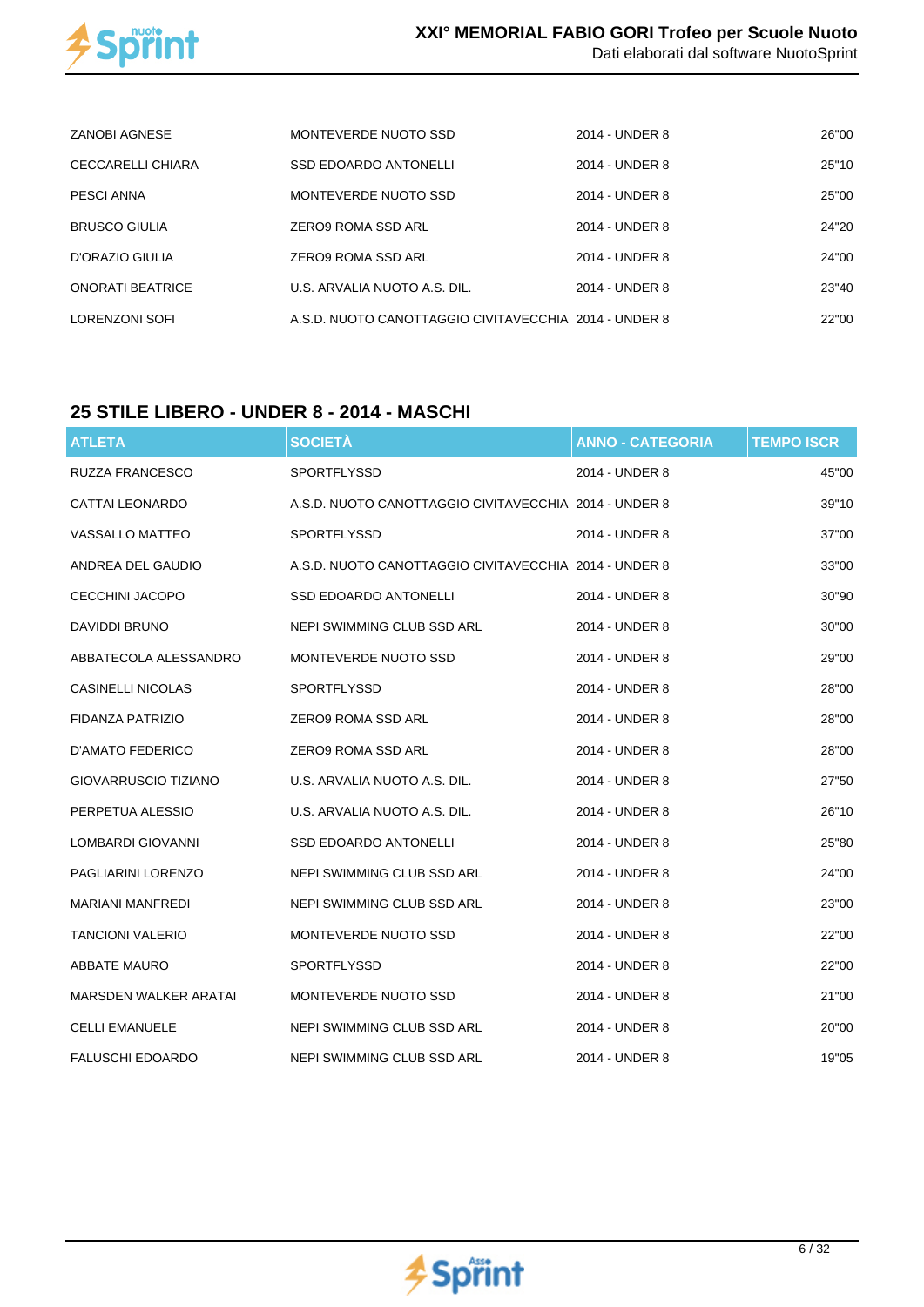

#### **MISTAFFETTA 4x25 STILE LIBERO - UNDER 8 - 0**

| <b>FORMAZIONE</b>                          | <b>CATEGORIA</b> | <b>TEMPO ISCR</b> |
|--------------------------------------------|------------------|-------------------|
| POSEIDON SPORTING CLUB - A                 | UNDER 8          | 2'50"00           |
| ZERO9 ROMA SSD ARL - A                     | UNDER 8          | 2'05"00           |
| A.S.D. NUOTO CANOTTAGGIO CIVITAVECCHIA - A | UNDER 8          | 1'40"00           |
| MONTEVERDE NUOTO SSD - A                   | UNDER 8          | S.T.              |
| U.S. ARVALIA NUOTO A.S. DIL. - A           | UNDER 8          | S.T.              |
| SPORTFLYSSD - A                            | UNDER 8          | S.T.              |
| SPORTFLYSSD - B                            | UNDER 8          | S.T.              |
| SSD EDOARDO ANTONELLI - A                  | UNDER 8          | S.T.              |

#### **25 DORSO - UNDER 9 - 2013 - FEMMINE**

| <b>ATLETA</b>           | <b>SOCIETÀ</b>                                        | <b>ANNO - CATEGORIA</b> | <b>TEMPO ISCR</b> |
|-------------------------|-------------------------------------------------------|-------------------------|-------------------|
| DEL VECCHIO SARA        | SPORTFLYSSD                                           | 2013 - UNDER 9          | 45"00             |
| <b>SCARCIA MARTINA</b>  | <b>SPORTFLYSSD</b>                                    | 2013 - UNDER 9          | 35"00             |
| DIBENEDETTO GAIA        | ZERO9 ROMA SSD ARL                                    | 2013 - UNDER 9          | 35"00             |
| <b>BONIFAZI SOFIA</b>   | U.S. ARVALIA NUOTO A.S. DIL.                          | 2013 - UNDER 9          | 32"20             |
| PIRICO' RISA GINEVRA    | ZERO9 ROMA SSD ARL                                    | 2013 - UNDER 9          | 31"20             |
| LUCIDI ALICE            | SSD EDOARDO ANTONELLI                                 | 2013 - UNDER 9          | 30"80             |
| <b>LEONCINI SOFIA</b>   | SSD EDOARDO ANTONELLI                                 | 2013 - UNDER 9          | 30"60             |
| <b>DRAGONE BEATRICE</b> | <b>SSD EDOARDO ANTONELLI</b>                          | 2013 - UNDER 9          | 30"60             |
| <b>GRAZIANI GAIA</b>    | SSD EDOARDO ANTONELLI                                 | 2013 - UNDER 9          | 30"20             |
| <b>CARDINALI EMMA</b>   | <b>SSD EDOARDO ANTONELLI</b>                          | 2013 - UNDER 9          | 30"00             |
| <b>GROSSI FLAVIA</b>    | <b>SSD EDOARDO ANTONELLI</b>                          | 2013 - UNDER 9          | 30"00             |
| MOSCHELLA CARLOTTA      | SSD EDOARDO ANTONELLI                                 | 2013 - UNDER 9          | 30"00             |
| <b>CERTELLI ASIA</b>    | <b>SSD EDOARDO ANTONELLI</b>                          | 2013 - UNDER 9          | 30"00             |
| CASTAGNARI NINA         | A.S.D. NUOTO CANOTTAGGIO CIVITAVECCHIA 2013 - UNDER 9 |                         | 30"00             |
| RICCI MARIA VITTORIA    | A.S.D. NUOTO CANOTTAGGIO CIVITAVECCHIA 2013 - UNDER 9 |                         | 30"00             |
| PIETRARELLI ELEONORA    | A.S.D. NUOTO CANOTTAGGIO CIVITAVECCHIA 2013 - UNDER 9 |                         | 30"00             |
| <b>MATILDE SETTEN</b>   | <b>SSD ORIZZONTE BLU</b>                              | 2013 - UNDER 9          | 30"00             |
| ANGIO' MARTINA          | POSEIDON SPORTING CLUB                                | 2013 - UNDER 9          | 29"30             |
| PICCINNO SVEVA          | ASS. POL. DIL. DELTA                                  | 2013 - UNDER 9          | 29"00             |
| MANTOVANI LIA ANNA      | POSEIDON SPORTING CLUB                                | 2013 - UNDER 9          | 29"00             |
| <b>ABOH SOFIA</b>       | ZERO9 ROMA SSD ARL                                    | 2013 - UNDER 9          | 29"00             |

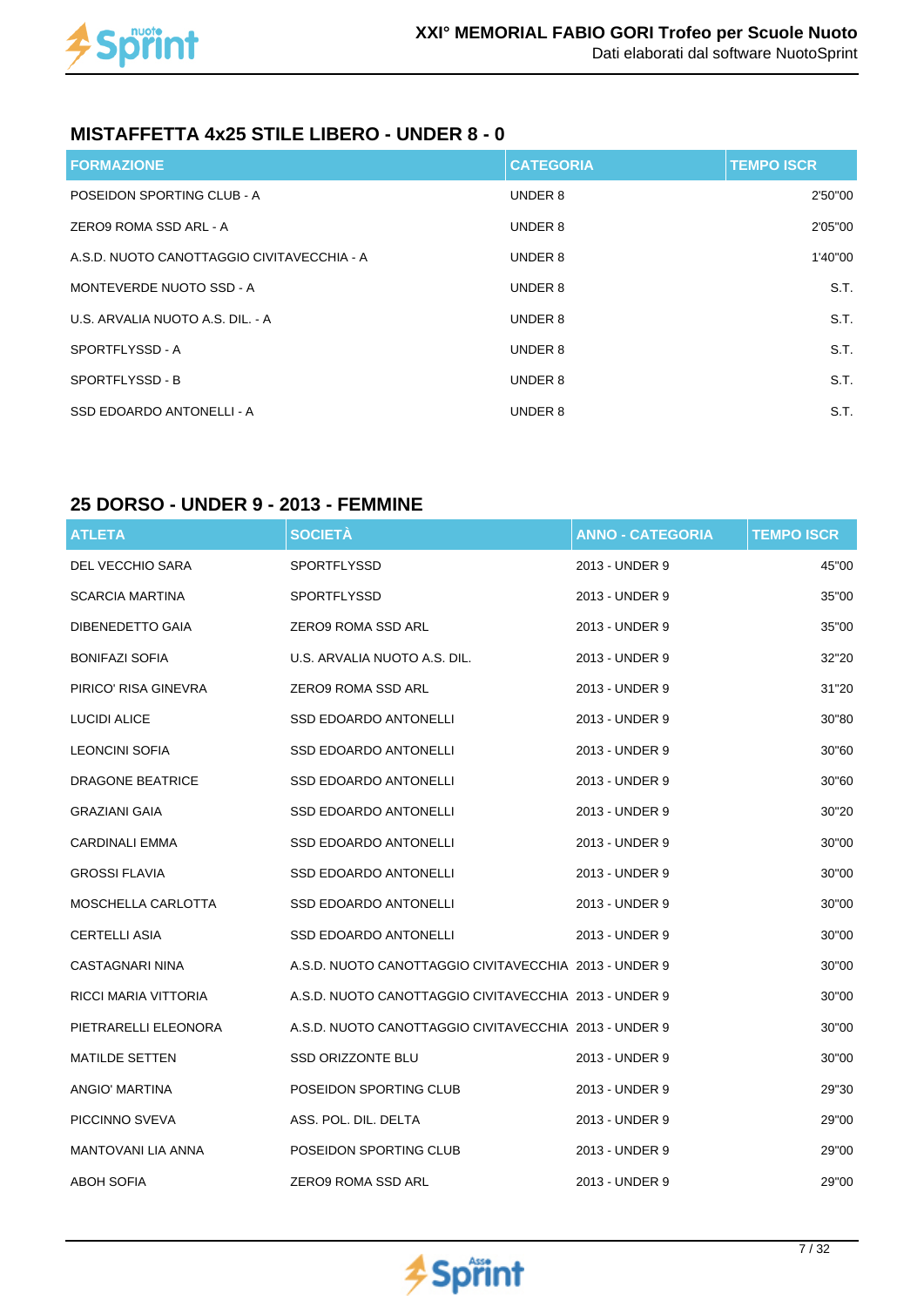

| <b>CASU VIOLA</b>           | MONTEVERDE NUOTO SSD                                  | 2013 - UNDER 9 | 28"00 |
|-----------------------------|-------------------------------------------------------|----------------|-------|
| <b>BERNARDINI FLAMINIA</b>  | POSEIDON SPORTING CLUB                                | 2013 - UNDER 9 | 27"90 |
| <b>VERRANDO EVA</b>         | MONTEVERDE NUOTO SSD                                  | 2013 - UNDER 9 | 27"00 |
| PINI FRANCESCA              | POSEIDON SPORTING CLUB                                | 2013 - UNDER 9 | 26"70 |
| DE LUCIA CARLOTTA           | U.S. ARVALIA NUOTO A.S. DIL.                          | 2013 - UNDER 9 | 26"60 |
| <b>MANFRON FLAVIA</b>       | POSEIDON SPORTING CLUB                                | 2013 - UNDER 9 | 26"40 |
| <b>AMICI ELISA</b>          | ZERO9 ROMA SSD ARL                                    | 2013 - UNDER 9 | 26"30 |
| OPPEDISANO GAIA             | ZERO9 ROMA SSD ARL                                    | 2013 - UNDER 9 | 25"30 |
| <b>MAZZANTI CHIARA</b>      | POSEIDON SPORTING CLUB                                | 2013 - UNDER 9 | 25"20 |
| CATANIA ARIANNA             | ZERO9 ROMA SSD ARL                                    | 2013 - UNDER 9 | 25"00 |
| <b>SCAFFIDI SALVO SOFIA</b> | ASS. POL. DIL. DELTA                                  | 2013 - UNDER 9 | 25"00 |
| DEODATI JOY                 | A.S.D. NUOTO CANOTTAGGIO CIVITAVECCHIA 2013 - UNDER 9 |                | 25"00 |
| TRIGGIANI MARIA VITTORIA    | POSEIDON SPORTING CLUB                                | 2013 - UNDER 9 | 23"10 |
| <b>FREZZINI LIVIA</b>       | NEPI SWIMMING CLUB SSD ARL                            | 2013 - UNDER 9 | 23"00 |
| <b>BRUSCHETTI GRETA</b>     | ZERO9 ROMA SSD ARL                                    | 2013 - UNDER 9 | 22"00 |

## **25 DORSO - UNDER 9 - 2013 - MASCHI**

| <b>ATLETA</b>                 | <b>SOCIETÀ</b>                                        | <b>ANNO - CATEGORIA</b> | <b>TEMPO ISCR</b> |
|-------------------------------|-------------------------------------------------------|-------------------------|-------------------|
| <b>CORINALDESI ALESSANDRO</b> | POSEIDON SPORTING CLUB                                | 2013 - UNDER 9          | 40"00             |
| ROCCHETTI TOMMASO             | A.S.D. NUOTO CANOTTAGGIO CIVITAVECCHIA 2013 - UNDER 9 |                         | 35"00             |
| <b>LISI ORLANDO</b>           | A.S.D. NUOTO CANOTTAGGIO CIVITAVECCHIA 2013 - UNDER 9 |                         | 35"00             |
| <b>COMMINI MATTEO</b>         | POSEIDON SPORTING CLUB                                | 2013 - UNDER 9          | 33"50             |
| <b>SCARICI SAMUELE</b>        | SOC.SPORTIVA CASSIA NUOTO SRL                         | 2013 - UNDER 9          | 32"90             |
| <b>GENTILI MAICOL</b>         | SOC.SPORTIVA CASSIA NUOTO SRL                         | 2013 - UNDER 9          | 32"20             |
| <b>BORDIGATO TOMAS</b>        | <b>ZERO9 ROMA SSD ARL</b>                             | 2013 - UNDER 9          | 32"00             |
| <b>FUMI MUSTO EMILIANO</b>    | POLISPORTIVA NUOTATORI SALVETTI                       | 2013 - UNDER 9          | 30"00             |
| <b>GRANCI VALERIO</b>         | POLISPORTIVA NUOTATORI SALVETTI                       | 2013 - UNDER 9          | 30"00             |
| <b>BONIFAZI MATTIA</b>        | U.S. ARVALIA NUOTO A.S. DIL.                          | 2013 - UNDER 9          | 29"50             |
| <b>SERRA ALBERTO</b>          | <b>SPORTFLYSSD</b>                                    | 2013 - UNDER 9          | 29"00             |
| <b>LEONI MATTEO</b>           | ZERO9 ROMA SSD ARL                                    | 2013 - UNDER 9          | 29"00             |
| PERITI EDOARDO                | POSEIDON SPORTING CLUB                                | 2013 - UNDER 9          | 28"00             |
| <b>CORMACI ALESSANDRO</b>     | POLISPORTIVA NUOTATORI SALVETTI                       | 2013 - UNDER 9          | 28"00             |
| <b>VILLANOVA PIETRO</b>       | POLISPORTIVA NUOTATORI SALVETTI                       | 2013 - UNDER 9          | 28"00             |
| <b>LESAY KRISTIAN</b>         | ASS. POL. DIL. DELTA                                  | 2013 - UNDER 9          | 27"00             |

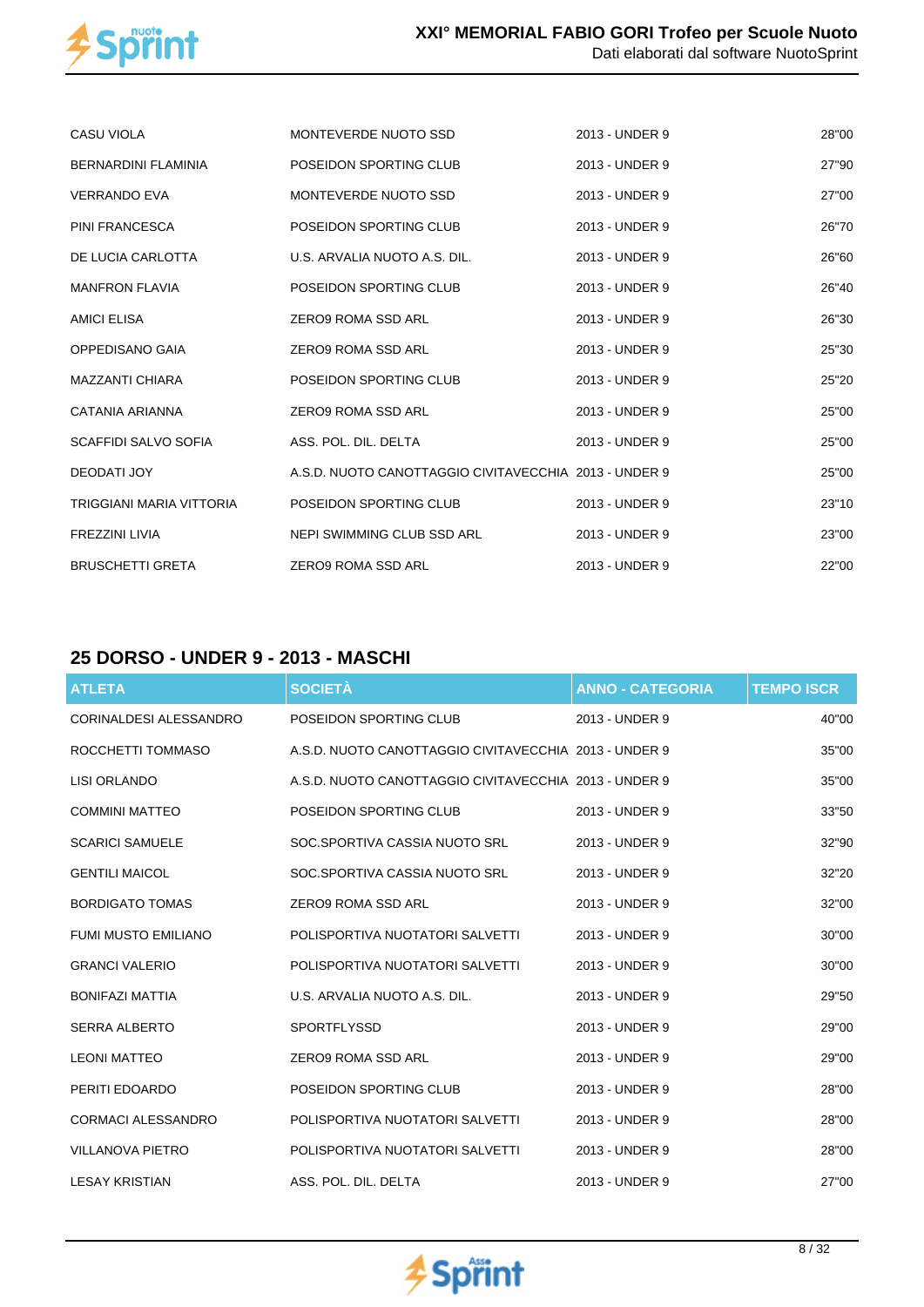

| VALLEJO LEONARDO               | MONTEVERDE NUOTO SSD                                  | 2013 - UNDER 9 | 27"00 |
|--------------------------------|-------------------------------------------------------|----------------|-------|
| <b>MORELLO LUCA</b>            | POSEIDON SPORTING CLUB                                | 2013 - UNDER 9 | 27"00 |
| <b>CUOCI ANDREA</b>            | ZERO9 ROMA SSD ARL                                    | 2013 - UNDER 9 | 26"60 |
| <b>FARMAZON NICOLAS MAICOL</b> | ASS. POL. DIL. DELTA                                  | 2013 - UNDER 9 | 26"00 |
| <b>LANZA ALESSIO</b>           | ZERO9 ROMA SSD ARL                                    | 2013 - UNDER 9 | 26"00 |
| <b>CORTI LORENZO</b>           | A.S.D. NUOTO CANOTTAGGIO CIVITAVECCHIA 2013 - UNDER 9 |                | 26"00 |
| <b>CIUFFO PIETRO</b>           | ZERO9 ROMA SSD ARL                                    | 2013 - UNDER 9 | 26"00 |
| <b>MINIATI PIETRO</b>          | POSEIDON SPORTING CLUB                                | 2013 - UNDER 9 | 25"40 |
| <b>GUERRA MATTIA</b>           | POSEIDON SPORTING CLUB                                | 2013 - UNDER 9 | 25"10 |
| DE ROSA GIUSEPPE               | ZERO9 ROMA SSD ARL                                    | 2013 - UNDER 9 | 25"00 |
| <b>CORTI ORLANDO</b>           | A.S.D. NUOTO CANOTTAGGIO CIVITAVECCHIA 2013 - UNDER 9 |                | 25"00 |
| PORFIRIO FRANCESCO             | POSEIDON SPORTING CLUB                                | 2013 - UNDER 9 | 25"00 |
| NATALI TOMMASO                 | POSEIDON SPORTING CLUB                                | 2013 - UNDER 9 | 24"80 |
| <b>CAPARBI ANDREA</b>          | SSD EDOARDO ANTONELLI                                 | 2013 - UNDER 9 | 23"30 |
| BENEDETTI ALESSIO              | NEPI SWIMMING CLUB SSD ARL                            | 2013 - UNDER 9 | 23"05 |
| SICILIA STEFANO                | MONTEVERDE NUOTO SSD                                  | 2013 - UNDER 9 | 23"00 |
| <b>CAVALIERE FILIPPO</b>       | MONTEVERDE NUOTO SSD                                  | 2013 - UNDER 9 | 22"80 |
| <b>STERPI MICHAEL</b>          | ZERO9 ROMA SSD ARL                                    | 2013 - UNDER 9 | 22"70 |
| <b>TINTO FILIPPO</b>           | ZERO9 ROMA SSD ARL                                    | 2013 - UNDER 9 | 22"00 |
| CAPULLI DAMIANO                | NEPI SWIMMING CLUB SSD ARL                            | 2013 - UNDER 9 | 22"00 |
| <b>REALE MATTEO</b>            | <b>SPORTFLYSSD</b>                                    | 2013 - UNDER 9 | 21"86 |
| <b>BUCCOLIERO PAOLO</b>        | U.S. ARVALIA NUOTO A.S. DIL.                          | 2013 - UNDER 9 | 20"30 |

#### **25 STILE LIBERO - UNDER 9 - 2013 - FEMMINE**

| <b>ATLETA</b>              | <b>SOCIETÀ</b>                                        | <b>ANNO - CATEGORIA</b> | <b>TEMPO ISCR</b> |
|----------------------------|-------------------------------------------------------|-------------------------|-------------------|
| DEL VECCHIO SARA           | <b>SPORTFLYSSD</b>                                    | 2013 - UNDER 9          | 55"00             |
| <b>SCARCIA MARTINA</b>     | <b>SPORTFLYSSD</b>                                    | 2013 - UNDER 9          | 45"00             |
| <b>BONIFAZI SOFIA</b>      | U.S. ARVALIA NUOTO A.S. DIL.                          | 2013 - UNDER 9          | 40"30             |
| PICCINNO SVEVA             | ASS. POL. DIL. DELTA                                  | 2013 - UNDER 9          | 33"00             |
| DIBENEDETTO GAIA           | ZERO9 ROMA SSD ARL                                    | 2013 - UNDER 9          | 30"00             |
| <b>BERNARDINI FLAMINIA</b> | POSEIDON SPORTING CLUB                                | 2013 - UNDER 9          | 28"30             |
| PIRICO' RISA GINEVRA       | ZERO9 ROMA SSD ARL                                    | 2013 - UNDER 9          | 28"00             |
| RICCI MARIA VITTORIA       | A.S.D. NUOTO CANOTTAGGIO CIVITAVECCHIA 2013 - UNDER 9 |                         | 28"00             |
| PIETRARELLI ELEONORA       | A.S.D. NUOTO CANOTTAGGIO CIVITAVECCHIA 2013 - UNDER 9 |                         | 28"00             |

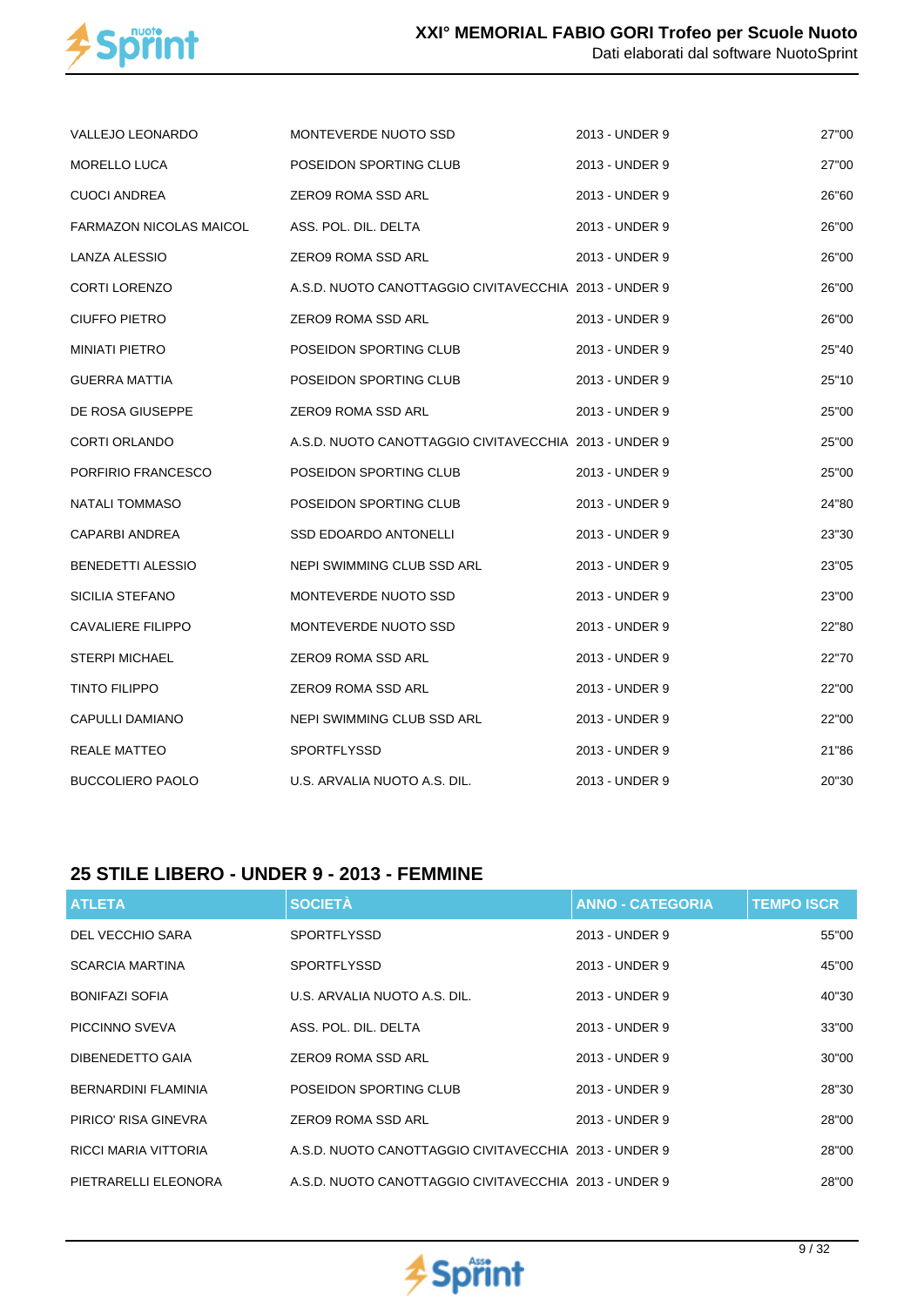

| ANGIO' MARTINA            | POSEIDON SPORTING CLUB                                | 2013 - UNDER 9 | 27"50 |
|---------------------------|-------------------------------------------------------|----------------|-------|
| <b>MANTOVANI LIA ANNA</b> | POSEIDON SPORTING CLUB                                | 2013 - UNDER 9 | 27"40 |
| CASU VIOLA                | MONTEVERDE NUOTO SSD                                  | 2013 - UNDER 9 | 27"40 |
| ABOH SOFIA                | ZERO9 ROMA SSD ARL                                    | 2013 - UNDER 9 | 27"00 |
| CASTAGNARI NINA           | A.S.D. NUOTO CANOTTAGGIO CIVITAVECCHIA 2013 - UNDER 9 |                | 27"00 |
| AMICI ELISA               | ZERO9 ROMA SSD ARL                                    | 2013 - UNDER 9 | 25"90 |
| LUCIDI ALICE              | SSD EDOARDO ANTONELLI                                 | 2013 - UNDER 9 | 25"60 |
| DEODATI JOY               | A.S.D. NUOTO CANOTTAGGIO CIVITAVECCHIA 2013 - UNDER 9 |                | 25"50 |
| GRAZIANI GAIA             | <b>SSD EDOARDO ANTONELLI</b>                          | 2013 - UNDER 9 | 25"40 |
| LEONCINI SOFIA            | SSD EDOARDO ANTONELLI                                 | 2013 - UNDER 9 | 25"30 |
| <b>MANFRON FLAVIA</b>     | POSEIDON SPORTING CLUB                                | 2013 - UNDER 9 | 25"10 |
| <b>DRAGONE BEATRICE</b>   | SSD EDOARDO ANTONELLI                                 | 2013 - UNDER 9 | 25"00 |
| CARDINALI EMMA            | <b>SSD EDOARDO ANTONELLI</b>                          | 2013 - UNDER 9 | 25"00 |
| <b>GROSSI FLAVIA</b>      | <b>SSD EDOARDO ANTONELLI</b>                          | 2013 - UNDER 9 | 25"00 |
| MOSCHELLA CARLOTTA        | <b>SSD EDOARDO ANTONELLI</b>                          | 2013 - UNDER 9 | 25"00 |
| <b>CERTELLI ASIA</b>      | SSD EDOARDO ANTONELLI                                 | 2013 - UNDER 9 | 25"00 |
| DE LUCIA CARLOTTA         | U.S. ARVALIA NUOTO A.S. DIL.                          | 2013 - UNDER 9 | 24"80 |
| PINI FRANCESCA            | POSEIDON SPORTING CLUB                                | 2013 - UNDER 9 | 24"80 |
| <b>VERRANDO EVA</b>       | MONTEVERDE NUOTO SSD                                  | 2013 - UNDER 9 | 24"00 |
| <b>BOMBEN MIA</b>         | ZERO9 ROMA SSD ARL                                    | 2013 - UNDER 9 | 24"00 |
| OPPEDISANO GAIA           | ZERO9 ROMA SSD ARL                                    | 2013 - UNDER 9 | 23"50 |
| MAZZANTI CHIARA           | POSEIDON SPORTING CLUB                                | 2013 - UNDER 9 | 23"20 |
| TRIGGIANI MARIA VITTORIA  | POSEIDON SPORTING CLUB                                | 2013 - UNDER 9 | 22"00 |
| CATANIA ARIANNA           | ZERO9 ROMA SSD ARL                                    | 2013 - UNDER 9 | 22"00 |
| <b>BRUSCHETTI GRETA</b>   | ZERO9 ROMA SSD ARL                                    | 2013 - UNDER 9 | 20"40 |
| SCAFFIDI SALVO SOFIA      | ASS. POL. DIL. DELTA                                  | 2013 - UNDER 9 | 20"00 |
| FREZZINI LIVIA            | NEPI SWIMMING CLUB SSD ARL                            | 2013 - UNDER 9 | 19"00 |

## **25 STILE LIBERO - UNDER 9 - 2013 - MASCHI**

| <b>ATLETA</b>          | <b>SOCIETÀ</b>               | <b>ANNO - CATEGORIA</b> | <b>TEMPO ISCR</b> |
|------------------------|------------------------------|-------------------------|-------------------|
| CORINALDESI ALESSANDRO | POSEIDON SPORTING CLUB       | 2013 - UNDER 9          | 42"00             |
| PORFIRIO FRANCESCO     | POSEIDON SPORTING CLUB       | 2013 - UNDER 9          | 35"00             |
| PRESENZA ALESSANDRO    | ZERO9 ROMA SSD ARL           | 2013 - UNDER 9          | 35"00             |
| BONIFAZI MATTIA        | U.S. ARVALIA NUOTO A.S. DIL. | 2013 - UNDER 9          | 32"00             |

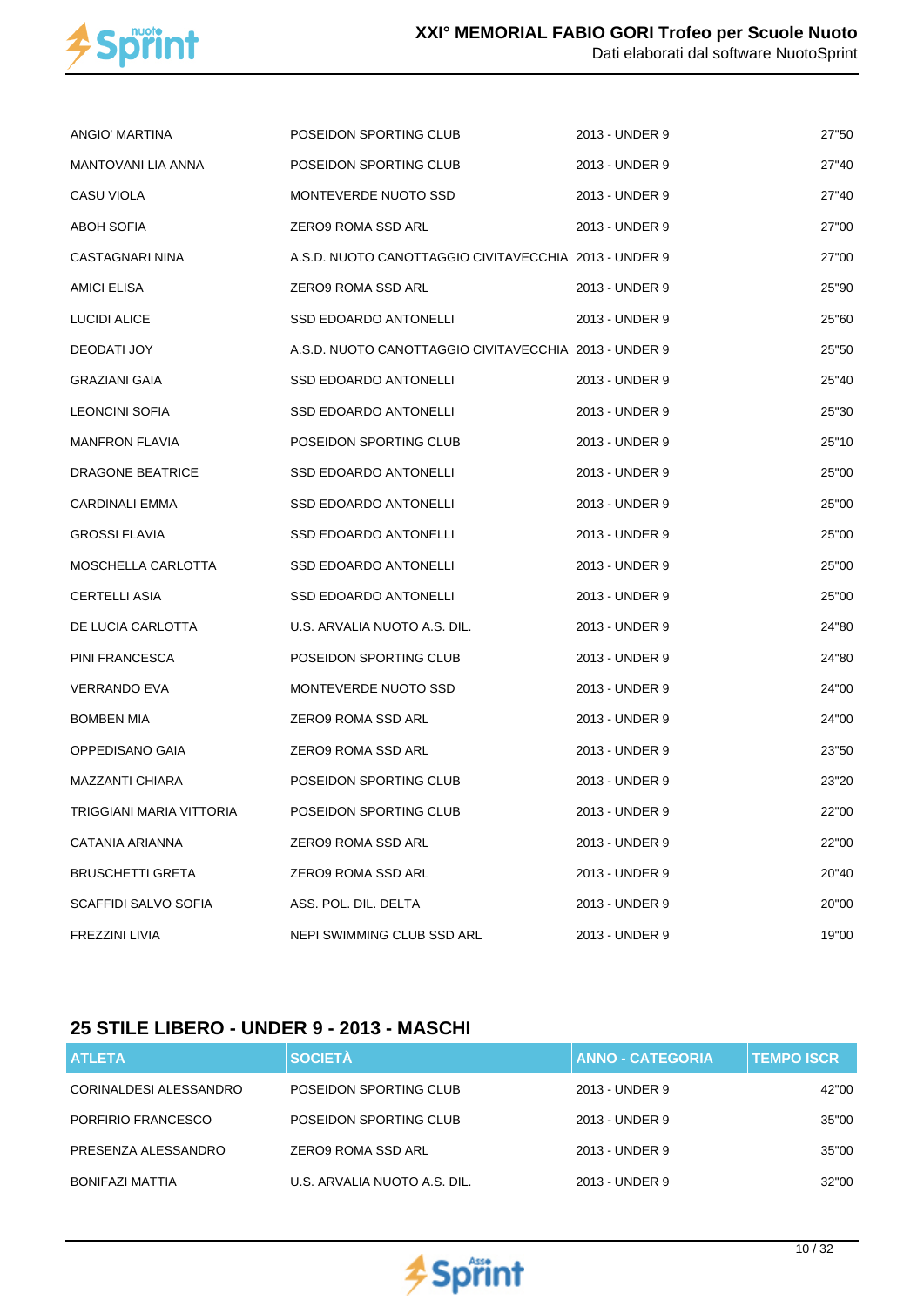

| <b>SCARICI SAMUELE</b>  | SOC.SPORTIVA CASSIA NUOTO SRL                         | 2013 - UNDER 9 | 32"00 |
|-------------------------|-------------------------------------------------------|----------------|-------|
| <b>GENTILI MAICOL</b>   | SOC.SPORTIVA CASSIA NUOTO SRL                         | 2013 - UNDER 9 | 30"00 |
| <b>CROSATO RICCARDO</b> | ZERO9 ROMA SSD ARL                                    | 2013 - UNDER 9 | 30"00 |
| <b>GRANCI VALERIO</b>   | POLISPORTIVA NUOTATORI SALVETTI                       | 2013 - UNDER 9 | 30"00 |
| <b>BORDIGATO TOMAS</b>  | ZERO9 ROMA SSD ARL                                    | 2013 - UNDER 9 | 29"00 |
| LISI ORLANDO            | A.S.D. NUOTO CANOTTAGGIO CIVITAVECCHIA 2013 - UNDER 9 |                | 29"00 |
| FUMI MUSTO EMILIANO     | POLISPORTIVA NUOTATORI SALVETTI                       | 2013 - UNDER 9 | 28"00 |
| <b>NATALI TOMMASO</b>   | POSEIDON SPORTING CLUB                                | 2013 - UNDER 9 | 27"30 |
| FARMAZON NICOLAS MAICOL | ASS. POL. DIL. DELTA                                  | 2013 - UNDER 9 | 27"00 |
| LEONI MATTEO            | ZERO9 ROMA SSD ARL                                    | 2013 - UNDER 9 | 27"00 |
| SERRA ALBERTO           | <b>SPORTFLYSSD</b>                                    | 2013 - UNDER 9 | 26"75 |
| DE ROSA GIUSEPPE        | ZERO9 ROMA SSD ARL                                    | 2013 - UNDER 9 | 26"40 |
| LANZA ALESSIO           | ZERO9 ROMA SSD ARL                                    | 2013 - UNDER 9 | 26"20 |
| <b>LESAY KRISTIAN</b>   | ASS. POL. DIL. DELTA                                  | 2013 - UNDER 9 | 26"00 |
| VALLEJO LEONARDO        | MONTEVERDE NUOTO SSD                                  | 2013 - UNDER 9 | 26"00 |
| CORMACI ALESSANDRO      | POLISPORTIVA NUOTATORI SALVETTI                       | 2013 - UNDER 9 | 26"00 |
| ROCCHETTI TOMMASO       | A.S.D. NUOTO CANOTTAGGIO CIVITAVECCHIA 2013 - UNDER 9 |                | 26"00 |
| <b>BUCCOLIERO PAOLO</b> | U.S. ARVALIA NUOTO A.S. DIL.                          | 2013 - UNDER 9 | 25"50 |
| COMMINI MATTEO          | POSEIDON SPORTING CLUB                                | 2013 - UNDER 9 | 24"80 |
| VILLANOVA PIETRO        | POLISPORTIVA NUOTATORI SALVETTI                       | 2013 - UNDER 9 | 24"00 |
| <b>CORTI LORENZO</b>    | A.S.D. NUOTO CANOTTAGGIO CIVITAVECCHIA 2013 - UNDER 9 |                | 23"40 |
| SICILIA STEFANO         | MONTEVERDE NUOTO SSD                                  | 2013 - UNDER 9 | 23"00 |
| PERITI EDOARDO          | POSEIDON SPORTING CLUB                                | 2013 - UNDER 9 | 22"90 |
| MINIATI PIETRO          | POSEIDON SPORTING CLUB                                | 2013 - UNDER 9 | 22"00 |
| <b>MORELLO LUCA</b>     | POSEIDON SPORTING CLUB                                | 2013 - UNDER 9 | 22"00 |
| <b>CUOCI ANDREA</b>     | ZERO9 ROMA SSD ARL                                    | 2013 - UNDER 9 | 21"90 |
| CORTI ORLANDO           | A.S.D. NUOTO CANOTTAGGIO CIVITAVECCHIA 2013 - UNDER 9 |                | 21"70 |
| <b>STERPI MICHAEL</b>   | ZERO9 ROMA SSD ARL                                    | 2013 - UNDER 9 | 21"50 |
| CIUFFO PIETRO           | ZERO9 ROMA SSD ARL                                    | 2013 - UNDER 9 | 21"00 |
| CAPARBI ANDREA          | SSD EDOARDO ANTONELLI                                 | 2013 - UNDER 9 | 20"70 |
| REALE MATTEO            | SPORTFLYSSD                                           | 2013 - UNDER 9 | 20"19 |
| TINTO FILIPPO           | ZERO9 ROMA SSD ARL                                    | 2013 - UNDER 9 | 19"80 |
| GUERRA MATTIA           | POSEIDON SPORTING CLUB                                | 2013 - UNDER 9 | 19"10 |
| BENEDETTI ALESSIO       | NEPI SWIMMING CLUB SSD ARL                            | 2013 - UNDER 9 | 19"00 |
| CAPULLI DAMIANO         | NEPI SWIMMING CLUB SSD ARL                            | 2013 - UNDER 9 | 19"00 |

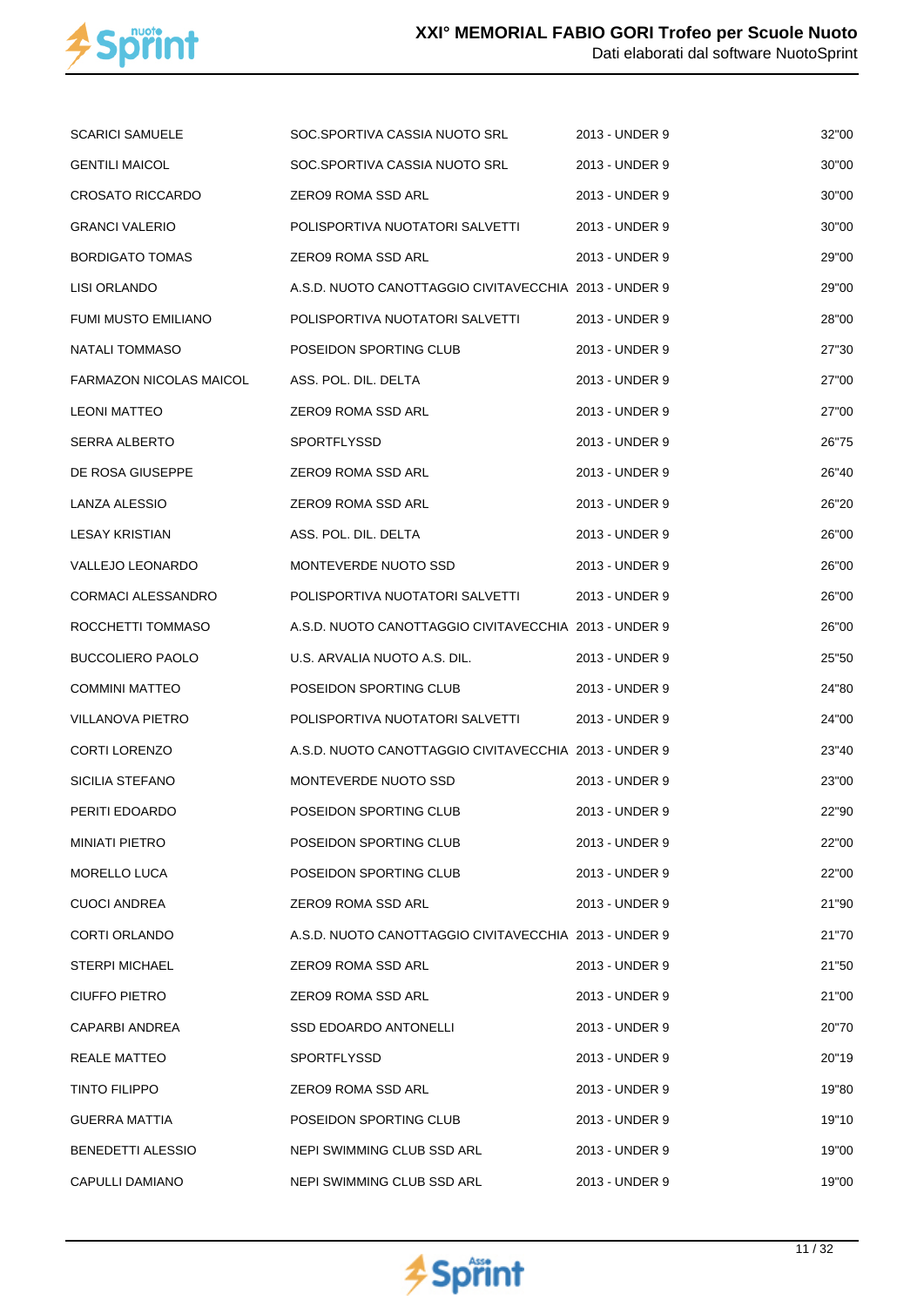

Dati elaborati dal software NuotoSprint

| <b>CAVALIERE FILIPPO</b> | MONTEVERDE NUOTO SSD | 2013 - UNDER 9 | 18"70 |
|--------------------------|----------------------|----------------|-------|
|                          |                      |                |       |

### **MISTAFFETTA 4x25 STILE LIBERO - UNDER 9 - 0**

| <b>FORMAZIONE</b>                          | <b>CATEGORIA</b> | <b>TEMPO ISCR</b> |
|--------------------------------------------|------------------|-------------------|
| POSEIDON SPORTING CLUB - A                 | UNDER 9          | 2'45"00           |
| ZERO9 ROMA SSD ARL - B                     | UNDER 9          | 1'50"00           |
| ZERO9 ROMA SSD ARL - A                     | UNDER 9          | 1'40"00           |
| A.S.D. NUOTO CANOTTAGGIO CIVITAVECCHIA - A | UNDER 9          | 1'35"00           |
| SSD EDOARDO ANTONELLI - A                  | UNDER 9          | 1'25"00           |
| MONTEVERDE NUOTO SSD - A                   | UNDER 9          | S.T.              |
| U.S. ARVALIA NUOTO A.S. DIL. - A           | UNDER 9          | S.T.              |
| SPORTFLYSSD - A                            | UNDER 9          | S.T.              |
| SSD EDOARDO ANTONELLI - B                  | UNDER 9          | S.T.              |

#### **25 DORSO - UNDER 10 - 2012 - FEMMINE**

| <b>ATLETA</b>           | <b>SOCIETÀ</b>                                         | <b>ANNO - CATEGORIA</b> | <b>TEMPO ISCR</b> |
|-------------------------|--------------------------------------------------------|-------------------------|-------------------|
| <b>BELLAFANTE LAURA</b> | POSEIDON SPORTING CLUB                                 | 2012 - UNDER 10         | 40"00             |
| <b>RUSSO GIULIA</b>     | <b>ZERO9 ROMA SSD ARL</b>                              | 2012 - UNDER 10         | 35"00             |
| <b>CABRAS ANNA</b>      | A.S.D. NUOTO CANOTTAGGIO CIVITAVECCHIA 2012 - UNDER 10 |                         | 35"00             |
| <b>HE MELISSA</b>       | A.S.D. NUOTO CANOTTAGGIO CIVITAVECCHIA 2012 - UNDER 10 |                         | 35"00             |
| D'AGUANNO LARA          | U.S. ARVALIA NUOTO A.S. DIL.                           | 2012 - UNDER 10         | 32"60             |
| LOI BENEDETTA           | POLISPORTIVA NUOTATORI SALVETTI                        | 2012 - UNDER 10         | 32"00             |
| <b>CECCHETTI EVA</b>    | <b>ZERO9 ROMA SSD ARL</b>                              | 2012 - UNDER 10         | 32"00             |
| COLACCHI VIOLA          | POLISPORTIVA NUOTATORI SALVETTI                        | 2012 - UNDER 10         | 30"00             |
| COZZATELLA SARA         | <b>SSD EDOARDO ANTONELLI</b>                           | 2012 - UNDER 10         | 30"00             |
| <b>SARA POGGI</b>       | A.S.D. NUOTO CANOTTAGGIO CIVITAVECCHIA 2012 - UNDER 10 |                         | 30"00             |
| <b>LADELCI MARTINA</b>  | POSEIDON SPORTING CLUB                                 | 2012 - UNDER 10         | 28"00             |
| ROMERO ZHURI REGGINA    | POLISPORTIVA NUOTATORI SALVETTI                        | 2012 - UNDER 10         | 27"00             |
| <b>NESCI LAURA</b>      | POLISPORTIVA NUOTATORI SALVETTI                        | 2012 - UNDER 10         | 26"00             |
| DE GRANDIS GIORGIA      | SOC.SPORTIVA CASSIA NUOTO SRL                          | 2012 - UNDER 10         | 25"10             |
| <b>SPERATI ANGELICA</b> | POLISPORTIVA NUOTATORI SALVETTI                        | 2012 - UNDER 10         | 25"00             |
| DEL SANTO SELVAGGIA     | U.S. ARVALIA NUOTO A.S. DIL.                           | 2012 - UNDER 10         | 24"50             |
| <b>MURA LUDOVICA</b>    | POSEIDON SPORTING CLUB                                 | 2012 - UNDER 10         | 24"00             |

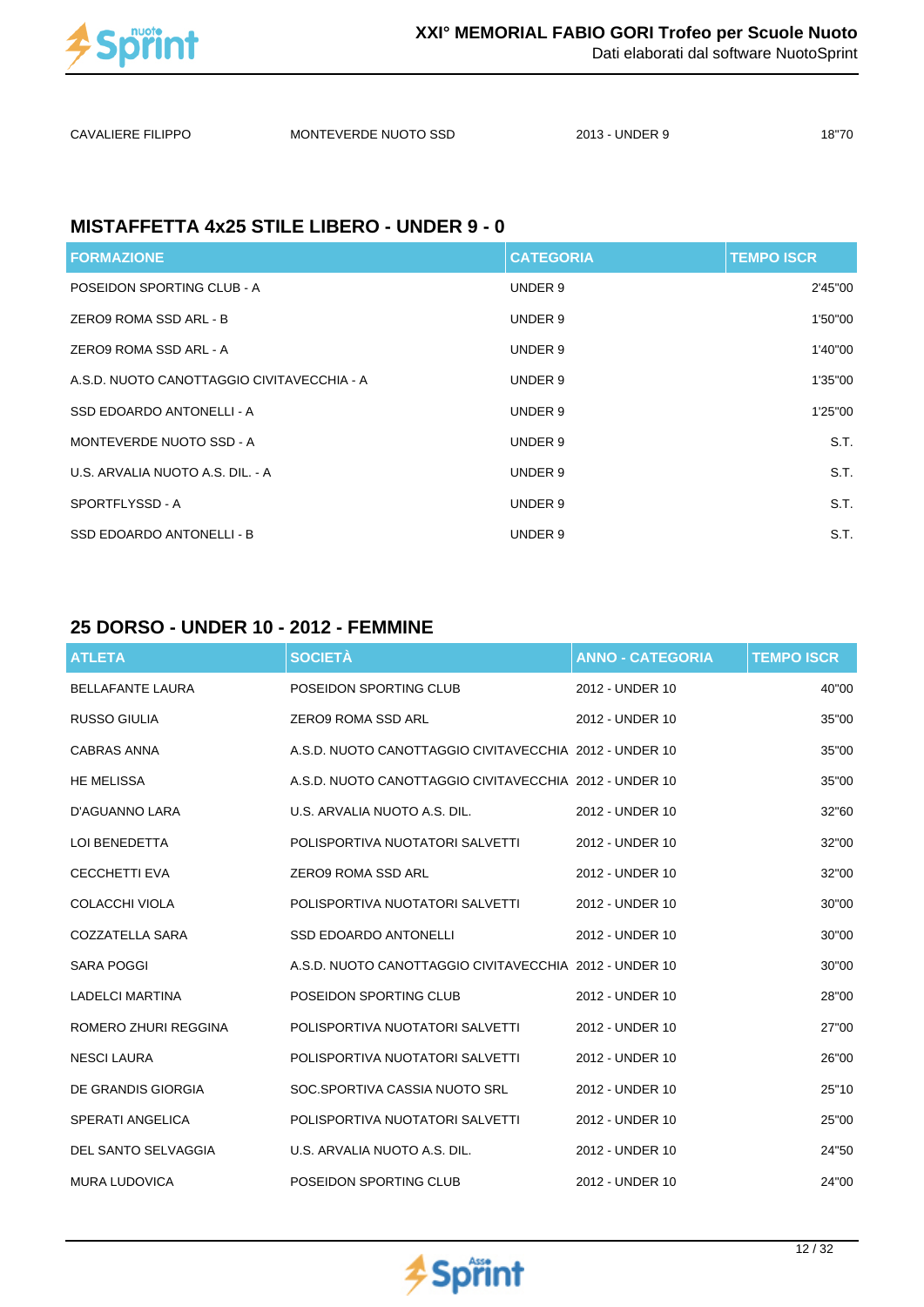

| SALVATORES LUDOVICA     | POSEIDON SPORTING CLUB       | 2012 - UNDER 10 | 23"70 |
|-------------------------|------------------------------|-----------------|-------|
| CALIDORI ELISA          | MONTEVERDE NUOTO SSD         | 2012 - UNDER 10 | 23"40 |
| <b>SCHULTZE VALERIA</b> | MONTEVERDE NUOTO SSD         | 2012 - UNDER 10 | 23"00 |
| ONORATI BENEDETTA       | U.S. ARVALIA NUOTO A.S. DIL. | 2012 - UNDER 10 | 20"20 |

## **25 DORSO - UNDER 10 - 2012 - MASCHI**

| <b>ATLETA</b>                                    | <b>SOCIETA</b>                                         | <b>ANNO - CATEGORIA</b> | <b>TEMPO ISCR</b> |
|--------------------------------------------------|--------------------------------------------------------|-------------------------|-------------------|
| CHIECO MATTEO                                    | ZERO9 ROMA SSD ARL                                     | 2012 - UNDER 10         | 38"00             |
| D'AMATO ANDREA                                   | ZERO9 ROMA SSD ARL                                     | 2012 - UNDER 10         | 33"00             |
| <b>VARRIALE ENRICO</b>                           | ZERO9 ROMA SSD ARL                                     | 2012 - UNDER 10         | 32"00             |
| PIZZICHINI CHRISTIAN                             | SSD EDOARDO ANTONELLI                                  | 2012 - UNDER 10         | 30"50             |
| DE BENEDICTIS LUCA                               | POSEIDON SPORTING CLUB                                 | 2012 - UNDER 10         | 29"30             |
| D'ARRIGO PALMIERI FRANCESCO M ZERO9 ROMA SSD ARL |                                                        | 2012 - UNDER 10         | 29"00             |
| SERNICOLA DAVIDE                                 | ZERO9 ROMA SSD ARL                                     | 2012 - UNDER 10         | 29"00             |
| DI FATTA VINCENZO                                | A.S.D. NUOTO CANOTTAGGIO CIVITAVECCHIA 2012 - UNDER 10 |                         | 28"60             |
| ROSSINI DAVIDE                                   | NEPI SWIMMING CLUB SSD ARL                             | 2012 - UNDER 10         | 28"00             |
| SERVADIO MATTEO                                  | ZERO9 ROMA SSD ARL                                     | 2012 - UNDER 10         | 28"00             |
| <b>NERI MICHELE</b>                              | ZERO9 ROMA SSD ARL                                     | 2012 - UNDER 10         | 28"00             |
| <b>CORVASCE MANFREDI MARIA</b>                   | ZERO9 ROMA SSD ARL                                     | 2012 - UNDER 10         | 28"00             |
| PEZONE GIOVANNI                                  | ZERO9 ROMA SSD ARL                                     | 2012 - UNDER 10         | 28"00             |
| AREZZINI FEDERICO                                | A.S.D. NUOTO CANOTTAGGIO CIVITAVECCHIA 2012 - UNDER 10 |                         | 27"50             |
| MATRANGA MATIAS                                  | POSEIDON SPORTING CLUB                                 | 2012 - UNDER 10         | 27"40             |
| MORRA ALESSANDRO                                 | A.S.D. NUOTO CANOTTAGGIO CIVITAVECCHIA 2012 - UNDER 10 |                         | 27"10             |
| MONCADA ALESSIO HUAIQI                           | ASS. POL. DIL. DELTA                                   | 2012 - UNDER 10         | 27"00             |
| MOSSINO ALESSANDRO                               | MONTEVERDE NUOTO SSD                                   | 2012 - UNDER 10         | 25"00             |
| <b>CESTA DAVIDE</b>                              | ZERO9 ROMA SSD ARL                                     | 2012 - UNDER 10         | 25"00             |
| FELIZIANI VALERIO                                | POLISPORTIVA NUOTATORI SALVETTI                        | 2012 - UNDER 10         | 25"00             |
| SIMONI FLAVIO                                    | POLISPORTIVA NUOTATORI SALVETTI                        | 2012 - UNDER 10         | 25"00             |
| FALVELLA ALESSANDRO                              | POLISPORTIVA NUOTATORI SALVETTI                        | 2012 - UNDER 10         | 25"00             |
| TAFFURI ANDREA                                   | A.S.D. NUOTO CANOTTAGGIO CIVITAVECCHIA 2012 - UNDER 10 |                         | 25"00             |
| LORO SERGEJ                                      | ZERO9 ROMA SSD ARL                                     | 2012 - UNDER 10         | 25"00             |
| VETTRAINO DANIEL                                 | SPORTFLYSSD                                            | 2012 - UNDER 10         | 24"00             |
| SULPIZIO LEONARDO                                | NEPI SWIMMING CLUB SSD ARL                             | 2012 - UNDER 10         | 23"00             |
| <b>CASELLI MICHELE</b>                           | ZERO9 ROMA SSD ARL                                     | 2012 - UNDER 10         | 23"00             |

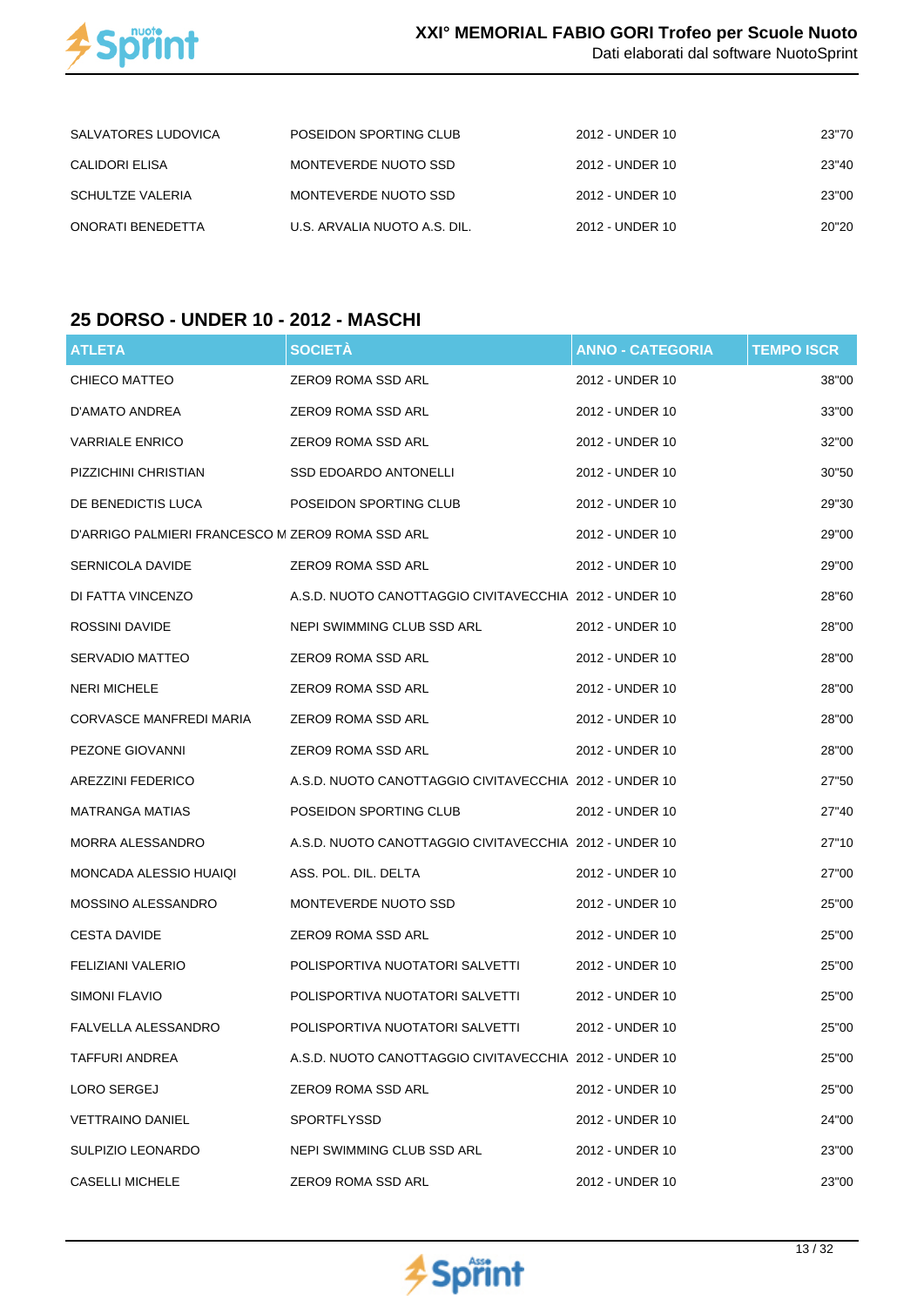

| SPINELLI SEBASTIANO      | ZERO9 ROMA SSD ARL         | 2012 - UNDER 10 | 22"60 |
|--------------------------|----------------------------|-----------------|-------|
| SAVORANA MARCO           | ZERO9 ROMA SSD ARL         | 2012 - UNDER 10 | 22"00 |
| ZINGARETTI STEFANO       | MONTEVERDE NUOTO SSD       | 2012 - UNDER 10 | 21"30 |
| PAOLACCI MARCO           | NEPI SWIMMING CLUB SSD ARL | 2012 - UNDER 10 | 21"05 |
| <b>PASTORELLI FLAVIO</b> | ZERO9 ROMA SSD ARL         | 2012 - UNDER 10 | 21"00 |
| SCHETTINO EDOARDO        | POSEIDON SPORTING CLUB     | 2012 - UNDER 10 | 19"30 |

#### **25 DORSO - UNDER 10 - 2010 - MASCHI**

| <b>ATLETA</b>    | <b>SOCIETA</b>     | I ANNO - CATEGORIA ' | <b>TEMPO ISCR</b> |
|------------------|--------------------|----------------------|-------------------|
| ADDARI FRANCESCO | ZERO9 ROMA SSD ARL | 2010 - UNDER 10      | 36"00             |

#### **25 STILE LIBERO - UNDER 10 - 2012 - FEMMINE**

| <b>ATLETA</b>           | <b>SOCIETÀ</b>                                         | <b>ANNO - CATEGORIA</b> | <b>TEMPO ISCR</b> |
|-------------------------|--------------------------------------------------------|-------------------------|-------------------|
| <b>BELLAFANTE LAURA</b> | POSEIDON SPORTING CLUB                                 | 2012 - UNDER 10         | 45"00             |
| D'AGUANNO LARA          | U.S. ARVALIA NUOTO A.S. DIL.                           | 2012 - UNDER 10         | 36"40             |
| ADDARI CHIARA           | ZERO9 ROMA SSD ARL                                     | 2012 - UNDER 10         | 32"00             |
| <b>HE MELISSA</b>       | A.S.D. NUOTO CANOTTAGGIO CIVITAVECCHIA 2012 - UNDER 10 |                         | 31"00             |
| LOI BENEDETTA           | POLISPORTIVA NUOTATORI SALVETTI                        | 2012 - UNDER 10         | 30"00             |
| <b>CAPRIONI GLORIA</b>  | ZERO9 ROMA SSD ARL                                     | 2012 - UNDER 10         | 30"00             |
| <b>RUSSO GIULIA</b>     | ZERO9 ROMA SSD ARL                                     | 2012 - UNDER 10         | 30"00             |
| <b>BARATTA LUCREZIA</b> | ZERO9 ROMA SSD ARL                                     | 2012 - UNDER 10         | 30"00             |
| <b>CABRAS ANNA</b>      | A.S.D. NUOTO CANOTTAGGIO CIVITAVECCHIA 2012 - UNDER 10 |                         | 30"00             |
| COLACCHI VIOLA          | POLISPORTIVA NUOTATORI SALVETTI                        | 2012 - UNDER 10         | 28"00             |
| <b>SARA POGGI</b>       | A.S.D. NUOTO CANOTTAGGIO CIVITAVECCHIA 2012 - UNDER 10 |                         | 27"00             |
| SPERATI ANGELICA        | POLISPORTIVA NUOTATORI SALVETTI                        | 2012 - UNDER 10         | 26"00             |
| MURA LUDOVICA           | POSEIDON SPORTING CLUB                                 | 2012 - UNDER 10         | 26"00             |
| SALVATORES LUDOVICA     | POSEIDON SPORTING CLUB                                 | 2012 - UNDER 10         | 25"60             |
| COZZATELLA SARA         | SSD EDOARDO ANTONELLI                                  | 2012 - UNDER 10         | 25"20             |
| ROMERO ZHURI REGGINA    | POLISPORTIVA NUOTATORI SALVETTI                        | 2012 - UNDER 10         | 25"00             |
| LADELCI MARTINA         | POSEIDON SPORTING CLUB                                 | 2012 - UNDER 10         | 24"60             |
| <b>NESCI LAURA</b>      | POLISPORTIVA NUOTATORI SALVETTI                        | 2012 - UNDER 10         | 24"00             |
| DE GRANDIS GIORGIA      | SOC.SPORTIVA CASSIA NUOTO SRL                          | 2012 - UNDER 10         | 21"40             |
| DEL SANTO SELVAGGIA     | U.S. ARVALIA NUOTO A.S. DIL.                           | 2012 - UNDER 10         | 21"00             |

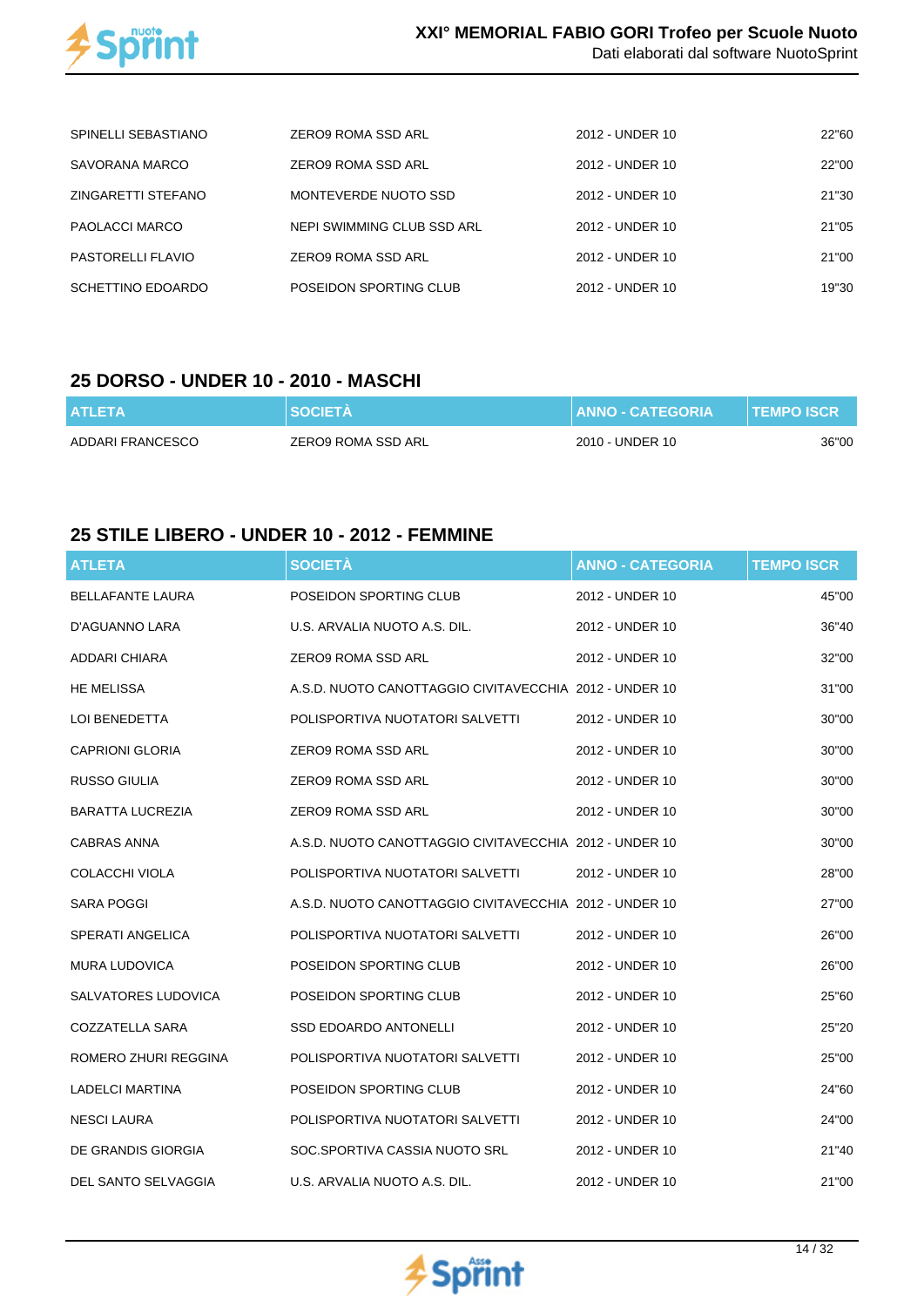

Dati elaborati dal software NuotoSprint

| CALIDORI ELISA    | MONTEVERDE NUOTO SSD         | 2012 - UNDER 10 | 20"60 |
|-------------------|------------------------------|-----------------|-------|
| ONORATI BENEDETTA | U.S. ARVALIA NUOTO A.S. DIL. | 2012 - UNDER 10 | 18"20 |
| SCHULTZE VALERIA  | MONTEVERDE NUOTO SSD         | 2012 - UNDER 10 | 18"00 |

## **25 STILE LIBERO - UNDER 10 - 2012 - MASCHI**

| <b>ATLETA</b>                                    | <b>SOCIETÀ</b>                                         | <b>ANNO - CATEGORIA</b> | <b>TEMPO ISCR</b> |
|--------------------------------------------------|--------------------------------------------------------|-------------------------|-------------------|
| <b>TRAMONTANO ANGELO</b>                         | POLISPORTIVA NUOTATORI SALVETTI                        | 2012 - UNDER 10         | 40"00             |
| <b>VARRIALE ENRICO</b>                           | ZERO9 ROMA SSD ARL                                     | 2012 - UNDER 10         | 30"00             |
| D'ARRIGO PALMIERI FRANCESCO M ZERO9 ROMA SSD ARL |                                                        | 2012 - UNDER 10         | 27"00             |
| SERNICOLA DAVIDE                                 | ZERO9 ROMA SSD ARL                                     | 2012 - UNDER 10         | 27"00             |
| PIZZICHINI CHRISTIAN                             | <b>SSD EDOARDO ANTONELLI</b>                           | 2012 - UNDER 10         | 26"80             |
| PEZONE GIOVANNI                                  | ZERO9 ROMA SSD ARL                                     | 2012 - UNDER 10         | 26"00             |
| <b>AREZZINI FEDERICO</b>                         | A.S.D. NUOTO CANOTTAGGIO CIVITAVECCHIA 2012 - UNDER 10 |                         | 25"60             |
| SERVADIO MATTEO                                  | ZERO9 ROMA SSD ARL                                     | 2012 - UNDER 10         | 25"00             |
| <b>NERI MICHELE</b>                              | ZERO9 ROMA SSD ARL                                     | 2012 - UNDER 10         | 25"00             |
| CORVASCE MANFREDI MARIA                          | ZERO9 ROMA SSD ARL                                     | 2012 - UNDER 10         | 25"00             |
| MORRA ALESSANDRO                                 | A.S.D. NUOTO CANOTTAGGIO CIVITAVECCHIA 2012 - UNDER 10 |                         | 24"40             |
| MONCADA ALESSIO HUAIQI                           | ASS. POL. DIL. DELTA                                   | 2012 - UNDER 10         | 24"00             |
| FALVELLA ALESSANDRO                              | POLISPORTIVA NUOTATORI SALVETTI                        | 2012 - UNDER 10         | 24"00             |
| DI FATTA VINCENZO                                | A.S.D. NUOTO CANOTTAGGIO CIVITAVECCHIA 2012 - UNDER 10 |                         | 24"00             |
| FELIZIANI VALERIO                                | POLISPORTIVA NUOTATORI SALVETTI                        | 2012 - UNDER 10         | 23"00             |
| TAFFURI ANDREA                                   | A.S.D. NUOTO CANOTTAGGIO CIVITAVECCHIA 2012 - UNDER 10 |                         | 22"40             |
| ROSSINI DAVIDE                                   | NEPI SWIMMING CLUB SSD ARL                             | 2012 - UNDER 10         | 22"00             |
| SIMONI FLAVIO                                    | POLISPORTIVA NUOTATORI SALVETTI                        | 2012 - UNDER 10         | 22"00             |
| <b>CESTA DAVIDE</b>                              | ZERO9 ROMA SSD ARL                                     | 2012 - UNDER 10         | 21"90             |
| LORO SERGEJ                                      | ZERO9 ROMA SSD ARL                                     | 2012 - UNDER 10         | 20"30             |
| MOSSINO ALESSANDRO                               | MONTEVERDE NUOTO SSD                                   | 2012 - UNDER 10         | 20"00             |
| SAVORANA MARCO                                   | ZERO9 ROMA SSD ARL                                     | 2012 - UNDER 10         | 20"00             |
| <b>CASELLI MICHELE</b>                           | ZERO9 ROMA SSD ARL                                     | 2012 - UNDER 10         | 20"00             |
| SPINELLI SEBASTIANO                              | ZERO9 ROMA SSD ARL                                     | 2012 - UNDER 10         | 19"50             |
| <b>VETTRAINO DANIEL</b>                          | <b>SPORTFLYSSD</b>                                     | 2012 - UNDER 10         | 19"19             |
| DE BENEDICTIS LUCA                               | POSEIDON SPORTING CLUB                                 | 2012 - UNDER 10         | 18"80             |
| <b>MATRANGA MATIAS</b>                           | POSEIDON SPORTING CLUB                                 | 2012 - UNDER 10         | 18"50             |
| SULPIZIO LEONARDO                                | NEPI SWIMMING CLUB SSD ARL                             | 2012 - UNDER 10         | 18"05             |

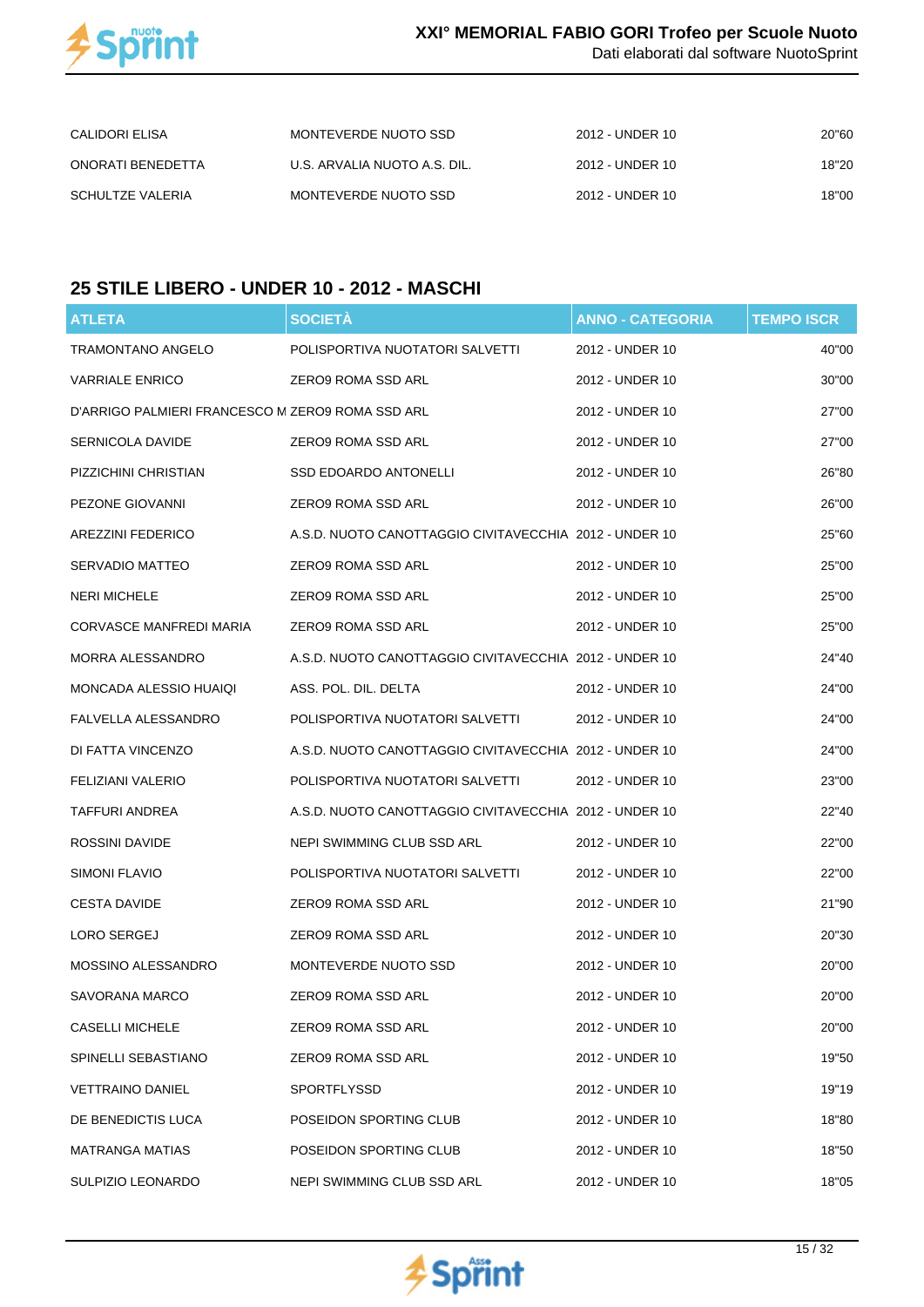

| <b>PASTORELLI FLAVIO</b> | ZERO9 ROMA SSD ARL         | 2012 - UNDER 10 | 18"00 |
|--------------------------|----------------------------|-----------------|-------|
| ZINGARETTI STEFANO       | MONTEVERDE NUOTO SSD       | 2012 - UNDER 10 | 17"90 |
| PAOLACCI MARCO           | NEPI SWIMMING CLUB SSD ARL | 2012 - UNDER 10 | 17"00 |
| SCHETTINO EDOARDO        | POSEIDON SPORTING CLUB     | 2012 - UNDER 10 | 16"50 |

#### **MISTAFFETTA 4x25 STILE LIBERO - UNDER 10 - 0**

| <b>FORMAZIONE</b>                          | <b>CATEGORIA</b> | <b>TEMPO ISCR</b> |
|--------------------------------------------|------------------|-------------------|
| POSEIDON SPORTING CLUB - A                 | UNDER 10         | 2'30"00           |
| A.S.D. NUOTO CANOTTAGGIO CIVITAVECCHIA - B | UNDER 10         | 1'40"00           |
| ZERO9 ROMA SSD ARL - B                     | UNDER 10         | 1'38"00           |
| ZERO9 ROMA SSD ARL - A                     | UNDER 10         | 1'35"00           |
| A.S.D. NUOTO CANOTTAGGIO CIVITAVECCHIA - B | UNDER 10         | 1'35"00           |
| MONTEVERDE NUOTO SSD - A                   | UNDER 10         | S.T.              |

#### **50 DORSO - UNDER 11 - 2011 - FEMMINE**

| <b>ATLETA</b>            | <b>SOCIETÀ</b>                                         | <b>ANNO - CATEGORIA</b> | <b>TEMPO ISCR</b> |
|--------------------------|--------------------------------------------------------|-------------------------|-------------------|
| NARDONI ASIA             | <b>ZERO9 ROMA SSD ARL</b>                              | 2011 - UNDER 11         | 1'10"00           |
| DE ZULIANI MARTINA       | <b>ZERO9 ROMA SSD ARL</b>                              | 2011 - UNDER 11         | 1'10"00           |
| DE ZULIANI GIULIA        | ZERO9 ROMA SSD ARL                                     | 2011 - UNDER 11         | 1'08"00           |
| CASTIGLIONE BENEDETTA    | ZERO9 ROMA SSD ARL                                     | 2011 - UNDER 11         | 1'05"00           |
| <b>MANDZYUK GIULIA</b>   | POLISPORTIVA NUOTATORI SALVETTI                        | 2011 - UNDER 11         | 1'00"00           |
| <b>LAGROTTERIA NOEMI</b> | POLISPORTIVA NUOTATORI SALVETTI                        | 2011 - UNDER 11         | 58"00             |
| DELLA VENTURA VALERIA    | A.S.D. NUOTO CANOTTAGGIO CIVITAVECCHIA 2011 - UNDER 11 |                         | 58"00             |
| <b>DANTINI MICOL</b>     | POSEIDON SPORTING CLUB                                 | 2011 - UNDER 11         | 54"30             |
| <b>SANTINI LINDA</b>     | <b>SSD ORIZZONTE BLU</b>                               | 2011 - UNDER 11         | 52"00             |
| <b>RONCHI JULIETTE</b>   | POSEIDON SPORTING CLUB                                 | 2011 - UNDER 11         | 50"00             |
| PETROSINO GIULIA         | MONTEVERDE NUOTO SSD                                   | 2011 - UNDER 11         | 49"00             |
| <b>ALONZI SOFIA</b>      | <b>SPORTFLYSSD</b>                                     | 2011 - UNDER 11         | 48"20             |
| <b>CUNGI MARTA</b>       | MONTEVERDE NUOTO SSD                                   | 2011 - UNDER 11         | 48"00             |
| <b>BUCCI SOFIA</b>       | ASS. POL. DIL. DELTA                                   | 2011 - UNDER 11         | 47"00             |
| <b>VALLEJO AIDA</b>      | MONTEVERDE NUOTO SSD                                   | 2011 - UNDER 11         | 47"00             |
| D'IPPOLITO GINEVRA       | MONTEVERDE NUOTO SSD                                   | 2011 - UNDER 11         | 47"00             |
| <b>VALLARANO ALICE</b>   | MONTEVERDE NUOTO SSD                                   | 2011 - UNDER 11         | 47"00             |

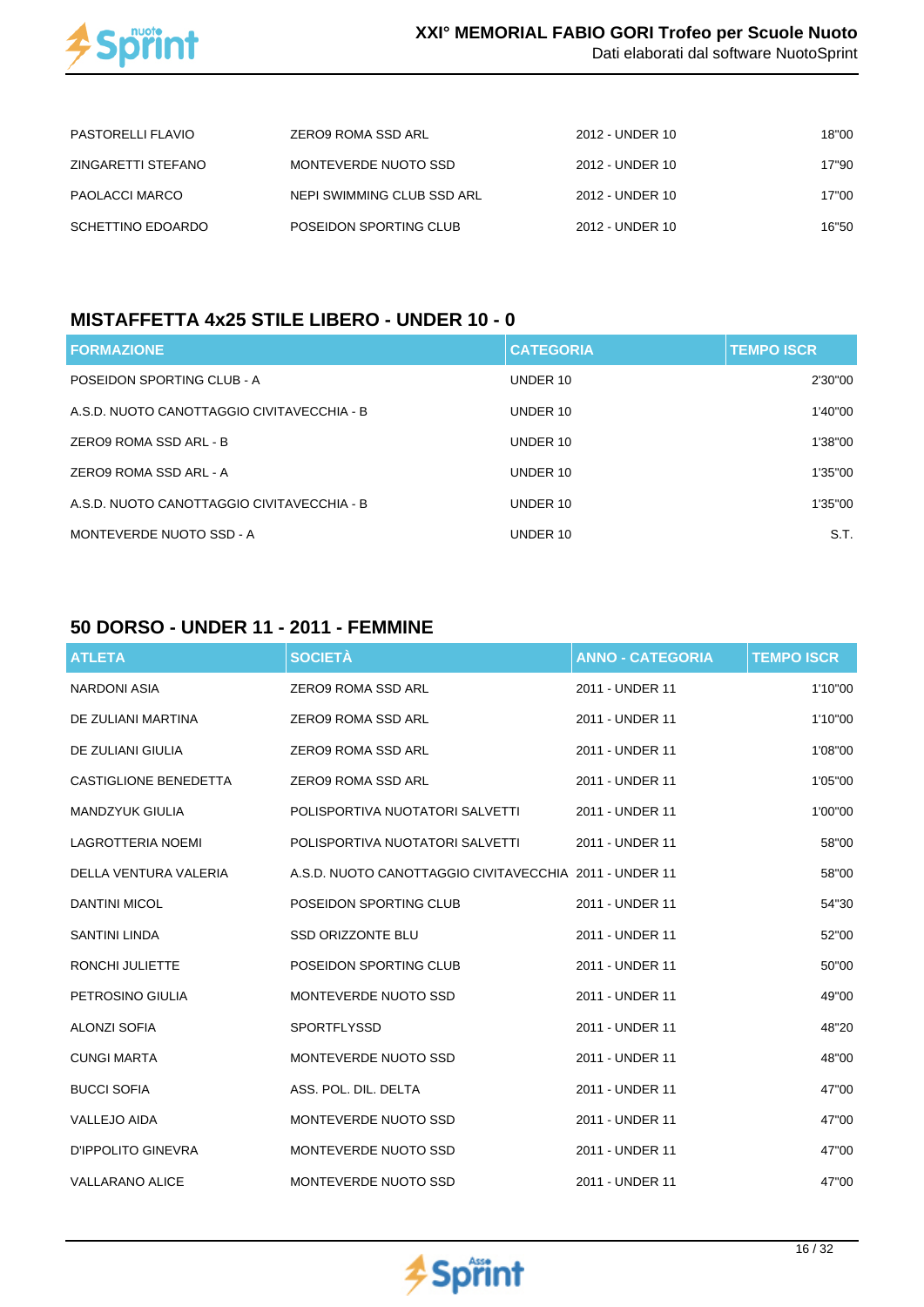

| MAZZITELLI CRISTINA | MONTEVERDE NUOTO SSD | 2011 - UNDER 11 | 46"00 |
|---------------------|----------------------|-----------------|-------|
| CIUFFO MARIA        | ZERO9 ROMA SSD ARL   | 2011 - UNDER 11 | 45"00 |
| LIPARULI CLAUDIA    | MONTEVERDE NUOTO SSD | 2011 - UNDER 11 | 43"00 |
| OLIVIERI GIADA      | ASS. POL. DIL. DELTA | 2011 - UNDER 11 | 43"00 |

## **50 DORSO - UNDER 11 - 2011 - MASCHI**

| <b>ATLETA</b>             | <b>SOCIETÀ</b>                                         | <b>ANNO - CATEGORIA</b> | <b>TEMPO ISCR</b> |
|---------------------------|--------------------------------------------------------|-------------------------|-------------------|
| <b>SULIT ANDREA</b>       | POLISPORTIVA NUOTATORI SALVETTI                        | 2011 - UNDER 11         | 1'10"00           |
| DUTA MANUEL               | U.S. ARVALIA NUOTO A.S. DIL.                           | 2011 - UNDER 11         | 1'00"00           |
| <b>BERNARDI LORENZO</b>   | POLISPORTIVA NUOTATORI SALVETTI                        | 2011 - UNDER 11         | 1'00"00           |
| <b>CONTINI SEBASTIANO</b> | ZERO9 ROMA SSD ARL                                     | 2011 - UNDER 11         | 57"00             |
| <b>MAGLI FLAVIO</b>       | MONTEVERDE NUOTO SSD                                   | 2011 - UNDER 11         | 56"00             |
| DE PAOLIS GIULIO          | POSEIDON SPORTING CLUB                                 | 2011 - UNDER 11         | 55"00             |
| LIDONNICI DAMIANO         | POLISPORTIVA NUOTATORI SALVETTI                        | 2011 - UNDER 11         | 55"00             |
| <b>TACCALITE LORENZO</b>  | ZERO9 ROMA SSD ARL                                     | 2011 - UNDER 11         | 55"00             |
| PEZZATO MATTEO            | <b>SSD ORIZZONTE BLU</b>                               | 2011 - UNDER 11         | 53"00             |
| MARSDEN WALKER MATANGA    | MONTEVERDE NUOTO SSD                                   | 2011 - UNDER 11         | 52"00             |
| SAVELLI PAOLO             | ZERO9 ROMA SSD ARL                                     | 2011 - UNDER 11         | 52"00             |
| CARRANO FLAVIO            | POLISPORTIVA NUOTATORI SALVETTI                        | 2011 - UNDER 11         | 52"00             |
| <b>MASI MICHELE</b>       | ZERO9 ROMA SSD ARL                                     | 2011 - UNDER 11         | 51"00             |
| PALLESCHI LORENZO         | SPORTFLYSSD                                            | 2011 - UNDER 11         | 50"00             |
| FABBRI IACOPO             | SOC.SPORTIVA CASSIA NUOTO SRL                          | 2011 - UNDER 11         | 50"00             |
| CUCCHIARO LUCA            | MONTEVERDE NUOTO SSD                                   | 2011 - UNDER 11         | 50"00             |
| <b>MARCHETTI DANIELE</b>  | POLISPORTIVA NUOTATORI SALVETTI                        | 2011 - UNDER 11         | 50"00             |
| RILLO ANDREA              | POLISPORTIVA NUOTATORI SALVETTI                        | 2011 - UNDER 11         | 50"00             |
| <b>BARRA NICCOLO'</b>     | POSEIDON SPORTING CLUB                                 | 2011 - UNDER 11         | 50"00             |
| JODEAU BELLEZZA LUCA      | MONTEVERDE NUOTO SSD                                   | 2011 - UNDER 11         | 49"00             |
| <b>GADANI MATTEO</b>      | A.S.D. NUOTO CANOTTAGGIO CIVITAVECCHIA 2011 - UNDER 11 |                         | 49"00             |
| <b>GRECO JACOPO</b>       | POSEIDON SPORTING CLUB                                 | 2011 - UNDER 11         | 48"00             |
| <b>VINCI LORENZO</b>      | POLISPORTIVA NUOTATORI SALVETTI                        | 2011 - UNDER 11         | 48"00             |
| ANDREA SCATENI            | A.S.D. NUOTO CANOTTAGGIO CIVITAVECCHIA 2011 - UNDER 11 |                         | 48"00             |
| PERCUSSI EMANUELE         | A.S.D. NUOTO CANOTTAGGIO CIVITAVECCHIA 2011 - UNDER 11 |                         | 48"00             |
| CONTE PAPUZZI PAOLO       | MONTEVERDE NUOTO SSD                                   | 2011 - UNDER 11         | 46"00             |
| <b>D'AGOSTINO LUCA</b>    | POSEIDON SPORTING CLUB                                 | 2011 - UNDER 11         | 45"00             |

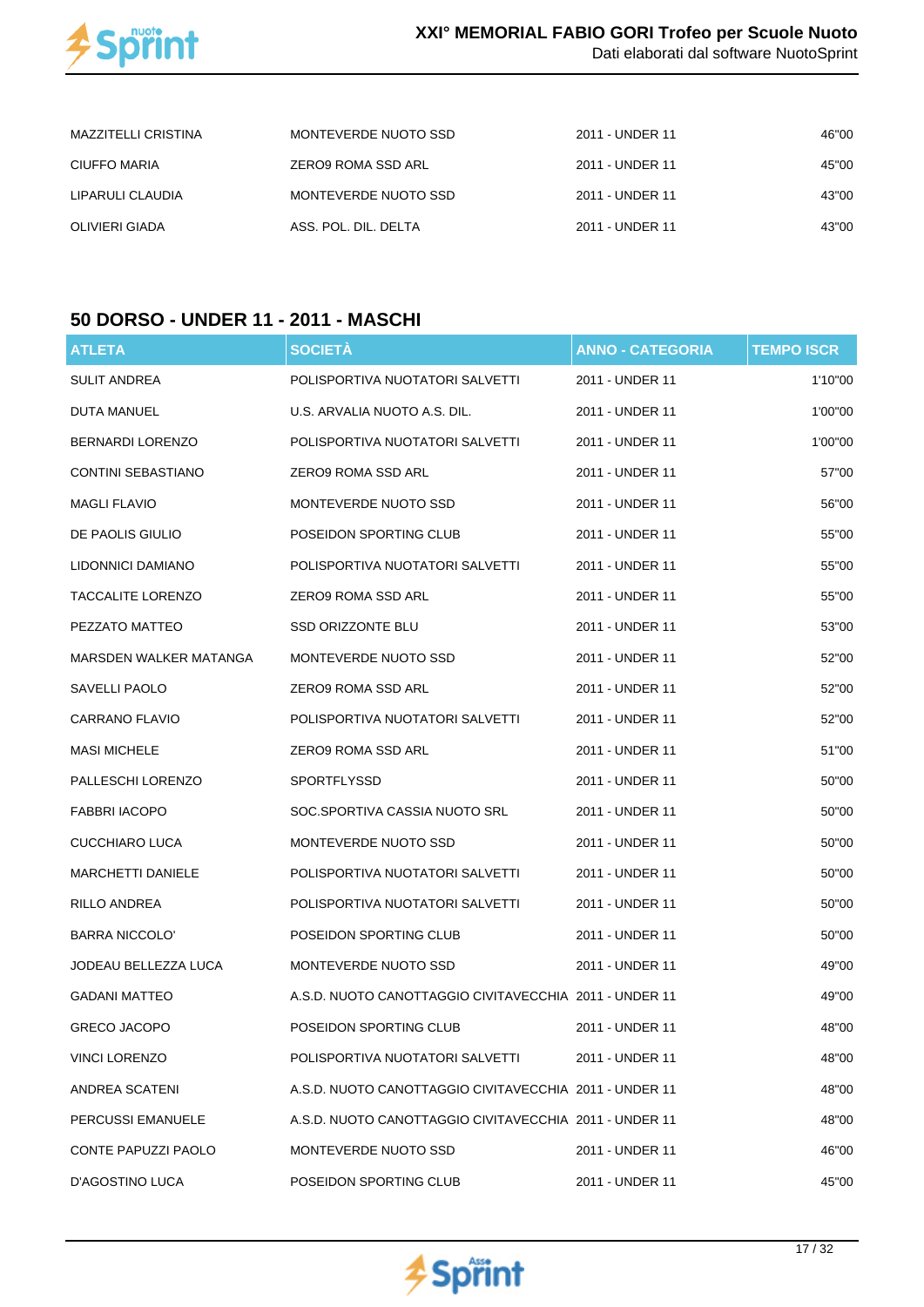

| Dati elaborati dal software NuotoSprint |  |  |
|-----------------------------------------|--|--|
|                                         |  |  |

| MINIATI DAVIDE           | POSEIDON SPORTING CLUB     | 2011 - UNDER 11 | 45"00 |
|--------------------------|----------------------------|-----------------|-------|
| NATICCHI GABRIELE        | ASS. POL. DIL. DELTA       | 2011 - UNDER 11 | 42"00 |
| <b>PANFILO GABRIELE</b>  | NEPI SWIMMING CLUB SSD ARL | 2011 - UNDER 11 | 41"00 |
| <b>MONCELSI LEONARDO</b> | NEPI SWIMMING CLUB SSD ARL | 2011 - UNDER 11 | 40"00 |

#### **50 STILE LIBERO - UNDER 11 - 2011 - FEMMINE**

| <b>ATLETA</b>                | <b>SOCIETÀ</b>                  | <b>ANNO - CATEGORIA</b> | <b>TEMPO ISCR</b> |
|------------------------------|---------------------------------|-------------------------|-------------------|
| <b>CASTIGLIONE BENEDETTA</b> | ZERO9 ROMA SSD ARL              | 2011 - UNDER 11         | 58"00             |
| DE ZULIANI MARTINA           | ZERO9 ROMA SSD ARL              | 2011 - UNDER 11         | 57"00             |
| <b>NARDONI ASIA</b>          | ZERO9 ROMA SSD ARL              | 2011 - UNDER 11         | 55"00             |
| <b>MANDZYUK GIULIA</b>       | POLISPORTIVA NUOTATORI SALVETTI | 2011 - UNDER 11         | 52"00             |
| <b>LAGROTTERIA NOEMI</b>     | POLISPORTIVA NUOTATORI SALVETTI | 2011 - UNDER 11         | 52"00             |
| <b>DANTINI MICOL</b>         | POSEIDON SPORTING CLUB          | 2011 - UNDER 11         | 50"00             |
| DE ZULIANI GIULIA            | <b>ZERO9 ROMA SSD ARL</b>       | 2011 - UNDER 11         | 50"00             |
| <b>SANTINI LINDA</b>         | SSD ORIZZONTE BLU               | 2011 - UNDER 11         | 48"00             |
| <b>ALONZI SOFIA</b>          | SPORTFLYSSD                     | 2011 - UNDER 11         | 45"50             |
| RONCHI JULIETTE              | POSEIDON SPORTING CLUB          | 2011 - UNDER 11         | 45"50             |
| <b>CUNGI MARTA</b>           | MONTEVERDE NUOTO SSD            | 2011 - UNDER 11         | 43"30             |
| <b>BUCCI SOFIA</b>           | ASS. POL. DIL. DELTA            | 2011 - UNDER 11         | 43"00             |
| <b>VALLARANO ALICE</b>       | MONTEVERDE NUOTO SSD            | 2011 - UNDER 11         | 42"00             |
| <b>D'IPPOLITO GINEVRA</b>    | MONTEVERDE NUOTO SSD            | 2011 - UNDER 11         | 41"20             |
| <b>VALLEJO AIDA</b>          | MONTEVERDE NUOTO SSD            | 2011 - UNDER 11         | 40"00             |
| PETROSINO GIULIA             | MONTEVERDE NUOTO SSD            | 2011 - UNDER 11         | 40"00             |
| <b>CIUFFO MARIA</b>          | ZERO9 ROMA SSD ARL              | 2011 - UNDER 11         | 40"00             |
| LIPARULI CLAUDIA             | MONTEVERDE NUOTO SSD            | 2011 - UNDER 11         | 39"70             |
| MAZZITELLI CRISTINA          | MONTEVERDE NUOTO SSD            | 2011 - UNDER 11         | 38"00             |
| <b>OLIVIERI GIADA</b>        | ASS. POL. DIL. DELTA            | 2011 - UNDER 11         | 37"00             |

#### **50 STILE LIBERO - UNDER 11 - 2011 - MASCHI**

| <b>ATLETA</b>    | <b>SOCIETÀ</b>                  | <b>ANNO - CATEGORIA</b> | <b>TEMPO ISCR</b> |
|------------------|---------------------------------|-------------------------|-------------------|
| PEZZATO MATTEO   | SSD ORIZZONTE BLU               | 2011 - UNDER 11         | 1'00"00           |
| SULIT ANDREA     | POLISPORTIVA NUOTATORI SALVETTI | 2011 - UNDER 11         | 1'00''00          |
| BERNARDI LORENZO | POLISPORTIVA NUOTATORI SALVETTI | 2011 - UNDER 11         | 55"00             |

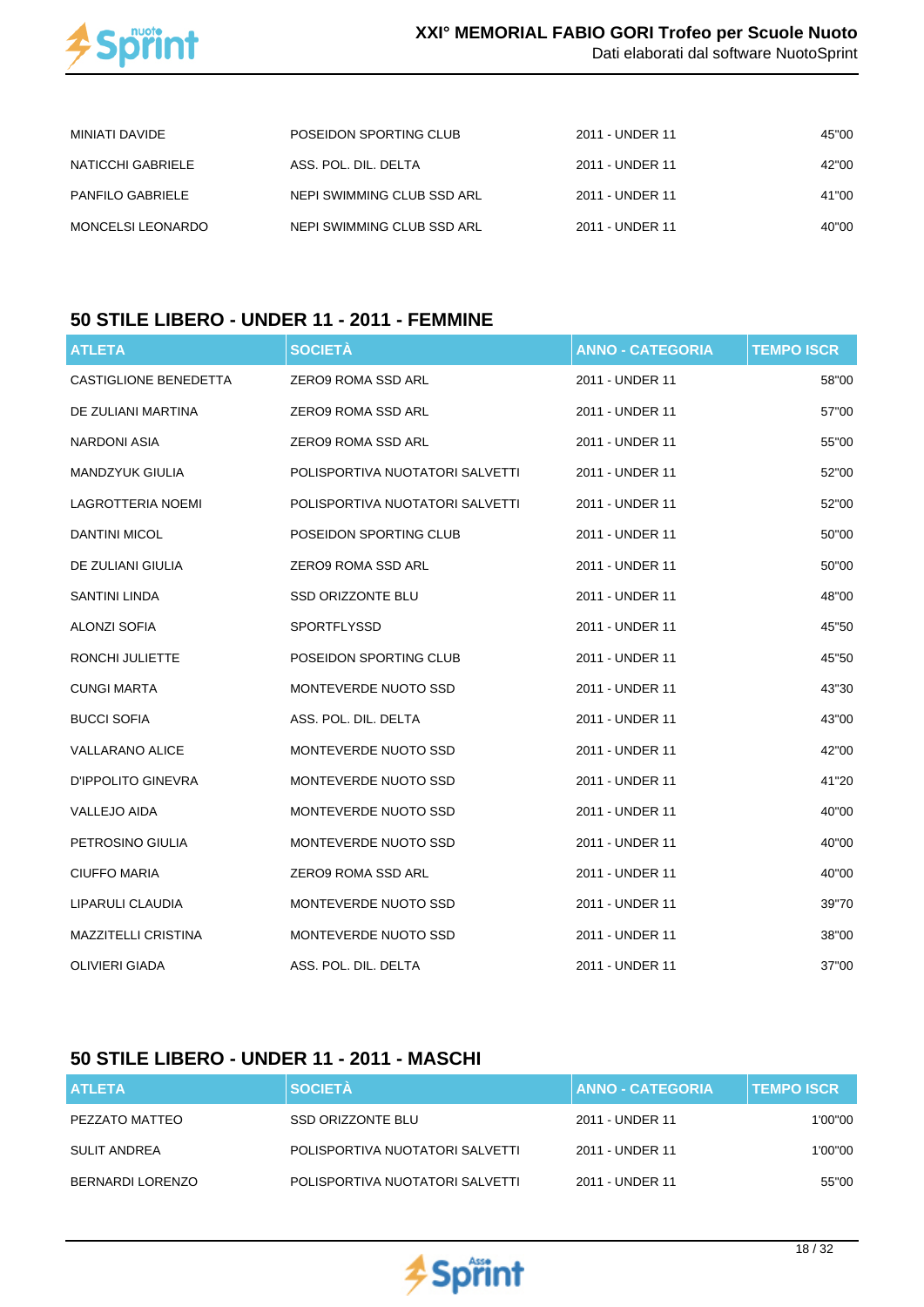

| <b>CONTINI SEBASTIANO</b>  | ZERO9 ROMA SSD ARL                                     | 2011 - UNDER 11 | 54"00 |
|----------------------------|--------------------------------------------------------|-----------------|-------|
| DE PAOLIS GIULIO           | POSEIDON SPORTING CLUB                                 | 2011 - UNDER 11 | 52"10 |
| LIDONNICI DAMIANO          | POLISPORTIVA NUOTATORI SALVETTI                        | 2011 - UNDER 11 | 50"00 |
| <b>TACCALITE LORENZO</b>   | ZERO9 ROMA SSD ARL                                     | 2011 - UNDER 11 | 50"00 |
| CARRANO FLAVIO             | POLISPORTIVA NUOTATORI SALVETTI                        | 2011 - UNDER 11 | 48"00 |
| <b>MASI MICHELE</b>        | ZERO9 ROMA SSD ARL                                     | 2011 - UNDER 11 | 47"00 |
| DUTA MANUEL                | U.S. ARVALIA NUOTO A.S. DIL.                           | 2011 - UNDER 11 | 45"30 |
| <b>MAGLI FLAVIO</b>        | MONTEVERDE NUOTO SSD                                   | 2011 - UNDER 11 | 45"30 |
| CUCCHIARO LUCA             | MONTEVERDE NUOTO SSD                                   | 2011 - UNDER 11 | 45"00 |
| <b>MARCHETTI DANIELE</b>   | POLISPORTIVA NUOTATORI SALVETTI                        | 2011 - UNDER 11 | 45"00 |
| PERCUSSI EMANUELE          | A.S.D. NUOTO CANOTTAGGIO CIVITAVECCHIA 2011 - UNDER 11 |                 | 45"00 |
| <b>GADANI MATTEO</b>       | A.S.D. NUOTO CANOTTAGGIO CIVITAVECCHIA 2011 - UNDER 11 |                 | 45"00 |
| <b>BARRA NICCOLO'</b>      | POSEIDON SPORTING CLUB                                 | 2011 - UNDER 11 | 44"30 |
| SAVELLI PAOLO              | ZERO9 ROMA SSD ARL                                     | 2011 - UNDER 11 | 44"10 |
| ANDREA SCATENI             | A.S.D. NUOTO CANOTTAGGIO CIVITAVECCHIA 2011 - UNDER 11 |                 | 44"00 |
| MARSDEN WALKER MATANGA     | MONTEVERDE NUOTO SSD                                   | 2011 - UNDER 11 | 43"00 |
| JODEAU BELLEZZA LUCA       | MONTEVERDE NUOTO SSD                                   | 2011 - UNDER 11 | 42"70 |
| <b>CONTE PAPUZZI PAOLO</b> | MONTEVERDE NUOTO SSD                                   | 2011 - UNDER 11 | 42"00 |
| <b>FABBRI IACOPO</b>       | SOC.SPORTIVA CASSIA NUOTO SRL                          | 2011 - UNDER 11 | 42"00 |
| RILLO ANDREA               | POLISPORTIVA NUOTATORI SALVETTI                        | 2011 - UNDER 11 | 42"00 |
| <b>VINCI LORENZO</b>       | POLISPORTIVA NUOTATORI SALVETTI                        | 2011 - UNDER 11 | 42"00 |
| D'AGOSTINO LUCA            | POSEIDON SPORTING CLUB                                 | 2011 - UNDER 11 | 41"40 |
| PALLESCHI LORENZO          | SPORTFLYSSD                                            | 2011 - UNDER 11 | 40"00 |
| MINIATI DAVIDE             | POSEIDON SPORTING CLUB                                 | 2011 - UNDER 11 | 39"10 |
| <b>GRECO JACOPO</b>        | POSEIDON SPORTING CLUB                                 | 2011 - UNDER 11 | 38"80 |
| PANFILO GABRIELE           | NEPI SWIMMING CLUB SSD ARL                             | 2011 - UNDER 11 | 38"00 |
| <b>MONCELSI LEONARDO</b>   | NEPI SWIMMING CLUB SSD ARL                             | 2011 - UNDER 11 | 37"00 |
| <b>NATICCHI GABRIELE</b>   | ASS. POL. DIL. DELTA                                   | 2011 - UNDER 11 | 36"00 |

## **MISTAFFETTA 4x50 STILE LIBERO - UNDER 11 - 0**

| <b>FORMAZIONE</b>          | <b>CATEGORIA</b> | <b>TEMPO ISCR</b> |
|----------------------------|------------------|-------------------|
| POSEIDON SPORTING CLUB - A | UNDER 11         | 3'45"00           |
| ZERO9 ROMA SSD ARL - A     | UNDER 11         | 3'00"00           |
| ASS. POL. DIL. DELTA - A   | UNDER 11         | S.T.              |

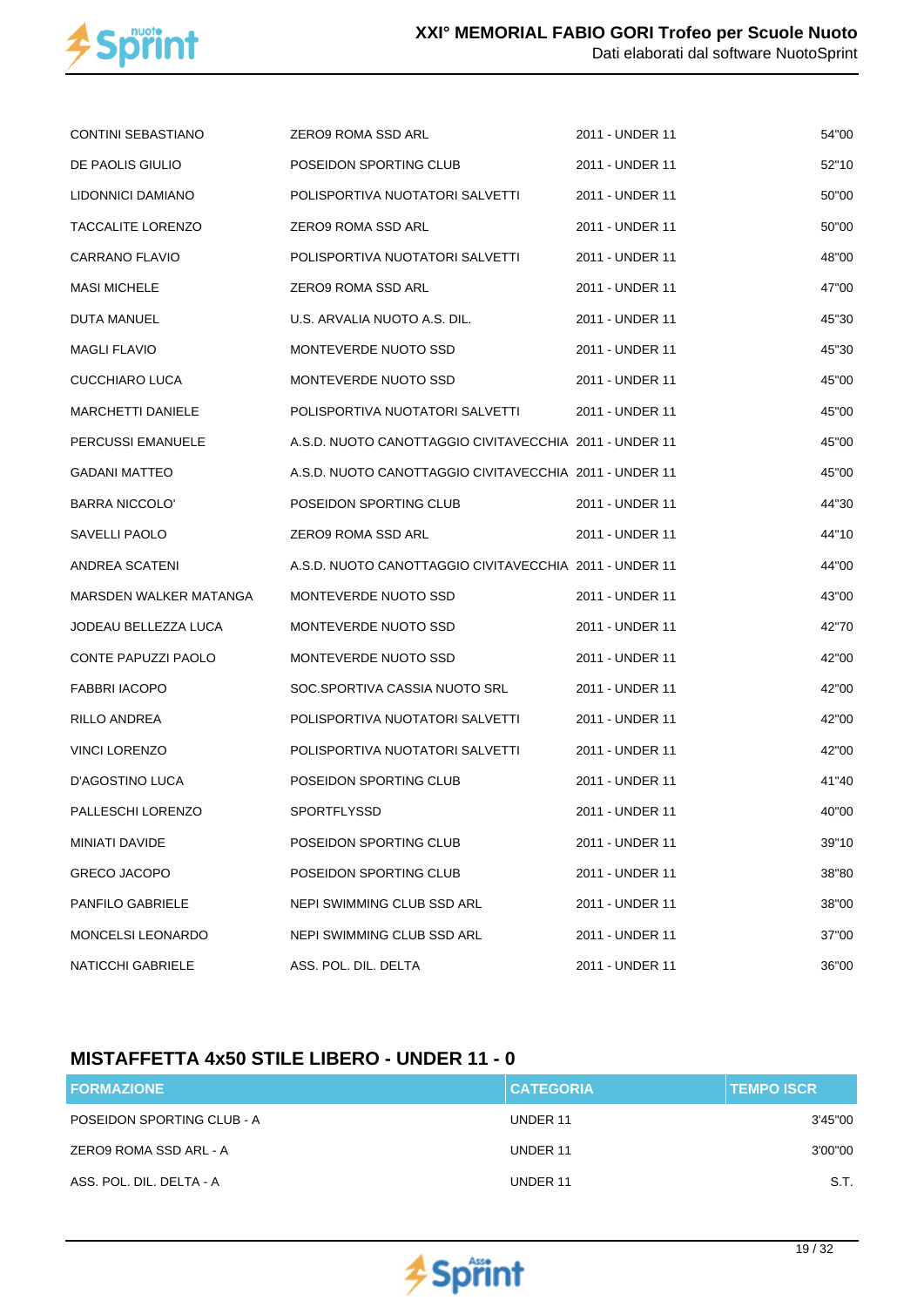

Dati elaborati dal software NuotoSprint

| MONTEVERDE NUOTO SSD - A | UNDER 11 |  |
|--------------------------|----------|--|
| MONTEVERDE NUOTO SSD - B | UNDER 11 |  |

### **50 DORSO - UNDER 12 - 2010 - FEMMINE**

| <b>ATLETA</b>            | <b>SOCIETÀ</b>                | <b>ANNO - CATEGORIA</b> | <b>TEMPO ISCR</b> |
|--------------------------|-------------------------------|-------------------------|-------------------|
| SONG JIAYI               | ZERO9 ROMA SSD ARL            | 2010 - UNDER 12         | 1'15"00           |
| PIROLI LAVINIA           | ZERO9 ROMA SSD ARL            | 2010 - UNDER 12         | 1'10"00           |
| <b>GIANNUBILO SARA</b>   | ZERO9 ROMA SSD ARL            | 2010 - UNDER 12         | 1'05"00           |
| CABRINI GRETA            | ZERO9 ROMA SSD ARL            | 2010 - UNDER 12         | 1'05"00           |
| CASALI ELEONORA          | U.S. ARVALIA NUOTO A.S. DIL.  | 2010 - UNDER 12         | 1'00"00           |
| PERPETUA ELISA           | U.S. ARVALIA NUOTO A.S. DIL.  | 2010 - UNDER 12         | 1'00"00           |
| <b>GRISARO GIORGIA</b>   | MONTEVERDE NUOTO SSD          | 2010 - UNDER 12         | 58"00             |
| CASTALDI LUCREZIA        | POSEIDON SPORTING CLUB        | 2010 - UNDER 12         | 54"00             |
| SALAME CARLA             | POSEIDON SPORTING CLUB        | 2010 - UNDER 12         | 54"00             |
| <b>IAROSSI CHIARA</b>    | MONTEVERDE NUOTO SSD          | 2010 - UNDER 12         | 53"60             |
| <b>MURGIA DALILA</b>     | SOC.SPORTIVA CASSIA NUOTO SRL | 2010 - UNDER 12         | 53"40             |
| <b>MARCHETTINI EMMA</b>  | MONTEVERDE NUOTO SSD          | 2010 - UNDER 12         | 53"00             |
| <b>CORDELLI LUDOVICA</b> | MONTEVERDE NUOTO SSD          | 2010 - UNDER 12         | 50"40             |
| RICCI VIOLA              | MONTEVERDE NUOTO SSD          | 2010 - UNDER 12         | 50"00             |
| <b>LAMBERTI DENISE</b>   | SSD EDOARDO ANTONELLI         | 2010 - UNDER 12         | 50"00             |
| <b>BOSA SOFIA</b>        | SSD EDOARDO ANTONELLI         | 2010 - UNDER 12         | 50"00             |
| FORTUNA GRETA            | SOC.SPORTIVA CASSIA NUOTO SRL | 2010 - UNDER 12         | 49"90             |
| ROMITI FLAVIA            | MONTEVERDE NUOTO SSD          | 2010 - UNDER 12         | 48"10             |
| ERAMO LUCREZIA           | SPORTFLYSSD                   | 2010 - UNDER 12         | 48"00             |
| <b>TURCI GIORGIA</b>     | SSD ORIZZONTE BLU             | 2010 - UNDER 12         | 48"00             |
| <b>GALLONI LINDA</b>     | SOC.SPORTIVA CASSIA NUOTO SRL | 2010 - UNDER 12         | 47"00             |
| DE SANTIS CATERINA       | SSD ORIZZONTE BLU             | 2010 - UNDER 12         | 46"00             |
| <b>GUIDA LUCREZIA</b>    | MONTEVERDE NUOTO SSD          | 2010 - UNDER 12         | 46"00             |
| <b>VITALI GIORGIA</b>    | SSD EDOARDO ANTONELLI         | 2010 - UNDER 12         | 45"00             |
| <b>STEFANI SOFIA</b>     | SOC.SPORTIVA CASSIA NUOTO SRL | 2010 - UNDER 12         | 44"00             |
| LAURENTI EMMA            | <b>SSD ORIZZONTE BLU</b>      | 2010 - UNDER 12         | 43"00             |
| TONICCHI FLAVIA          | NEPI SWIMMING CLUB SSD ARL    | 2010 - UNDER 12         | 43"00             |
| <b>LOLLI ILARIA</b>      | MONTEVERDE NUOTO SSD          | 2010 - UNDER 12         | 42"90             |

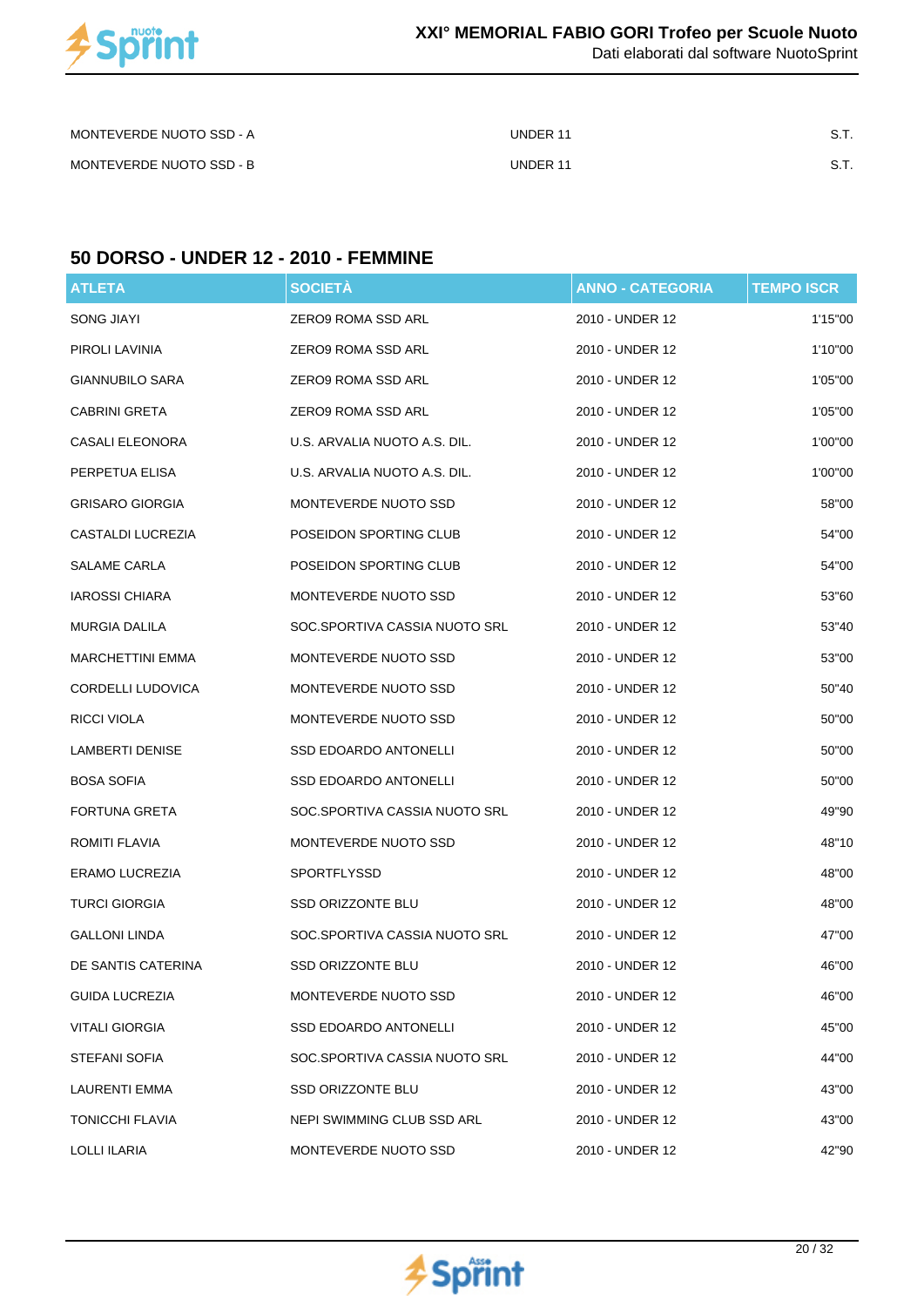

#### **50 DORSO - UNDER 12 - 2010 - MASCHI**

| <b>ATLETA</b>             | <b>SOCIETÀ</b>                  | <b>ANNO - CATEGORIA</b> | <b>TEMPO ISCR</b> |
|---------------------------|---------------------------------|-------------------------|-------------------|
| <b>SCALDAFERRI BIAGIO</b> | <b>ZERO9 ROMA SSD ARL</b>       | 2010 - UNDER 12         | 1'08"00           |
| <b>TANCIONI ALESSIO</b>   | MONTEVERDE NUOTO SSD            | 2010 - UNDER 12         | 55"60             |
| <b>ANTONELLI MATTIA</b>   | <b>SSD ORIZZONTE BLU</b>        | 2010 - UNDER 12         | 55"00             |
| <b>LUCIDI CRISTIAN</b>    | POLISPORTIVA NUOTATORI SALVETTI | 2010 - UNDER 12         | 55"00             |
| <b>MANGONI FLAVIO</b>     | MONTEVERDE NUOTO SSD            | 2010 - UNDER 12         | 54"90             |
| <b>CUOMO NICOLO</b>       | MONTEVERDE NUOTO SSD            | 2010 - UNDER 12         | 53"40             |
| <b>CECCHINI GIORGIO</b>   | SOC.SPORTIVA CASSIA NUOTO SRL   | 2010 - UNDER 12         | 52"00             |
| PELLECCHIA GIUSEPPE       | POSEIDON SPORTING CLUB          | 2010 - UNDER 12         | 49"90             |
| <b>MANGONI MATTIA</b>     | MONTEVERDE NUOTO SSD            | 2010 - UNDER 12         | 49"60             |
| PORFIRIO MATTIA           | POSEIDON SPORTING CLUB          | 2010 - UNDER 12         | 49"40             |
| SCHETTINO GIULIO VALERIO  | POSEIDON SPORTING CLUB          | 2010 - UNDER 12         | 48"50             |
| <b>IORIO ANDREA</b>       | U.S. ARVALIA NUOTO A.S. DIL.    | 2010 - UNDER 12         | 48"00             |
| RATNAYAKE KEVIN           | POLISPORTIVA NUOTATORI SALVETTI | 2010 - UNDER 12         | 48"00             |
| <b>MORSA GIOVANNI</b>     | SOC.SPORTIVA CASSIA NUOTO SRL   | 2010 - UNDER 12         | 47"00             |
| DANDINI GIORDANO          | MONTEVERDE NUOTO SSD            | 2010 - UNDER 12         | 46"00             |
| <b>BERARDUCCI ALEX</b>    | POLISPORTIVA NUOTATORI SALVETTI | 2010 - UNDER 12         | 46"00             |
| PENNUCCI MIRKO            | ASS. POL. DIL. DELTA            | 2010 - UNDER 12         | 45"00             |
| LAVIOLA ANDREA            | POSEIDON SPORTING CLUB          | 2010 - UNDER 12         | 45"00             |
| <b>BELLAFANTE ADRIANO</b> | POSEIDON SPORTING CLUB          | 2010 - UNDER 12         | 45"00             |
| <b>ODOARDI FILIPPO</b>    | POSEIDON SPORTING CLUB          | 2010 - UNDER 12         | 44"70             |
| <b>FABBRI FILIPPO</b>     | SOC.SPORTIVA CASSIA NUOTO SRL   | 2010 - UNDER 12         | 44"00             |
| <b>SETTEN GIACOMO</b>     | <b>SSD ORIZZONTE BLU</b>        | 2010 - UNDER 12         | 44"00             |
| <b>GORETTI LORENZO</b>    | U.S. ARVALIA NUOTO A.S. DIL.    | 2010 - UNDER 12         | 42"00             |

## **50 STILE LIBERO - UNDER 12 - 2010 - FEMMINE**

| <b>ATLETA</b>          | <b>SOCIETÀ</b>                  | <b>ANNO - CATEGORIA</b> | <b>TEMPO ISCR</b> |
|------------------------|---------------------------------|-------------------------|-------------------|
| DI STEFANO BEATRICE    | ZERO9 ROMA SSD ARL              | 2010 - UNDER 12         | 1'05"00           |
| PERPETUA ELISA         | U.S. ARVALIA NUOTO A.S. DIL.    | 2010 - UNDER 12         | 1'00"00           |
| SONG JIAYI             | ZERO9 ROMA SSD ARL              | 2010 - UNDER 12         | 1'00"00           |
| <b>CABRINI GRETA</b>   | ZERO9 ROMA SSD ARL              | 2010 - UNDER 12         | 1'00"00           |
| <b>GIANNUBILO SARA</b> | <b>ZERO9 ROMA SSD ARL</b>       | 2010 - UNDER 12         | 58"00             |
| <b>MUSU BEATRICE</b>   | POLISPORTIVA NUOTATORI SALVETTI | 2010 - UNDER 12         | 55"00             |

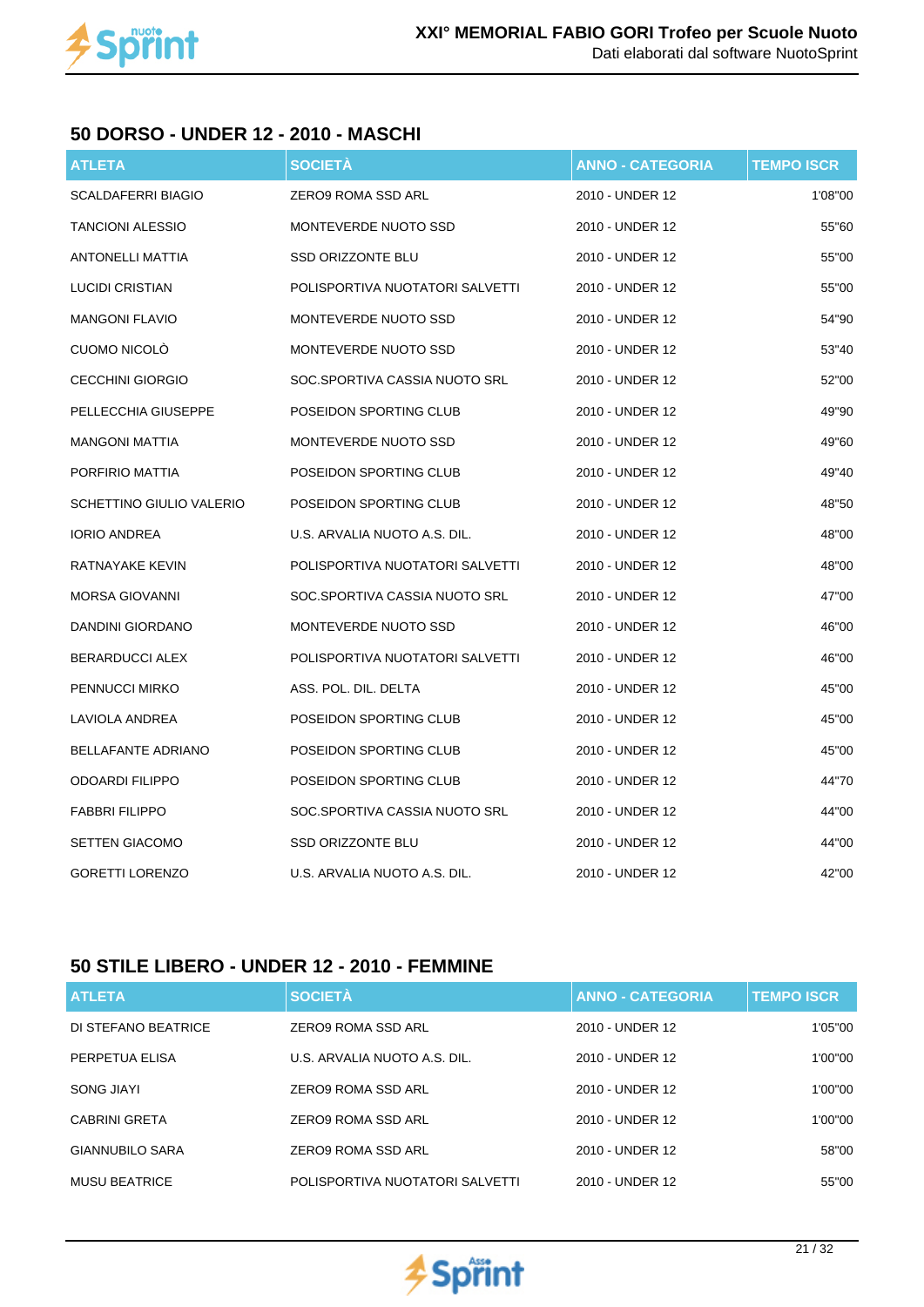

| CASALI ELEONORA          | U.S. ARVALIA NUOTO A.S. DIL.  | 2010 - UNDER 12 | 52"70 |
|--------------------------|-------------------------------|-----------------|-------|
| CASTALDI LUCREZIA        | POSEIDON SPORTING CLUB        | 2010 - UNDER 12 | 52"00 |
| SALAME CARLA             | POSEIDON SPORTING CLUB        | 2010 - UNDER 12 | 52"00 |
| MURGIA DALILA            | SOC.SPORTIVA CASSIA NUOTO SRL | 2010 - UNDER 12 | 49"00 |
| <b>TURCI GIORGIA</b>     | <b>SSD ORIZZONTE BLU</b>      | 2010 - UNDER 12 | 46"00 |
| <b>BOSA SOFIA</b>        | <b>SSD EDOARDO ANTONELLI</b>  | 2010 - UNDER 12 | 45"70 |
| LAMBERTI DENISE          | <b>SSD EDOARDO ANTONELLI</b>  | 2010 - UNDER 12 | 45"50 |
| DE SANTIS CATERINA       | <b>SSD ORIZZONTE BLU</b>      | 2010 - UNDER 12 | 45"00 |
| ERAMO LUCREZIA           | <b>SPORTFLYSSD</b>            | 2010 - UNDER 12 | 43"34 |
| RICCI VIOLA              | MONTEVERDE NUOTO SSD          | 2010 - UNDER 12 | 42"20 |
| LAURENTI EMMA            | <b>SSD ORIZZONTE BLU</b>      | 2010 - UNDER 12 | 42"10 |
| ROMITI FLAVIA            | MONTEVERDE NUOTO SSD          | 2010 - UNDER 12 | 41"40 |
| <b>GUIDA LUCREZIA</b>    | MONTEVERDE NUOTO SSD          | 2010 - UNDER 12 | 40"00 |
| <b>CORDELLI LUDOVICA</b> | MONTEVERDE NUOTO SSD          | 2010 - UNDER 12 | 39"80 |
| <b>MARCHETTINI EMMA</b>  | MONTEVERDE NUOTO SSD          | 2010 - UNDER 12 | 39"00 |
| TONICCHI FLAVIA          | NEPI SWIMMING CLUB SSD ARL    | 2010 - UNDER 12 | 39"00 |
| VITALI GIORGIA           | <b>SSD EDOARDO ANTONELLI</b>  | 2010 - UNDER 12 | 38"00 |
| <b>IAROSSI CHIARA</b>    | MONTEVERDE NUOTO SSD          | 2010 - UNDER 12 | 37"90 |
| <b>FORTUNA GRETA</b>     | SOC.SPORTIVA CASSIA NUOTO SRL | 2010 - UNDER 12 | 37"80 |
| <b>STEFANI SOFIA</b>     | SOC.SPORTIVA CASSIA NUOTO SRL | 2010 - UNDER 12 | 37"40 |
| <b>GALLONI LINDA</b>     | SOC.SPORTIVA CASSIA NUOTO SRL | 2010 - UNDER 12 | 36"80 |
| <b>LOLLI ILARIA</b>      | MONTEVERDE NUOTO SSD          | 2010 - UNDER 12 | 36"40 |
| <b>GRISARO GIORGIA</b>   | MONTEVERDE NUOTO SSD          | 2010 - UNDER 12 | 34"40 |

## **50 STILE LIBERO - UNDER 12 - 2010 - MASCHI**

| <b>ATLETA</b>           | <b>SOCIETÀ</b>                  | <b>ANNO - CATEGORIA</b> | <b>TEMPO ISCR</b> |
|-------------------------|---------------------------------|-------------------------|-------------------|
| ADDARI FRANCESCO        | <b>ZERO9 ROMA SSD ARL</b>       | 2010 - UNDER 12         | 1'02"00           |
| AMPOITAN RICCARDO       | POLISPORTIVA NUOTATORI SALVETTI | 2010 - UNDER 12         | 1'00"00           |
| <b>ANTONELLI MATTIA</b> | <b>SSD ORIZZONTE BLU</b>        | 2010 - UNDER 12         | 58"00             |
| SCALDAFERRI BIAGIO      | ZERO9 ROMA SSD ARL              | 2010 - UNDER 12         | 58"00             |
| LUCIDI CRISTIAN         | POLISPORTIVA NUOTATORI SALVETTI | 2010 - UNDER 12         | 50"00             |
| <b>CECCHINI GIORGIO</b> | SOC.SPORTIVA CASSIA NUOTO SRL   | 2010 - UNDER 12         | 45"60             |
| <b>MANGONI MATTIA</b>   | MONTEVERDE NUOTO SSD            | 2010 - UNDER 12         | 44"30             |
| BERARDUCCI ALEX         | POLISPORTIVA NUOTATORI SALVETTI | 2010 - UNDER 12         | 44"00             |

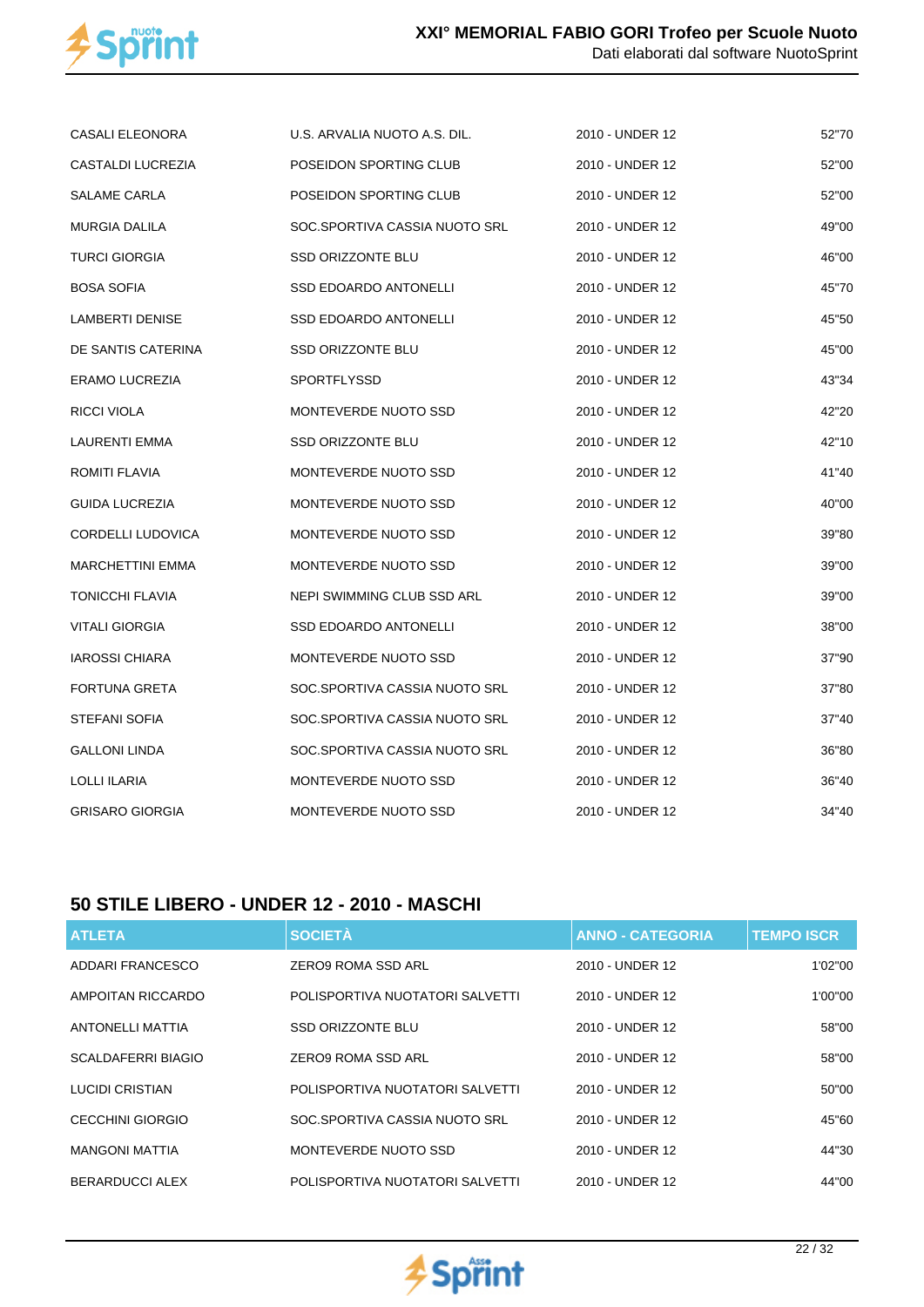

| <b>ODOARDI FILIPPO</b>    | POSEIDON SPORTING CLUB          | 2010 - UNDER 12 | 43"90 |
|---------------------------|---------------------------------|-----------------|-------|
| <b>MANGONI FLAVIO</b>     | MONTEVERDE NUOTO SSD            | 2010 - UNDER 12 | 43"70 |
| <b>MORSA GIOVANNI</b>     | SOC.SPORTIVA CASSIA NUOTO SRL   | 2010 - UNDER 12 | 42"00 |
| RATNAYAKE KEVIN           | POLISPORTIVA NUOTATORI SALVETTI | 2010 - UNDER 12 | 42"00 |
| <b>IORIO ANDREA</b>       | U.S. ARVALIA NUOTO A.S. DIL.    | 2010 - UNDER 12 | 40"70 |
| <b>SETTEN GIACOMO</b>     | <b>SSD ORIZZONTE BLU</b>        | 2010 - UNDER 12 | 40"00 |
| CUOMO NICOLÒ              | MONTEVERDE NUOTO SSD            | 2010 - UNDER 12 | 39"30 |
| <b>BELLAFANTE ADRIANO</b> | POSEIDON SPORTING CLUB          | 2010 - UNDER 12 | 39"10 |
| <b>LAVIOLA ANDREA</b>     | POSEIDON SPORTING CLUB          | 2010 - UNDER 12 | 39"00 |
| SCHETTINO GIULIO VALERIO  | POSEIDON SPORTING CLUB          | 2010 - UNDER 12 | 37"70 |
| <b>GORETTI LORENZO</b>    | U.S. ARVALIA NUOTO A.S. DIL.    | 2010 - UNDER 12 | 37"70 |
| <b>FABBRI FILIPPO</b>     | SOC.SPORTIVA CASSIA NUOTO SRL   | 2010 - UNDER 12 | 37"10 |
| DANDINI GIORDANO          | MONTEVERDE NUOTO SSD            | 2010 - UNDER 12 | 37"00 |
| PENNUCCI MIRKO            | ASS. POL. DIL. DELTA            | 2010 - UNDER 12 | 37"00 |
| PELLECCHIA GIUSEPPE       | POSEIDON SPORTING CLUB          | 2010 - UNDER 12 | 36"60 |
| <b>TANCIONI ALESSIO</b>   | MONTEVERDE NUOTO SSD            | 2010 - UNDER 12 | 35"80 |
| PORFIRIO MATTIA           | POSEIDON SPORTING CLUB          | 2010 - UNDER 12 | 35"40 |

## **MISTAFFETTA 4x50 STILE LIBERO - UNDER 12 - 0**

| <b>FORMAZIONE</b>                 | <b>CATEGORIA</b> | <b>TEMPO ISCR</b> |
|-----------------------------------|------------------|-------------------|
| POSEIDON SPORTING CLUB - A        | UNDER 12         | 3'40"00           |
| MONTEVERDE NUOTO SSD - A          | UNDER 12         | S.T.              |
| MONTEVERDE NUOTO SSD - B          | UNDER 12         | S.T.              |
| SOC.SPORTIVA CASSIA NUOTO SRL - A | UNDER 12         | S.T.              |
| U.S. ARVALIA NUOTO A.S. DIL. - A  | UNDER 12         | S.T.              |
| SSD ORIZZONTE BLU - A             | UNDER 12         | S.T.              |

## **50 DORSO - UNDER 13 - 2009 - FEMMINE**

| <b>ATLETA</b>    | <b>SOCIETÀ</b>               | <b>ANNO - CATEGORIA</b> | <b>TEMPO ISCR.</b> |
|------------------|------------------------------|-------------------------|--------------------|
| NARDOCCI ANNA    | ZERO9 ROMA SSD ARL           | 2009 - UNDER 13         | 1'03"10            |
| CARUSO VIOLA     | MONTEVERDE NUOTO SSD         | 2009 - UNDER 13         | 55"00              |
| CESARETTI ILENIA | U.S. ARVALIA NUOTO A.S. DIL. | 2009 - UNDER 13         | 52"00              |
| CESARETTI SARA   | U.S. ARVALIA NUOTO A.S. DIL. | 2009 - UNDER 13         | 52"00              |

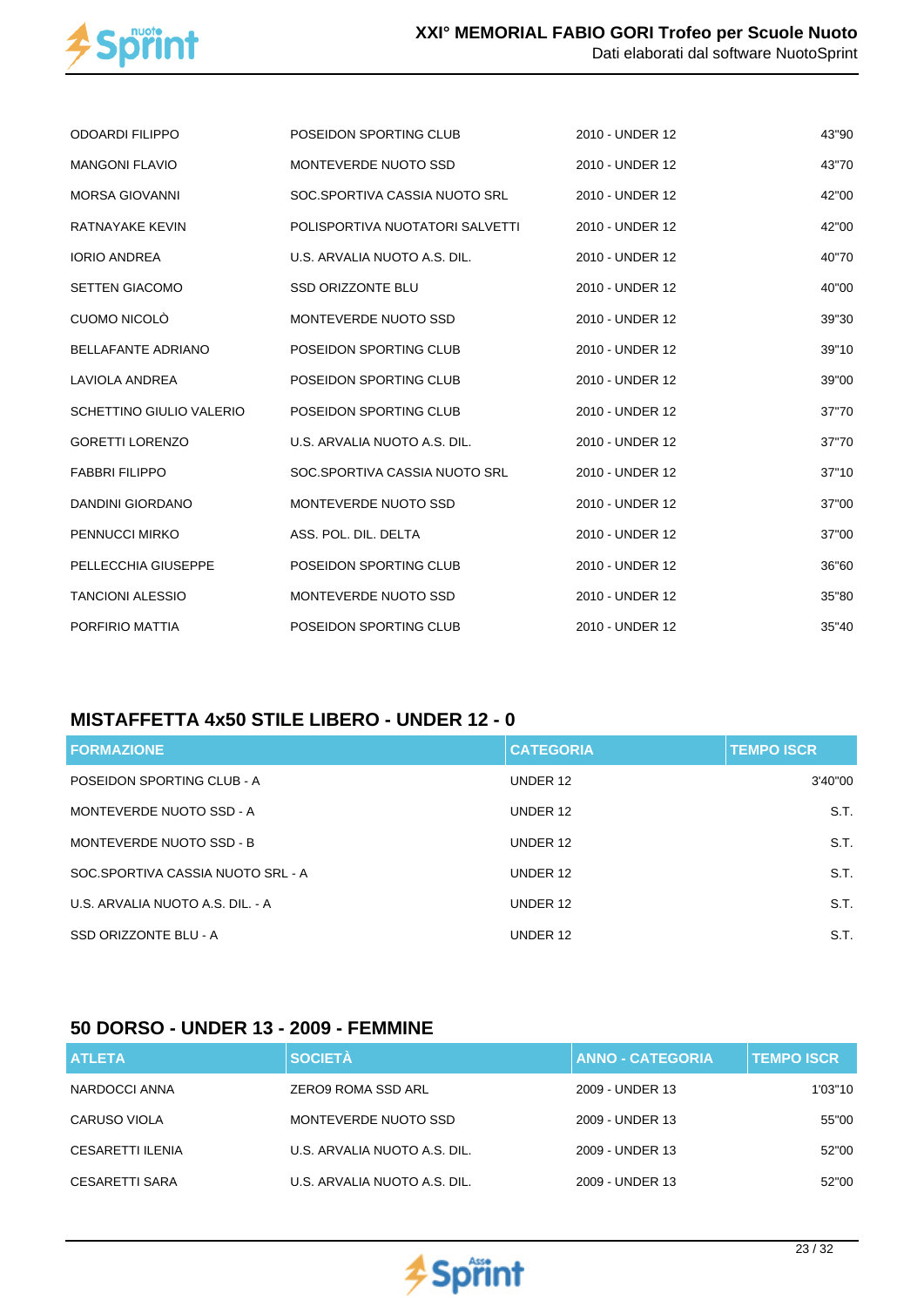

| <b>PRESTINI SOFIA</b>   | A.S.D. NUOTO CANOTTAGGIO CIVITAVECCHIA 2009 - UNDER 13 |                 | 46"00 |
|-------------------------|--------------------------------------------------------|-----------------|-------|
| <b>HALE DANAE SOFIA</b> | MONTEVERDE NUOTO SSD                                   | 2009 - UNDER 13 | 44"30 |
| DI FRANCO GINEVRA       | POSEIDON SPORTING CLUB                                 | 2009 - UNDER 13 | 43"40 |
| RISSO LAVINIA           | POSEIDON SPORTING CLUB                                 | 2009 - UNDER 13 | 43"20 |
| DE MARCHIS FRANCESCA    | <b>SSD EDOARDO ANTONELLI</b>                           | 2009 - UNDER 13 | 40"00 |
| FABIANI BIANCA          | POSEIDON SPORTING CLUB                                 | 2009 - UNDER 13 | 38"70 |
| DE PAOLIS EMMA          | POSEIDON SPORTING CLUB                                 | 2009 - UNDER 13 | 38"30 |

### **50 DORSO - UNDER 13 - 2009 - MASCHI**

| <b>ATLETA</b>              | <b>SOCIETÀ</b>                  | <b>ANNO - CATEGORIA</b> | <b>TEMPO ISCR</b> |
|----------------------------|---------------------------------|-------------------------|-------------------|
| NANNERINI FILIPPO MARIA    | POSEIDON SPORTING CLUB          | 2009 - UNDER 13         | 50"00             |
| <b>MOSCINI RAFFAELE</b>    | <b>SSD ORIZZONTE BLU</b>        | 2009 - UNDER 13         | 50"00             |
| <b>CRSTO ANDREA</b>        | POLISPORTIVA NUOTATORI SALVETTI | 2009 - UNDER 13         | 50"00             |
| DI COLANDREA FRANCESCO     | ASS. POL. DIL. DELTA            | 2009 - UNDER 13         | 49"00             |
| DELL'ARTINO MARCO          | MONTEVERDE NUOTO SSD            | 2009 - UNDER 13         | 47"20             |
| <b>RICCI MARIO</b>         | SOC.SPORTIVA CASSIA NUOTO SRL   | 2009 - UNDER 13         | 46"90             |
| <b>MARIANELLO ADRIANO</b>  | <b>SSD ORIZZONTE BLU</b>        | 2009 - UNDER 13         | 44"00             |
| <b>BELLINCONTRO MATTEO</b> | <b>SSD ORIZZONTE BLU</b>        | 2009 - UNDER 13         | 43"00             |
| <b>DE BIAGI CRISTIAN</b>   | POLISPORTIVA NUOTATORI SALVETTI | 2009 - UNDER 13         | 42"00             |
| SIMONI NICOLO'             | POLISPORTIVA NUOTATORI SALVETTI | 2009 - UNDER 13         | 42"00             |
| <b>GIOIA GABRIELE</b>      | POSEIDON SPORTING CLUB          | 2009 - UNDER 13         | 41"30             |
| <b>NEGREA DAVIDE</b>       | ASS. POL. DIL. DELTA            | 2009 - UNDER 13         | 41"00             |
| PIEROZZI FRANCESCO         | POLISPORTIVA NUOTATORI SALVETTI | 2009 - UNDER 13         | 40"00             |
| CAPOCASA RICCARDO          | POSEIDON SPORTING CLUB          | 2009 - UNDER 13         | 39"90             |
| <b>MASSUCCI EMANUELE</b>   | MONTEVERDE NUOTO SSD            | 2009 - UNDER 13         | 38"90             |
| SALTARI LUCA               | MONTEVERDE NUOTO SSD            | 2009 - UNDER 13         | 38"10             |
| <b>SEVERINI LORENZO</b>    | POLISPORTIVA NUOTATORI SALVETTI | 2009 - UNDER 13         | 38"00             |
| <b>TRAPANI ADRIANO</b>     | MONTEVERDE NUOTO SSD            | 2009 - UNDER 13         | 37"90             |

## **50 STILE LIBERO - UNDER 13 - 2009 - FEMMINE**

| <b>ATLETA</b>     | <b>SOCIETA</b>                  | <b>ANNO - CATEGORIA</b> | <b>TEMPO ISCR</b> |
|-------------------|---------------------------------|-------------------------|-------------------|
| NARDOCCI ANNA     | ZERO9 ROMA SSD ARL              | 2009 - UNDER 13         | 55"00             |
| MARTORELLI GIULIA | POLISPORTIVA NUOTATORI SALVETTI | 2009 - UNDER 13         | 55"00             |

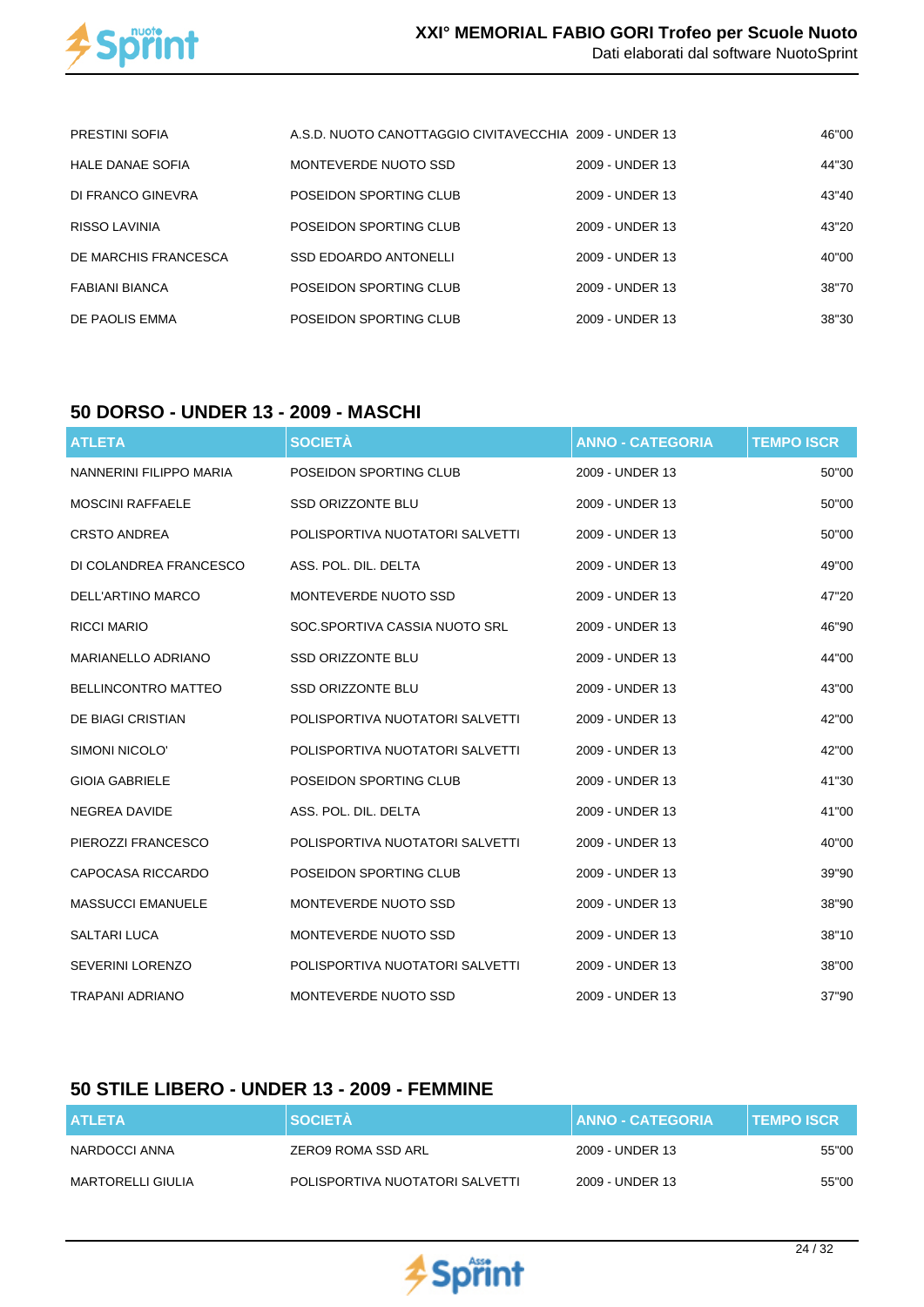

| CARUSO VIOLA            | MONTEVERDE NUOTO SSD                                   | 2009 - UNDER 13 | 50"00 |
|-------------------------|--------------------------------------------------------|-----------------|-------|
| <b>CESARETTI ILENIA</b> | U.S. ARVALIA NUOTO A.S. DIL.                           | 2009 - UNDER 13 | 48"00 |
| <b>CESARETTI SARA</b>   | U.S. ARVALIA NUOTO A.S. DIL.                           | 2009 - UNDER 13 | 48"00 |
| <b>FABIANI BIANCA</b>   | POSEIDON SPORTING CLUB                                 | 2009 - UNDER 13 | 45"00 |
| <b>PRESTINI SOFIA</b>   | A.S.D. NUOTO CANOTTAGGIO CIVITAVECCHIA 2009 - UNDER 13 |                 | 44"00 |
| DI COSIMO NOEMI         | <b>SSD EDOARDO ANTONELLI</b>                           | 2009 - UNDER 13 | 43"10 |
| DE PIETRO NICOLE        | <b>SSD EDOARDO ANTONELLI</b>                           | 2009 - UNDER 13 | 40"70 |
| DI FRANCO GINEVRA       | POSEIDON SPORTING CLUB                                 | 2009 - UNDER 13 | 36"90 |
| DE MARCHIS FRANCESCA    | <b>SSD EDOARDO ANTONELLI</b>                           | 2009 - UNDER 13 | 35"00 |
| DE PAOLIS EMMA          | POSEIDON SPORTING CLUB                                 | 2009 - UNDER 13 | 33"60 |
| <b>HALE DANAE SOFIA</b> | MONTEVERDE NUOTO SSD                                   | 2009 - UNDER 13 | 33"30 |
| <b>RISSO LAVINIA</b>    | POSEIDON SPORTING CLUB                                 | 2009 - UNDER 13 | 32"90 |

## **50 STILE LIBERO - UNDER 13 - 2009 - MASCHI**

| <b>ATLETA</b>              | <b>SOCIETÀ</b>                  | <b>ANNO - CATEGORIA</b> | <b>TEMPO ISCR</b> |
|----------------------------|---------------------------------|-------------------------|-------------------|
| NANNERINI FILIPPO MARIA    | POSEIDON SPORTING CLUB          | 2009 - UNDER 13         | 48"00             |
| <b>MOSCINI RAFFAELE</b>    | <b>SSD ORIZZONTE BLU</b>        | 2009 - UNDER 13         | 46"00             |
| DI COLANDREA FRANCESCO     | ASS. POL. DIL. DELTA            | 2009 - UNDER 13         | 45"00             |
| <b>RICCI MARIO</b>         | SOC.SPORTIVA CASSIA NUOTO SRL   | 2009 - UNDER 13         | 42"60             |
| <b>MARIANELLO ADRIANO</b>  | <b>SSD ORIZZONTE BLU</b>        | 2009 - UNDER 13         | 40"00             |
| <b>BELLINCONTRO MATTEO</b> | <b>SSD ORIZZONTE BLU</b>        | 2009 - UNDER 13         | 38"00             |
| <b>SEVERINI LORENZO</b>    | POLISPORTIVA NUOTATORI SALVETTI | 2009 - UNDER 13         | 38"00             |
| SIMONI NICOLO'             | POLISPORTIVA NUOTATORI SALVETTI | 2009 - UNDER 13         | 36"00             |
| <b>GIOIA GABRIELE</b>      | POSEIDON SPORTING CLUB          | 2009 - UNDER 13         | 35"40             |
| DE BIAGI CRISTIAN          | POLISPORTIVA NUOTATORI SALVETTI | 2009 - UNDER 13         | 35"00             |
| CAPOCASA RICCARDO          | POSEIDON SPORTING CLUB          | 2009 - UNDER 13         | 34"20             |
| <b>MASSUCCI EMANUELE</b>   | MONTEVERDE NUOTO SSD            | 2009 - UNDER 13         | 34"00             |
| PIEROZZI FRANCESCO         | POLISPORTIVA NUOTATORI SALVETTI | 2009 - UNDER 13         | 34"00             |
| <b>DELL'ARTINO MARCO</b>   | MONTEVERDE NUOTO SSD            | 2009 - UNDER 13         | 33"30             |
| <b>NEGREA DAVIDE</b>       | ASS. POL. DIL. DELTA            | 2009 - UNDER 13         | 33"00             |
| <b>TRAPANI ADRIANO</b>     | MONTEVERDE NUOTO SSD            | 2009 - UNDER 13         | 33"00             |
| <b>SALTARI LUCA</b>        | MONTEVERDE NUOTO SSD            | 2009 - UNDER 13         | 32"70             |

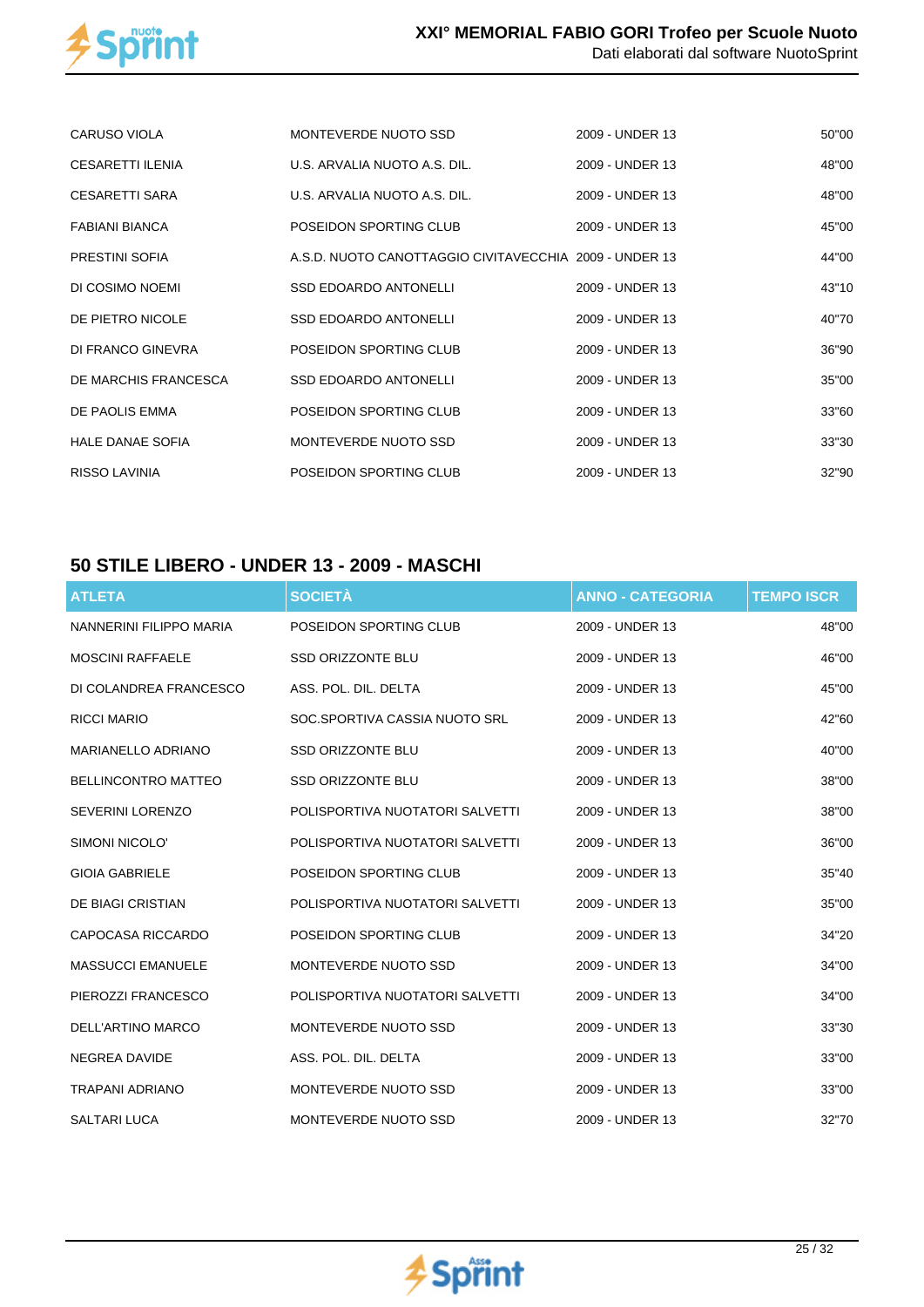

#### **MISTAFFETTA 4x50 STILE LIBERO - UNDER 13 - 0**

| <b>FORMAZIONE</b>          | <b>CATEGORIA</b> | <b>TEMPO ISCR</b> |
|----------------------------|------------------|-------------------|
| POSEIDON SPORTING CLUB - A | UNDER 13         | 3'30"00           |
| MONTEVERDE NUOTO SSD - A   | UNDER 13         | S.T.              |
| MONTEVERDE NUOTO SSD - B   | UNDER 13         | S.T.              |
| SSD ORIZZONTE BLU - A      | UNDER 13         | S.T.              |

#### **50 DORSO - UNDER 14 - 2009 - FEMMINE**

| <b>ATLETA</b>   | <b>NSOCIETÀ</b>                                        | <b>ANNO - CATEGORIA</b> | <b>TEMPO ISCR</b> |
|-----------------|--------------------------------------------------------|-------------------------|-------------------|
| FRATERRIGO GAIA | A.S.D. NUOTO CANOTTAGGIO CIVITAVECCHIA 2009 - UNDER 14 |                         | 45"00             |

#### **50 DORSO - UNDER 14 - 2008 - FEMMINE**

| <b>ATLETA</b>              | <b>SOCIETÀ</b>                | <b>ANNO - CATEGORIA</b> | <b>TEMPO ISCR</b> |
|----------------------------|-------------------------------|-------------------------|-------------------|
| <b>LONARDO BEATRICE</b>    | ZERO9 ROMA SSD ARI            | 2008 - UNDER 14         | 1'10"00           |
| <b>MORBIDONI MARTA</b>     | ZERO9 ROMA SSD ARL            | 2008 - UNDER 14         | 1'08"00           |
| <b>BATTISTELLI SOPHIA</b>  | <b>SSD EDOARDO ANTONELLI</b>  | 2008 - UNDER 14         | 50"00             |
| MASSIGNANI SARA            | MONTEVERDE NUOTO SSD          | 2008 - UNDER 14         | 50"00             |
| <b>SPADARO ELISA</b>       | <b>SSD EDOARDO ANTONELLI</b>  | 2008 - UNDER 14         | 48"40             |
| CIAMPA FEDERICA            | MONTEVERDE NUOTO SSD          | 2008 - UNDER 14         | 48"26             |
| <b>NESCILARA</b>           | NEPI SWIMMING CLUB SSD ARL    | 2008 - UNDER 14         | 48"00             |
| <b>VENTURINI AMBRA</b>     | SOC.SPORTIVA CASSIA NUOTO SRL | 2008 - UNDER 14         | 43"90             |
| BENEDETTI MARIA CHIARA     | SOC.SPORTIVA CASSIA NUOTO SRL | 2008 - UNDER 14         | 42"70             |
| SALUSTRI ALESSIA           | ASS. POL. DIL. DELTA          | 2008 - UNDER 14         | 42"00             |
| <b>CONTE PAPUZZI LAURA</b> | MONTEVERDE NUOTO SSD          | 2008 - UNDER 14         | 41"70             |
| DE SANTIS ELEONORA         | MONTEVERDE NUOTO SSD          | 2008 - UNDER 14         | 39"00             |
| POLSKYY DARIA              | SOC.SPORTIVA CASSIA NUOTO SRL | 2008 - UNDER 14         | 36"80             |

#### **50 DORSO - UNDER 14 - 2008 - MASCHI**

| <b>ATLETA</b>          | <b>SOCIETÀ</b>                | <b>ANNO - CATEGORIA</b> | <b>TEMPO ISCR</b> |
|------------------------|-------------------------------|-------------------------|-------------------|
| POZZI FLAVIO           | U.S. ARVALIA NUOTO A.S. DIL.  | 2008 - UNDER 14         | 45"80             |
| FERRI RICCARDO         | SOC.SPORTIVA CASSIA NUOTO SRL | 2008 - UNDER 14         | 45"60             |
| <b>CECCACCI MANUEL</b> | SOC.SPORTIVA CASSIA NUOTO SRL | 2008 - UNDER 14         | 45"10             |

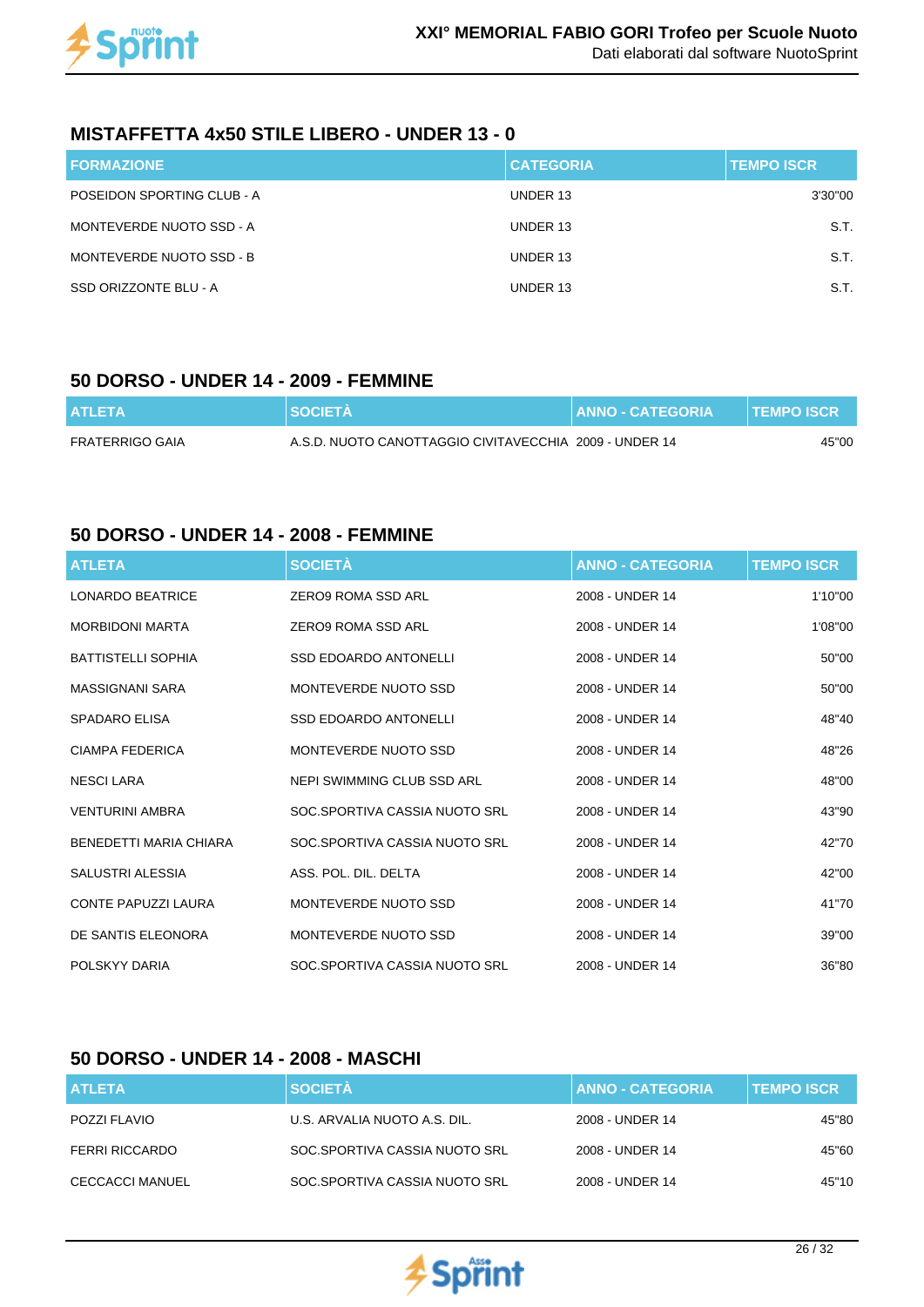

| DUPLO DANILO              | MONTEVERDE NUOTO SSD            | 2008 - UNDER 14 | 44"90 |
|---------------------------|---------------------------------|-----------------|-------|
| <b>AURILIA RENATO</b>     | POSEIDON SPORTING CLUB          | 2008 - UNDER 14 | 42"70 |
| <b>MASSARO FEDERICO</b>   | MONTEVERDE NUOTO SSD            | 2008 - UNDER 14 | 42"70 |
| CHIASSARINI ALESSANDRO    | SOC.SPORTIVA CASSIA NUOTO SRL   | 2008 - UNDER 14 | 42"00 |
| AZZARONE DANIELE          | POSEIDON SPORTING CLUB          | 2008 - UNDER 14 | 42"00 |
| <b>MARCOLINI FEDERICO</b> | MONTEVERDE NUOTO SSD            | 2008 - UNDER 14 | 40"00 |
| <b>FUSI TIZIANO</b>       | MONTEVERDE NUOTO SSD            | 2008 - UNDER 14 | 40"00 |
| PIAZZESI LUCA             | ASS. POL. DIL. DELTA            | 2008 - UNDER 14 | 40"00 |
| PERITI GIAMMARCO          | POSEIDON SPORTING CLUB          | 2008 - UNDER 14 | 40"00 |
| PACE TIZIANO              | POLISPORTIVA NUOTATORI SALVETTI | 2008 - UNDER 14 | 39"00 |
| <b>ODOARDI TOMMASO</b>    | POSEIDON SPORTING CLUB          | 2008 - UNDER 14 | 38"70 |
| <b>MAGNO JEZREEL</b>      | POLISPORTIVA NUOTATORI SALVETTI | 2008 - UNDER 14 | 34"00 |

#### **50 STILE LIBERO - UNDER 14 - 2009 - FEMMINE**

| <b>ATLETA</b>   | <b>SOCIETA</b>                                         | <b>ANNO - CATEGORIA</b> | <b>TEMPO ISCR</b> |
|-----------------|--------------------------------------------------------|-------------------------|-------------------|
| FRATERRIGO GAIA | A.S.D. NUOTO CANOTTAGGIO CIVITAVECCHIA 2009 - UNDER 14 |                         | 40"00             |

### **50 STILE LIBERO - UNDER 14 - 2008 - FEMMINE**

| <b>ATLETA</b>              | <b>SOCIETÀ</b>                | <b>ANNO - CATEGORIA</b> | <b>TEMPO ISCR</b> |
|----------------------------|-------------------------------|-------------------------|-------------------|
| <b>LONARDO BEATRICE</b>    | <b>ZERO9 ROMA SSD ARL</b>     | 2008 - UNDER 14         | 1'05"00           |
| <b>MORBIDONI MARTA</b>     | ZERO9 ROMA SSD ARL            | 2008 - UNDER 14         | 55"00             |
| <b>BATTISTELLI SOPHIA</b>  | <b>SSD EDOARDO ANTONELLI</b>  | 2008 - UNDER 14         | 45"80             |
| MASSIGNANI SARA            | MONTEVERDE NUOTO SSD          | 2008 - UNDER 14         | 45"00             |
| <b>SPADARO ELISA</b>       | <b>SSD EDOARDO ANTONELLI</b>  | 2008 - UNDER 14         | 43"10             |
| <b>NESCI LARA</b>          | NEPI SWIMMING CLUB SSD ARL    | 2008 - UNDER 14         | 40"00             |
| <b>CONTE PAPUZZI LAURA</b> | MONTEVERDE NUOTO SSD          | 2008 - UNDER 14         | 38"60             |
| BENEDETTI MARIA CHIARA     | SOC.SPORTIVA CASSIA NUOTO SRL | 2008 - UNDER 14         | 36"90             |
| CIAMPA FEDERICA            | MONTEVERDE NUOTO SSD          | 2008 - UNDER 14         | 36"30             |
| DE SANTIS ELEONORA         | MONTEVERDE NUOTO SSD          | 2008 - UNDER 14         | 35"00             |
| <b>VENTURINI AMBRA</b>     | SOC.SPORTIVA CASSIA NUOTO SRL | 2008 - UNDER 14         | 34"30             |
| SALUSTRI ALESSIA           | ASS. POL. DIL. DELTA          | 2008 - UNDER 14         | 34"00             |
| POLSKYY DARIA              | SOC.SPORTIVA CASSIA NUOTO SRL | 2008 - UNDER 14         | 32"50             |

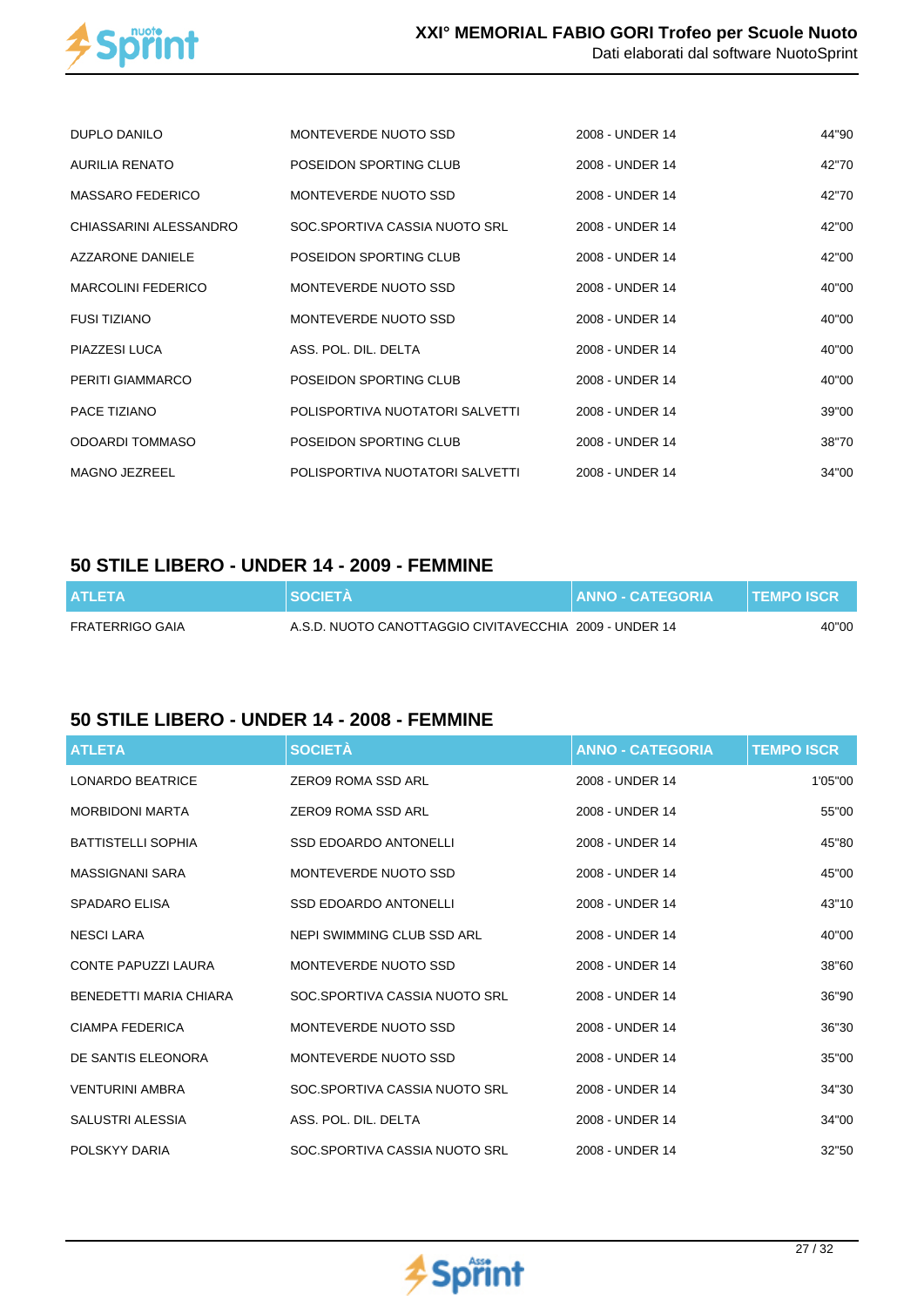

#### **50 STILE LIBERO - UNDER 14 - 2008 - MASCHI**

| <b>ATLETA</b>             | <b>SOCIETÀ</b>                  | <b>ANNO - CATEGORIA</b> | <b>TEMPO ISCR</b> |
|---------------------------|---------------------------------|-------------------------|-------------------|
| <b>FUSI TIZIANO</b>       | MONTEVERDE NUOTO SSD            | 2008 - UNDER 14         | 38"70             |
| <b>AZZARONE DANIELE</b>   | POSEIDON SPORTING CLUB          | 2008 - UNDER 14         | 37"80             |
| <b>CECCACCI MANUEL</b>    | SOC.SPORTIVA CASSIA NUOTO SRL   | 2008 - UNDER 14         | 36"70             |
| CHIASSARINI ALESSANDRO    | SOC.SPORTIVA CASSIA NUOTO SRL   | 2008 - UNDER 14         | 36"00             |
| PERITI GIAMMARCO          | POSEIDON SPORTING CLUB          | 2008 - UNDER 14         | 36"00             |
| <b>POZZI FLAVIO</b>       | U.S. ARVALIA NUOTO A.S. DIL.    | 2008 - UNDER 14         | 35"30             |
| <b>ODOARDI TOMMASO</b>    | POSEIDON SPORTING CLUB          | 2008 - UNDER 14         | 34"90             |
| <b>MARCOLINI FEDERICO</b> | MONTEVERDE NUOTO SSD            | 2008 - UNDER 14         | 34"60             |
| <b>MASSARO FEDERICO</b>   | MONTEVERDE NUOTO SSD            | 2008 - UNDER 14         | 34"10             |
| <b>DUPLO DANILO</b>       | MONTEVERDE NUOTO SSD            | 2008 - UNDER 14         | 34"00             |
| PACE TIZIANO              | POLISPORTIVA NUOTATORI SALVETTI | 2008 - UNDER 14         | 34"00             |
| PIAZZESI LUCA             | ASS. POL. DIL. DELTA            | 2008 - UNDER 14         | 33"00             |
| <b>FERRI RICCARDO</b>     | SOC.SPORTIVA CASSIA NUOTO SRL   | 2008 - UNDER 14         | 32"90             |
| <b>AURILIA RENATO</b>     | POSEIDON SPORTING CLUB          | 2008 - UNDER 14         | 32"10             |
| <b>MAGNO JEZREEL</b>      | POLISPORTIVA NUOTATORI SALVETTI | 2008 - UNDER 14         | 30"00             |

## **MISTAFFETTA 4x50 STILE LIBERO - UNDER 14 - 0**

| <b>FORMAZIONE</b>                 | <b>CATEGORIA</b> | <b>TEMPO ISCR</b> |
|-----------------------------------|------------------|-------------------|
| POSEIDON SPORTING CLUB - A        | UNDER 14         | 3'30"00           |
| MONTEVERDE NUOTO SSD - A          | UNDER 14         | S.T.              |
| SOC.SPORTIVA CASSIA NUOTO SRL - A | UNDER 14         | S.T.              |

#### **50 DORSO - UNDER 15 - 2007 - FEMMINE**

| <b>ATLETA</b>             | <b>SOCIETÀ</b>                  | <b>ANNO - CATEGORIA</b> | <b>TEMPO ISCR</b> |
|---------------------------|---------------------------------|-------------------------|-------------------|
| NATICCHI ELEONORA         | ASS. POL. DIL. DELTA            | 2007 - UNDER 15         | 45"40             |
| DE GUZMAN DIANNE          | POLISPORTIVA NUOTATORI SALVETTI | 2007 - UNDER 15         | 45"00             |
| <b>PACE ELISA</b>         | POSEIDON SPORTING CLUB          | 2007 - UNDER 15         | 43"40             |
| <b>PASQUINI FRANCESCA</b> | U.S. ARVALIA NUOTO A.S. DIL.    | 2007 - UNDER 15         | 41"60             |
| LUCIFERO MARTINA          | U.S. ARVALIA NUOTO A.S. DIL.    | 2007 - UNDER 15         | 41"00             |
| DE PIETRO NOEMI           | <b>SSD EDOARDO ANTONELLI</b>    | 2007 - UNDER 15         | 40"00             |
| DI COLANDREA AURORA       | ASS. POL. DIL. DELTA            | 2007 - UNDER 15         | 39"10             |

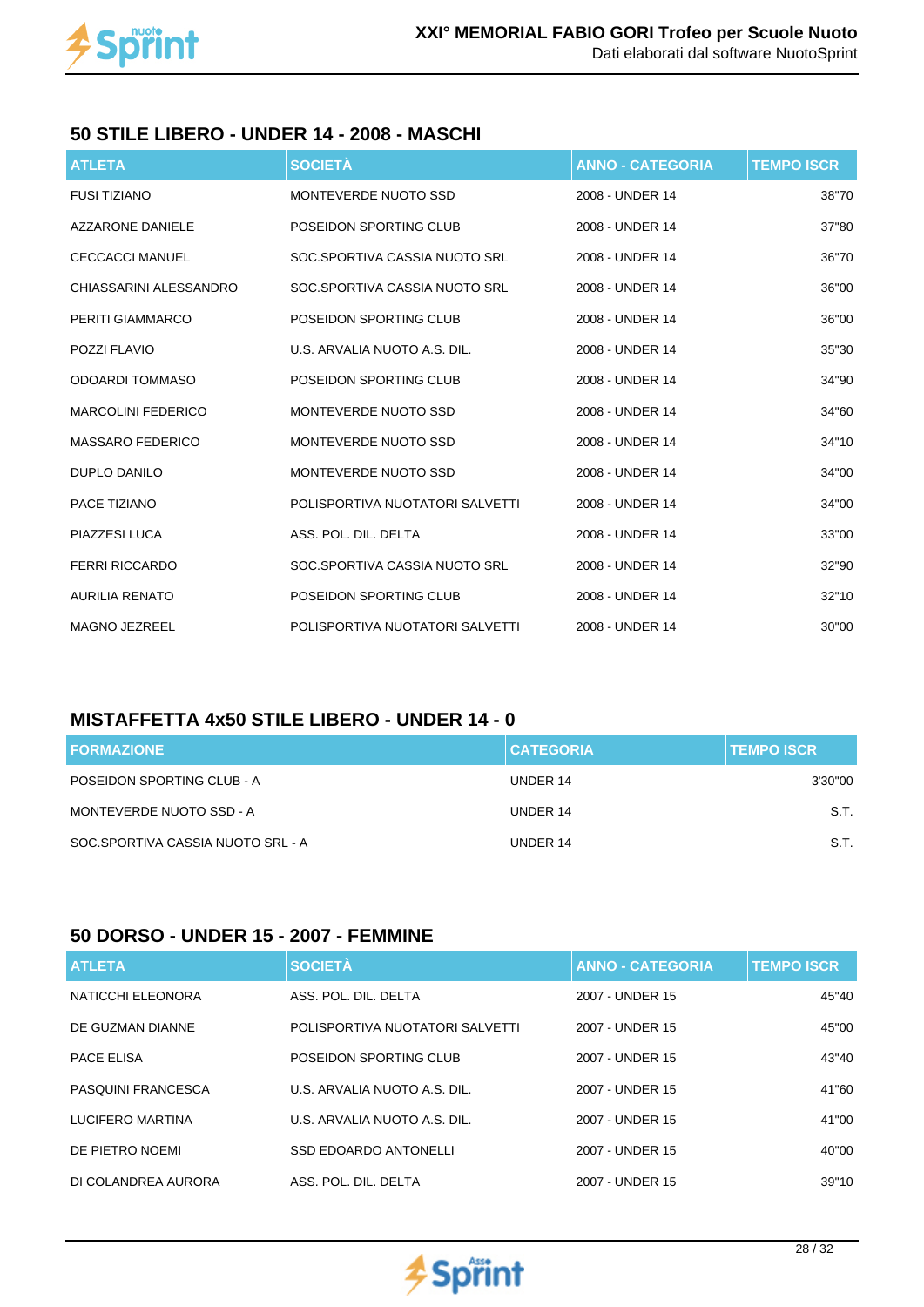

Dati elaborati dal software NuotoSprint

| ALTAROCCA GIULIA | MONTEVERDE NUOTO SSD            | 2007 - UNDER 15 | 38"10 |
|------------------|---------------------------------|-----------------|-------|
| DE SANCTIS PETRA | POLISPORTIVA NUOTATORI SALVETTI | 2007 - UNDER 15 | 38"00 |

#### **50 DORSO - UNDER 15 - 2007 - MASCHI**

| <b>ATLETA</b>            | <b>SOCIETÀ</b>                  | <b>ANNO - CATEGORIA</b> | <b>TEMPO ISCR</b> |
|--------------------------|---------------------------------|-------------------------|-------------------|
| <b>D'AGAPITO DANIEL</b>  | POLISPORTIVA NUOTATORI SALVETTI | 2007 - UNDER 15         | 1'06"00           |
| SAVORANA LUCA            | ZERO9 ROMA SSD ARL              | 2007 - UNDER 15         | 52"00             |
| CARVIGIANI CARLO         | NEPI SWIMMING CLUB SSD ARL      | 2007 - UNDER 15         | 48"00             |
| <b>GALIMI VALERIO</b>    | ASS. POL. DIL. DELTA            | 2007 - UNDER 15         | 47"21             |
| <b>MARCHINI GABRIELE</b> | POLISPORTIVA NUOTATORI SALVETTI | 2007 - UNDER 15         | 42"00             |
| COMMINI NICOLO'          | POSEIDON SPORTING CLUB          | 2007 - UNDER 15         | 41"60             |
| <b>MARTINELLI ANDREA</b> | POLISPORTIVA NUOTATORI SALVETTI | 2007 - UNDER 15         | 40"00             |
| <b>BALLAN MATTEO</b>     | POSEIDON SPORTING CLUB          | 2007 - UNDER 15         | 39"60             |
| <b>MANZI TIZIANO</b>     | POLISPORTIVA NUOTATORI SALVETTI | 2007 - UNDER 15         | 38"00             |
| <b>ARMELLINI MIRKO</b>   | SOC.SPORTIVA CASSIA NUOTO SRL   | 2007 - UNDER 15         | 36"40             |
| PIAZZA MATTIA            | MONTEVERDE NUOTO SSD            | 2007 - UNDER 15         | 35"80             |
| <b>FLORIO VALERIO</b>    | MONTEVERDE NUOTO SSD            | 2007 - UNDER 15         | 32"50             |

#### **50 STILE LIBERO - UNDER 15 - 2007 - FEMMINE**

| <b>ATLETA</b>       | <b>SOCIETÀ</b>                  | <b>ANNO - CATEGORIA</b> | <b>TEMPO ISCR</b> |
|---------------------|---------------------------------|-------------------------|-------------------|
| DE GUZMAN DIANNE    | POLISPORTIVA NUOTATORI SALVETTI | 2007 - UNDER 15         | 42"00             |
| DE PIETRO NOEMI     | <b>SSD EDOARDO ANTONELLI</b>    | 2007 - UNDER 15         | 40"00             |
| ALTAROCCA GIULIA    | MONTEVERDE NUOTO SSD            | 2007 - UNDER 15         | 38"30             |
| LUCIFERO MARTINA    | U.S. ARVALIA NUOTO A.S. DIL.    | 2007 - UNDER 15         | 37"00             |
| NATICCHI ELEONORA   | ASS. POL. DIL. DELTA            | 2007 - UNDER 15         | 36"20             |
| PASQUINI FRANCESCA  | U.S. ARVALIA NUOTO A.S. DIL.    | 2007 - UNDER 15         | 35"70             |
| DE SANCTIS PETRA    | POLISPORTIVA NUOTATORI SALVETTI | 2007 - UNDER 15         | 34"00             |
| DI COLANDREA AURORA | ASS. POL. DIL. DELTA            | 2007 - UNDER 15         | 32"30             |
| PACE ELISA          | POSEIDON SPORTING CLUB          | 2007 - UNDER 15         | 31"80             |

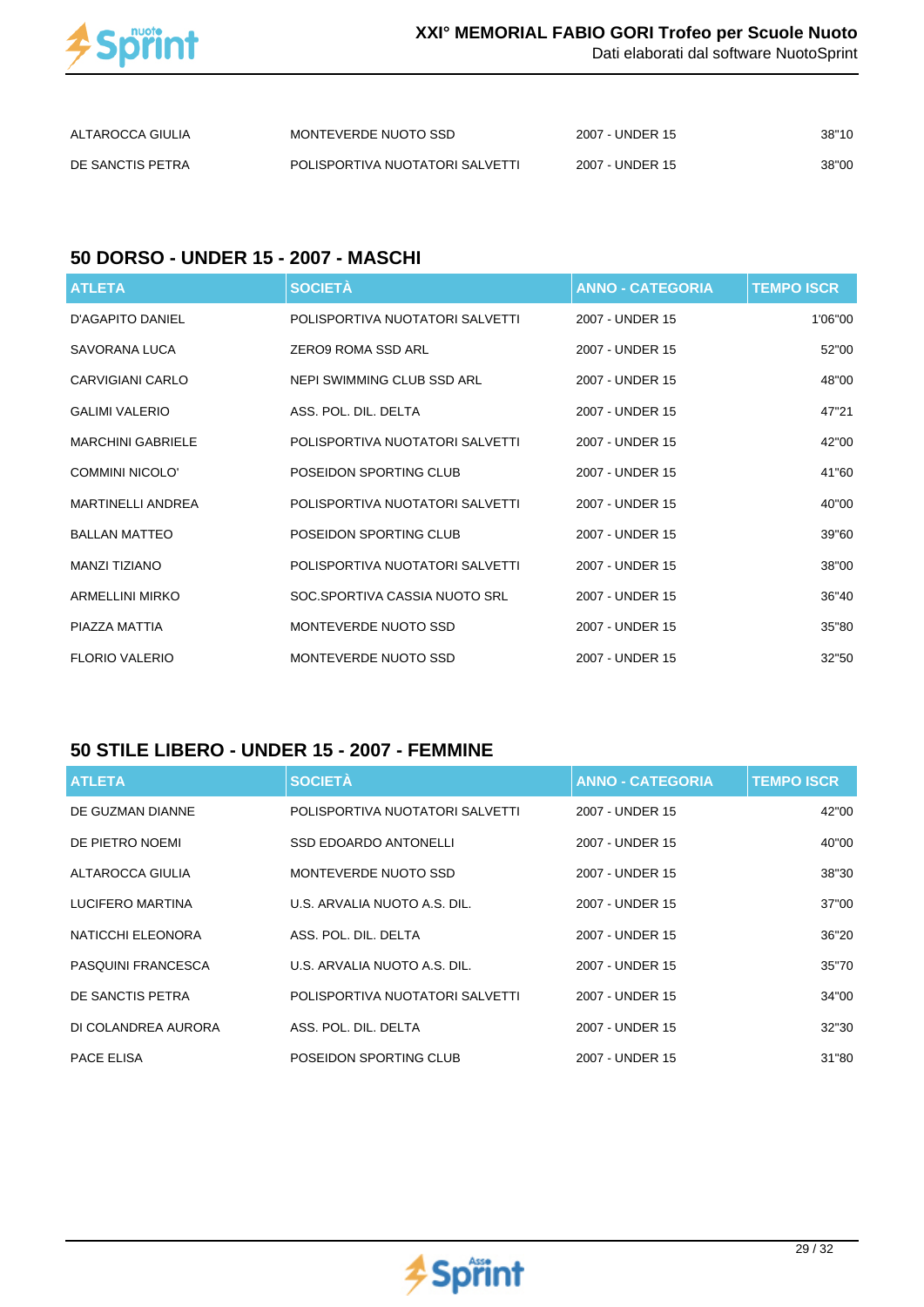

#### **50 STILE LIBERO - UNDER 15 - 2007 - MASCHI**

| <b>ATLETA</b>            | <b>SOCIETÀ</b>                  | <b>ANNO - CATEGORIA</b> | <b>TEMPO ISCR</b> |
|--------------------------|---------------------------------|-------------------------|-------------------|
| SAVORANA LUCA            | ZERO9 ROMA SSD ARL              | 2007 - UNDER 15         | 50"05             |
| CARVIGIANI CARLO         | NEPI SWIMMING CLUB SSD ARL      | 2007 - UNDER 15         | 40"00             |
| <b>BALLAN MATTEO</b>     | POSEIDON SPORTING CLUB          | 2007 - UNDER 15         | 39"20             |
| <b>MARCHINI GABRIELE</b> | POLISPORTIVA NUOTATORI SALVETTI | 2007 - UNDER 15         | 36"00             |
| <b>MARTINELLI ANDREA</b> | POLISPORTIVA NUOTATORI SALVETTI | 2007 - UNDER 15         | 35"00             |
| <b>COMMINI NICOLO'</b>   | POSEIDON SPORTING CLUB          | 2007 - UNDER 15         | 33"20             |
| <b>GALIMI VALERIO</b>    | ASS. POL. DIL. DELTA            | 2007 - UNDER 15         | 32"60             |
| MANZI TIZIANO            | POLISPORTIVA NUOTATORI SALVETTI | 2007 - UNDER 15         | 32"00             |
| PIAZZA MATTIA            | MONTEVERDE NUOTO SSD            | 2007 - UNDER 15         | 31"70             |
| <b>ARMELLINI MIRKO</b>   | SOC.SPORTIVA CASSIA NUOTO SRL   | 2007 - UNDER 15         | 28"70             |
| <b>FLORIO VALERIO</b>    | MONTEVERDE NUOTO SSD            | 2007 - UNDER 15         | 28"20             |

#### **50 DORSO - UNDER 16 - 2006 - FEMMINE**

| <b>ATLETA</b>        | <b>SOCIETÀ</b>                | <b>ANNO - CATEGORIA</b> | <b>TEMPO ISCR</b> |
|----------------------|-------------------------------|-------------------------|-------------------|
| NOVELLI FRANCESCA    | ZERO9 ROMA SSD ARL            | 2006 - UNDER 16         | 1'00"00           |
| PELLICCIARDI VIOLA   | POSEIDON SPORTING CLUB        | 2006 - UNDER 16         | 48"20             |
| CASSANELLI DANIELA   | POSEIDON SPORTING CLUB        | 2006 - UNDER 16         | 40"10             |
| <b>ESPOSITO ANNA</b> | NEPI SWIMMING CLUB SSD ARL    | 2006 - UNDER 16         | 39"00             |
| CORVASCE ALESSIA     | MONTEVERDE NUOTO SSD          | 2006 - UNDER 16         | 38"10             |
| CICIANI MARGHERITA   | NEPI SWIMMING CLUB SSD ARL    | 2006 - UNDER 16         | 38"05             |
| <b>GONINI SARA</b>   | MONTEVERDE NUOTO SSD          | 2006 - UNDER 16         | 37"30             |
| <b>MORSA GINEVRA</b> | SOC.SPORTIVA CASSIA NUOTO SRL | 2006 - UNDER 16         | 37"20             |
| ALFANO LUCREZIA      | MONTEVERDE NUOTO SSD          | 2006 - UNDER 16         | 35"40             |

### **50 DORSO - UNDER 16 - 2006 - MASCHI**

| <b>ATLETA</b>        | <b>SOCIETÀ</b>               | <b>ANNO - CATEGORIA</b> | <b>TEMPO ISCR</b> |
|----------------------|------------------------------|-------------------------|-------------------|
| <b>CEA DAVIDE</b>    | NEPI SWIMMING CLUB SSD ARL   | 2006 - UNDER 16         | 43"00             |
| AZZARONE ANDREA      | POSEIDON SPORTING CLUB       | 2006 - UNDER 16         | 40"00             |
| <b>BRIANI DAVIDE</b> | U.S. ARVALIA NUOTO A.S. DIL. | 2006 - UNDER 16         | 39"00             |
| <b>SPURIO SIMONE</b> | NEPI SWIMMING CLUB SSD ARL   | 2006 - UNDER 16         | 38"00             |
| SALVAGNINI LUCA      | MONTEVERDE NUOTO SSD         | 2006 - UNDER 16         | 37"40             |

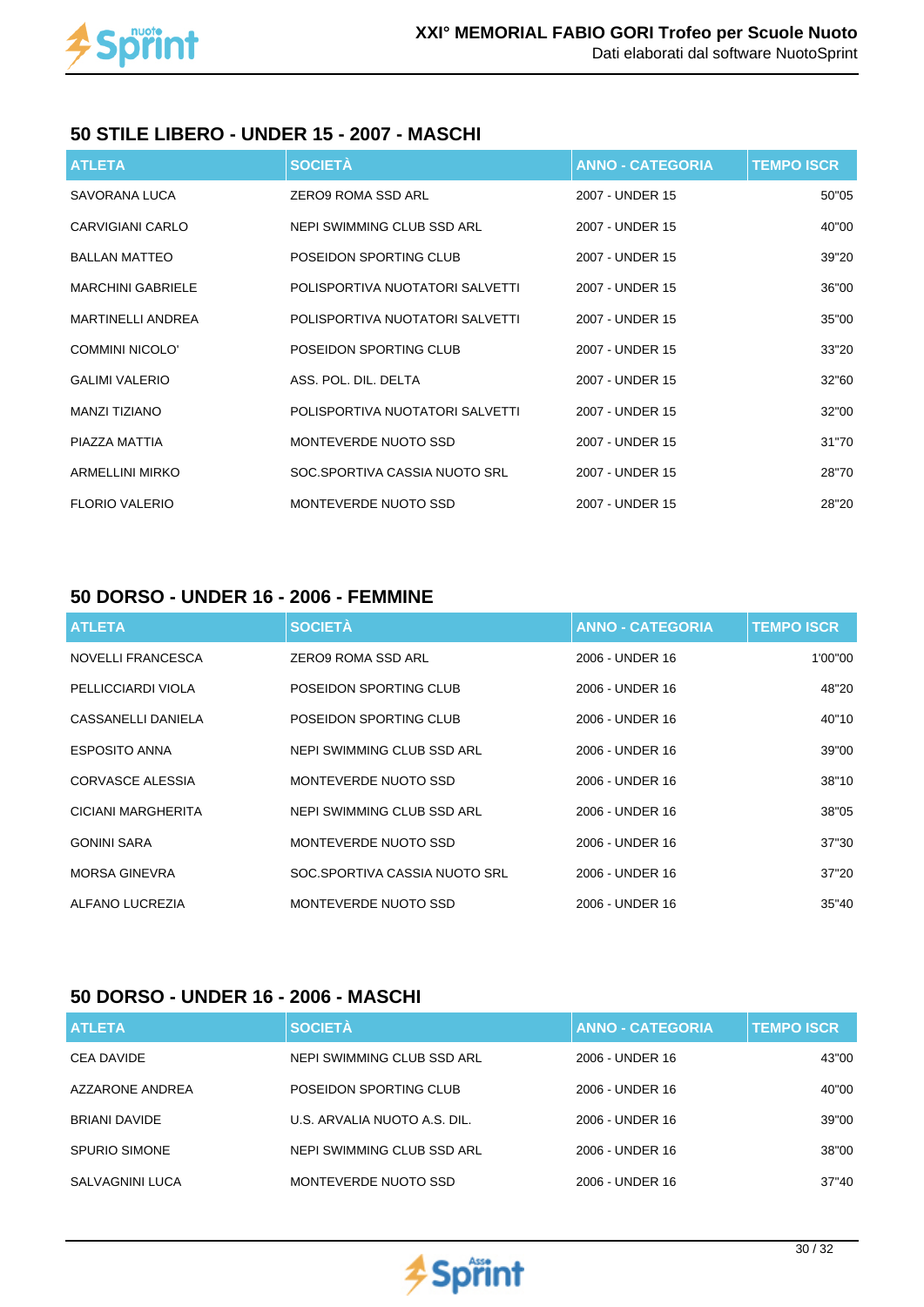

#### **50 STILE LIBERO - UNDER 16 - 2006 - FEMMINE**

| <b>ATLETA</b>             | <b>SOCIETÀ</b>                | <b>ANNO - CATEGORIA</b> | <b>TEMPO ISCR</b> |
|---------------------------|-------------------------------|-------------------------|-------------------|
| NOVELLI FRANCESCA         | ZERO9 ROMA SSD ARL            | 2006 - UNDER 16         | 55"00             |
| PELLICCIARDI VIOLA        | POSEIDON SPORTING CLUB        | 2006 - UNDER 16         | 37"90             |
| CASSANELLI DANIELA        | POSEIDON SPORTING CLUB        | 2006 - UNDER 16         | 34"60             |
| MORSA GINEVRA             | SOC.SPORTIVA CASSIA NUOTO SRL | 2006 - UNDER 16         | 34"20             |
| <b>ESPOSITO ANNA</b>      | NEPI SWIMMING CLUB SSD ARL    | 2006 - UNDER 16         | 33"00             |
| CORVASCE ALESSIA          | MONTEVERDE NUOTO SSD          | 2006 - UNDER 16         | 32"70             |
| ALFANO LUCREZIA           | MONTEVERDE NUOTO SSD          | 2006 - UNDER 16         | 32"30             |
| <b>CICIANI MARGHERITA</b> | NEPI SWIMMING CLUB SSD ARL    | 2006 - UNDER 16         | 32"00             |
| <b>GONINI SARA</b>        | MONTEVERDE NUOTO SSD          | 2006 - UNDER 16         | 31"70             |

### **50 STILE LIBERO - UNDER 16 - 2006 - MASCHI**

| <b>ATLETA</b>        | <b>SOCIETÀ</b>               | <b>ANNO - CATEGORIA</b> | <b>TEMPO ISCR.</b> |
|----------------------|------------------------------|-------------------------|--------------------|
| <b>BRIANI DAVIDE</b> | U.S. ARVALIA NUOTO A.S. DIL. | 2006 - UNDER 16         | 33"00              |
| CEA DAVIDE           | NEPI SWIMMING CLUB SSD ARL   | 2006 - UNDER 16         | 33"00              |
| <b>SPURIO SIMONE</b> | NEPI SWIMMING CLUB SSD ARL   | 2006 - UNDER 16         | 32"00              |
| SALVAGNINI LUCA      | MONTEVERDE NUOTO SSD         | 2006 - UNDER 16         | 31"20              |
| AZZARONE ANDREA      | POSEIDON SPORTING CLUB       | 2006 - UNDER 16         | 31"20              |

#### **MISTAFFETTA 4x50 STILE LIBERO - UNDER 15 - 0**

| <b>FORMAZIONE</b>        | <b>CATEGORIA</b> | <b>TEMPO ISCR</b> |
|--------------------------|------------------|-------------------|
| ASS. POL. DIL. DELTA - A | UNDER 15         | S.T.              |
| MONTEVERDE NUOTO SSD - A | UNDER 15         | S.T.              |

## **MISTAFFETTA 4x50 STILE LIBERO - UNDER 16 - 0**

| <b>FORMAZIONE</b>                 | <b>CATEGORIA</b> | <b>TEMPO ISCR.</b> |
|-----------------------------------|------------------|--------------------|
| NEPI SWIMMING CLUB SSD ARL - A    | UNDER 16         | 2'08"00            |
| MONTEVERDE NUOTO SSD - A          | UNDER 16         | S.T.               |
| SOC SPORTIVA CASSIA NUOTO SRL - A | UNDER 16         | S.T.               |
| POSEIDON SPORTING CLUB - A        | UNDER 16         | S.T.               |
| U.S. ARVALIA NUOTO A.S. DIL. - A  | UNDER 16         | S.T.               |